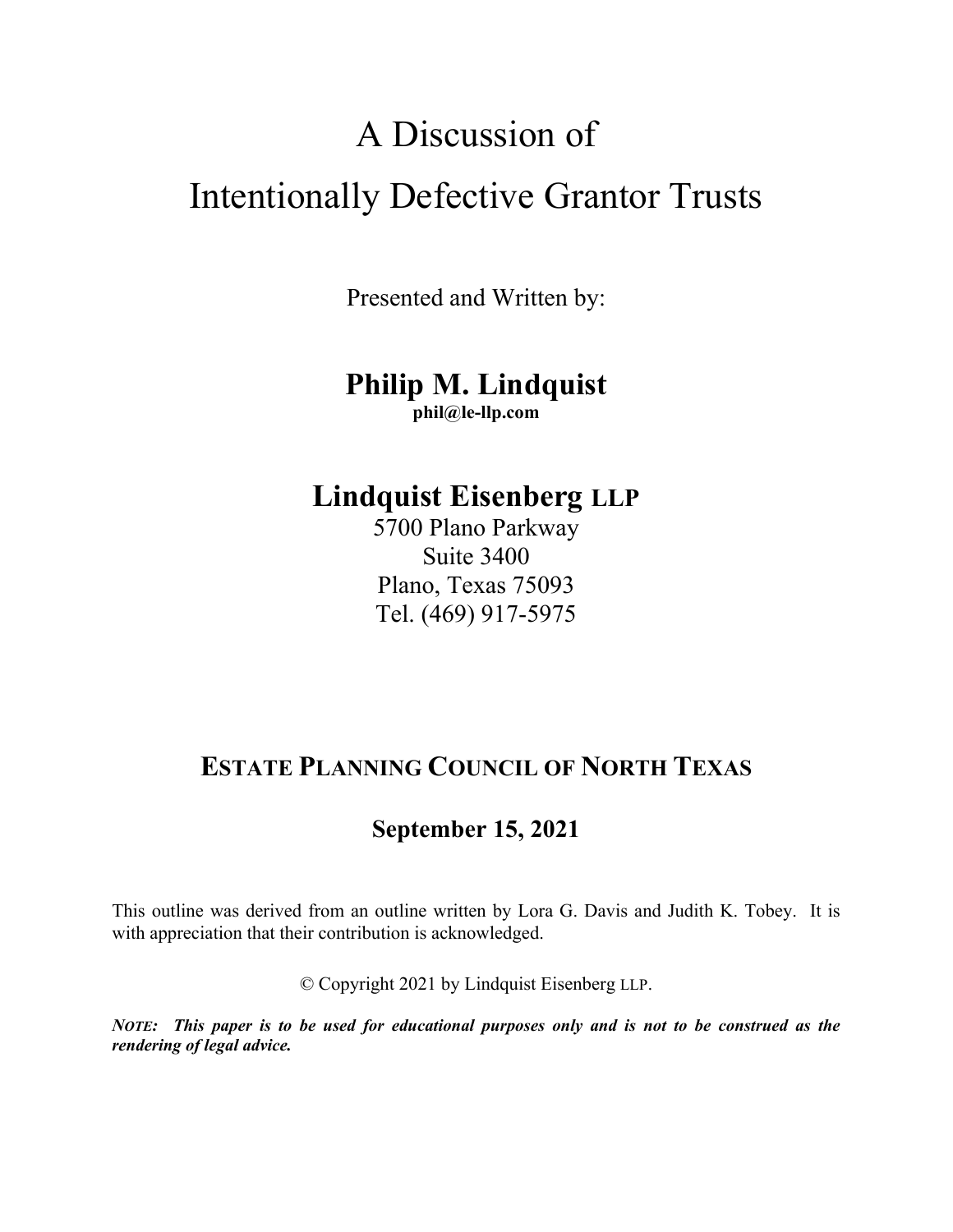#### **TABLE OF CONTENTS**

|      |                                                                   |                                                                         | Page |  |  |
|------|-------------------------------------------------------------------|-------------------------------------------------------------------------|------|--|--|
| I.   |                                                                   |                                                                         |      |  |  |
| II.  |                                                                   |                                                                         |      |  |  |
|      | A.                                                                |                                                                         |      |  |  |
|      | <b>B.</b>                                                         |                                                                         |      |  |  |
|      | $C$ .                                                             |                                                                         |      |  |  |
|      | D.                                                                |                                                                         |      |  |  |
| Ш.   |                                                                   |                                                                         |      |  |  |
|      | A.                                                                |                                                                         |      |  |  |
|      | <b>B.</b>                                                         |                                                                         |      |  |  |
|      | $C$ .                                                             |                                                                         |      |  |  |
|      | D.                                                                |                                                                         |      |  |  |
|      | E.                                                                |                                                                         |      |  |  |
|      | F.                                                                | IRC § 678 – Person Other Than Grantor Treated as Substantial Owner9     |      |  |  |
|      | G.                                                                | IRC § 679 – Foreign Trusts Having One or More United States             |      |  |  |
| IV.  | Common Methods for Creating a Grantor Trust that do not Result in |                                                                         |      |  |  |
|      | A.                                                                |                                                                         |      |  |  |
|      | <b>B.</b>                                                         |                                                                         |      |  |  |
|      | C.                                                                | Power of Disposition by a Related or Subordinate Party without a        |      |  |  |
|      |                                                                   |                                                                         |      |  |  |
|      | D.                                                                |                                                                         |      |  |  |
|      | Ε.                                                                |                                                                         |      |  |  |
|      | F.                                                                |                                                                         |      |  |  |
|      | G.                                                                | <u>Note - Switching Between Grantor and Non-Grantor Trust Status</u> 15 |      |  |  |
| V.   |                                                                   |                                                                         |      |  |  |
|      | A.                                                                |                                                                         |      |  |  |
|      | <b>B.</b>                                                         |                                                                         |      |  |  |
|      | C.                                                                |                                                                         |      |  |  |
|      | D.                                                                |                                                                         |      |  |  |
| VI.  |                                                                   | Division of a Jointly Funded Irrevocable Grantor Trust into Separate    |      |  |  |
| VII. |                                                                   |                                                                         |      |  |  |
|      | A.                                                                |                                                                         |      |  |  |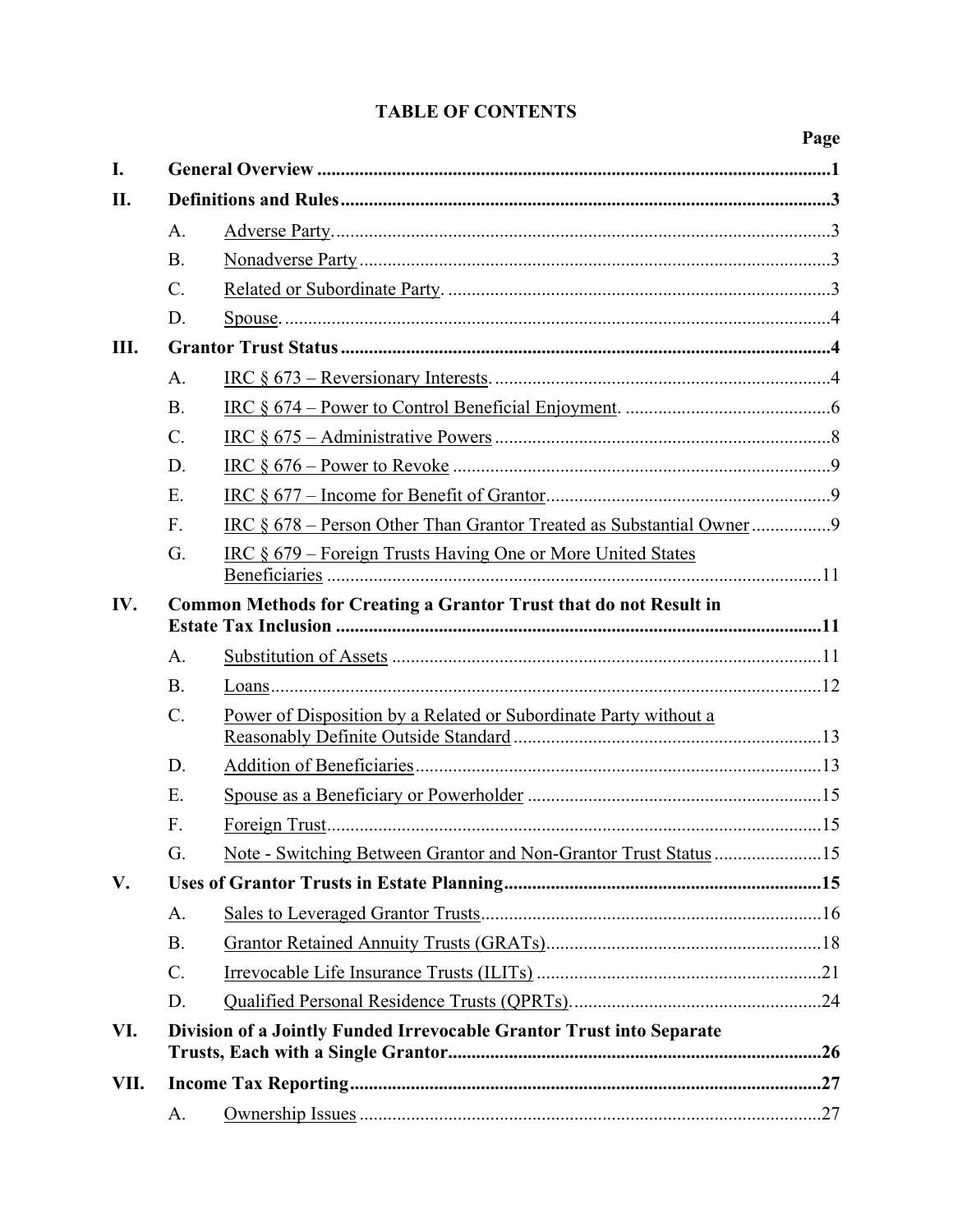| <b>B.</b> |  |
|-----------|--|
|           |  |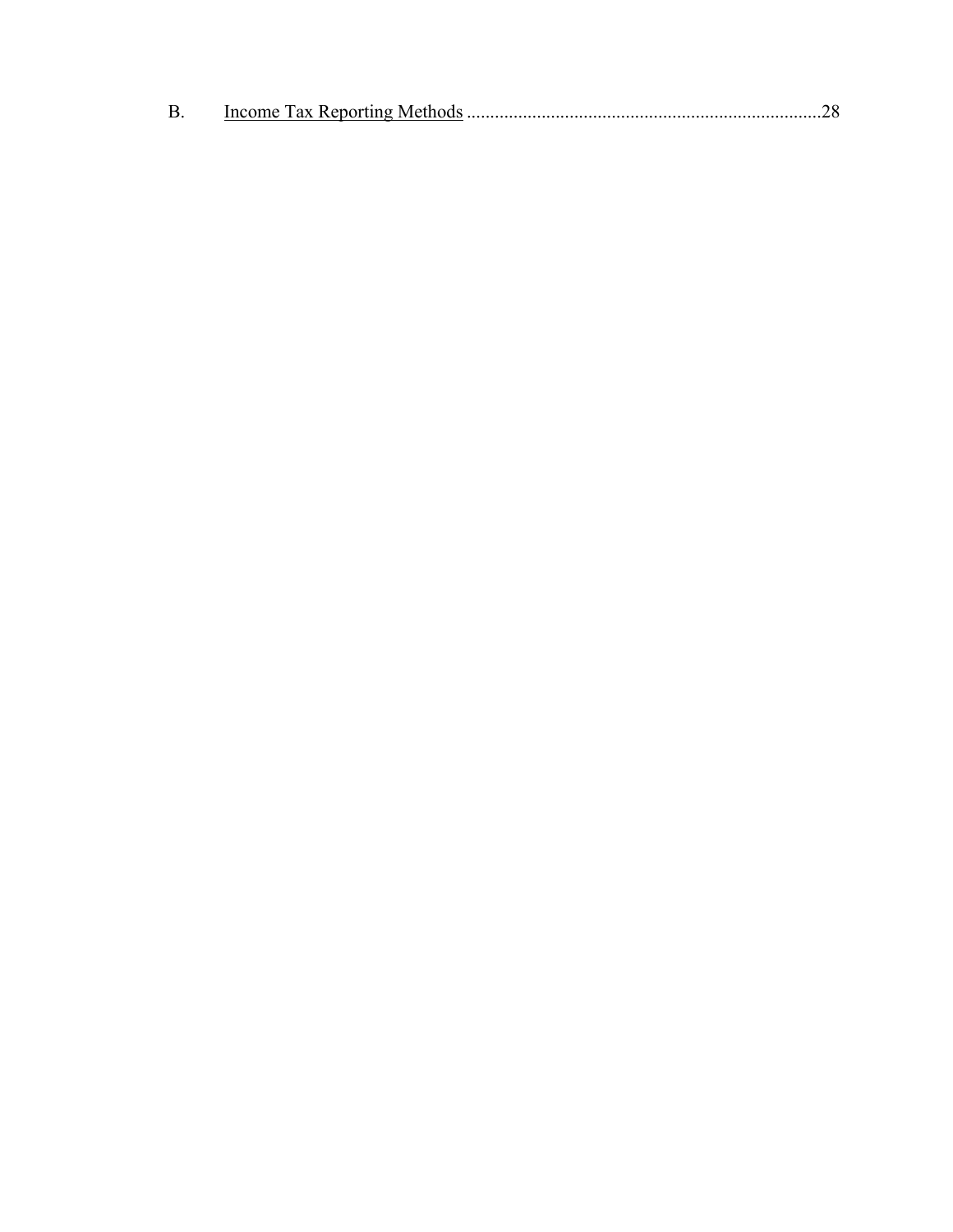#### **I. General Overview**

When a grantor irrevocably delivers property to a trustee to be held, administered and disposed of by the trustee for the benefit of certain beneficiaries, the grantor generally intends to transfer the property, along with all of its associated benefits and responsibilities, to the trustee. These associated responsibilities generally include the responsibility for paying taxes on the income generated by the trust property. The trust is usually established as a separate taxpayer with its own taxpayer identification number and becomes subject to a compressed schedule of income tax rates. The trustee is then responsible for using trust property to pay any taxes associated with income generated by the trust property.

Top marginal bracket taxpayers realized that they could save income taxes by putting income-producing assets in a trust. This is because each trust has its own set of income tax brackets, yielding a tax savings over the income taxes that would have been paid at the grantor's top marginal income tax rate. This then led to a protracted series of cases and legislative responses as to when a trust should be respected as a separate taxpayer and when the trust's income should be included by the grantor in his income tax return. Eventually, the grantor trust rules came to be relatively stable, and tax planners knew what they had to do to avoid having the income of the trusts they drafted included on the income tax returns of their clients (who were often top marginal bracket taxpayers).

More recently the income tax brackets were narrowed to the point that there was little income tax benefit to be gained by shifting income from a topbracket taxpayer to a trust. However, tax advisors came to realize that grantor trusts

could be used to provide other tax benefits to their clients.

A Grantor, or a person affiliated with the grantor, can intentionally retain certain powers with respect to the property transferred to the trust. In that case, the grantor will be treated as the owner of the trust property for federal income tax purposes. The trust will not be an independent taxpayer for income tax purposes, but rather, the grantor will report items of income, deduction and credit associated with the trust property on his or her own individual income tax return. Importantly, the separate identity of the trust will be ignored only for income tax purposes; it will not be ignored for transfer tax purposes. This type of trust is called a "grantor trust," and this paper will explore the various ways in which a grantor may intentionally cause or avoid grantor trust status.

The rules governing the determination of grantor trust status are contained in Sections 671 through 679 of the Internal Revenue Code  $(\S \S 671-679)^1$ . Section 671 states the general proposition that if the grantor is treated as the owner of trust property under Sections 672 through 679, then he or she should include the trust's items of income, deduction and credit in computing his or her taxable income and credits. From the words of the statute, it is not clear that a grantor trust is treated as being but one and the same as the grantor, but that is the longstanding position of the Internal Revenue Service, as set forth in Rev. Rul. 85-13, 1985-1 C.B. 184, and that

1

<sup>1</sup> Unless otherwise indicated, all Section ("§") references are to the Internal Revenue Code of 1986, as amended (the "Code"), and all Regulation Section ("Reg. §") references are to the Treasury Regulations promulgated thereunder.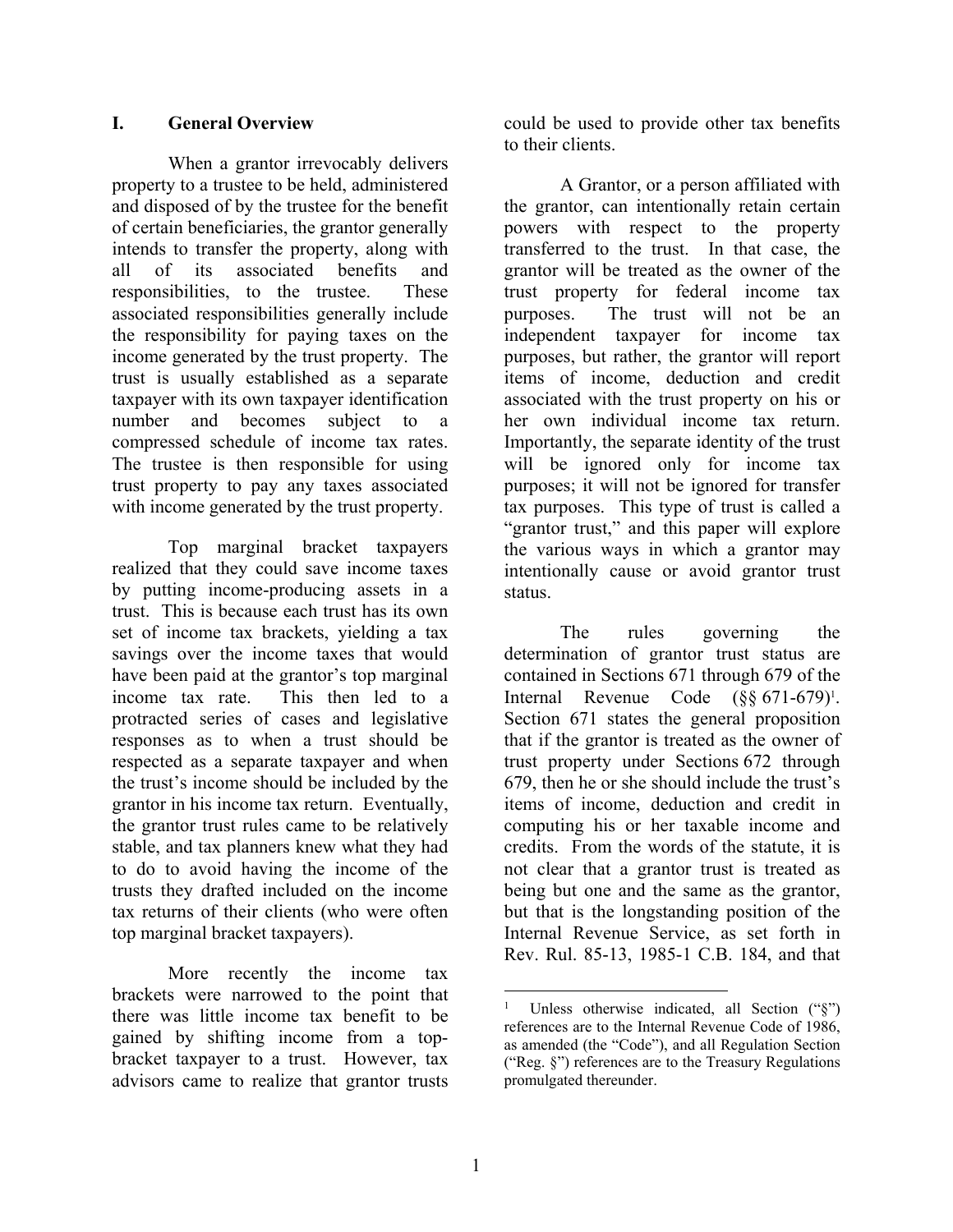position is not seriously questioned. Treating a grantor trust and the grantor as being the same person for income tax purposes (while the distinction is recognized for state law and transfer tax purposes) is why grantor trusts are often so useful in tax planning.

Section 672 provides some definitions and ground rules that apply to the remaining seven sections of the subpart. Finally, Sections 673 through 679 describe various powers and controls that if retained by the grantor, an affiliated party, and sometimes even an unrelated party, will cause the trust to be a grantor trust for federal income tax purposes. These powers and controls include the right to a reversionary interest in the trust property (Section 673), the power to control beneficial enjoyment of the trust property (Section 674), various administrative powers with respect to the trust property (Section 675), the power to revoke the trust (Section 676), and the right to income generated by the trust property (Section 677).

There are many different reasons why a grantor may chose to create a grantor trust, as well as some more obvious reasons why a grantor might want to avoid grantor trust status. In particular, grantor trusts can be very powerful vehicles for estate planning and wealth transfer for a variety of reasons that will be explored in more detail below. As a summary, grantor trust status may be desirable because: (1) the grantor's payment of income taxes on trust property is a "gift" that is not taxed by the federal transfer tax system; (2) transactions between the grantor and the grantor trust are ignored for federal income tax purposes (such as sales between the grantor and the trust and transactions between different trusts with the same grantor); (3) the grantor may use the trust losses against his or her personal income; (4) a grantor trust may be

an eligible shareholder of a subchapter-S corporation; and (5) a grantor trust can take advantage of the less compressed income tax rates that apply to individuals without having to make distributions of trust property to the individual trust beneficiaries.

Of course, grantor trust status is not for everyone. The most obvious drawback to grantor trust status is the possibility that the grantor will owe taxes on trust income and not have the cash to cover the expense. The trust will probably be structured to prohibit distributions of trust property to the grantor, and a provision requiring the trustee to use trust property to reimburse the grantor for income taxes paid on trust income will result in the inclusion of the entire trust corpus (or, even if the IRS is wrong, at least a part thereof) in the grantor's estate for federal estate tax purposes under Section 2036(a)(1). *See* Rev. Rul. 2004-64, 2004-2 C.B. 7. If the terms of the trust agreement permit, but do not require, the trustee to reimburse the grantor for income taxes paid on trust income, this will not, by itself, cause the trust property to be included in the grantor's estate; however, under the laws of most states, the trust property will be included in the grantor's estate because of the rights of the grantor's creditors. Rev. Rul. 2004-64, 2004-2 C.B. 7. Another possible solution to the potential cash flow problem might be a properly structured loan from the trustee to the grantor.

In addition to the potential cash flow problem, there is also a possibility in some circumstances that the grantor's payment of income taxes will be treated as a gift for federal gift taxes purposes. For example, if state law or the trust agreement requires the trustee to reimburse the grantor for his or her payment of the trust's income taxes, and the trustee fails to reimburse the grantor, then the grantor will be deemed to have made a gift to the trust of the amount of the taxes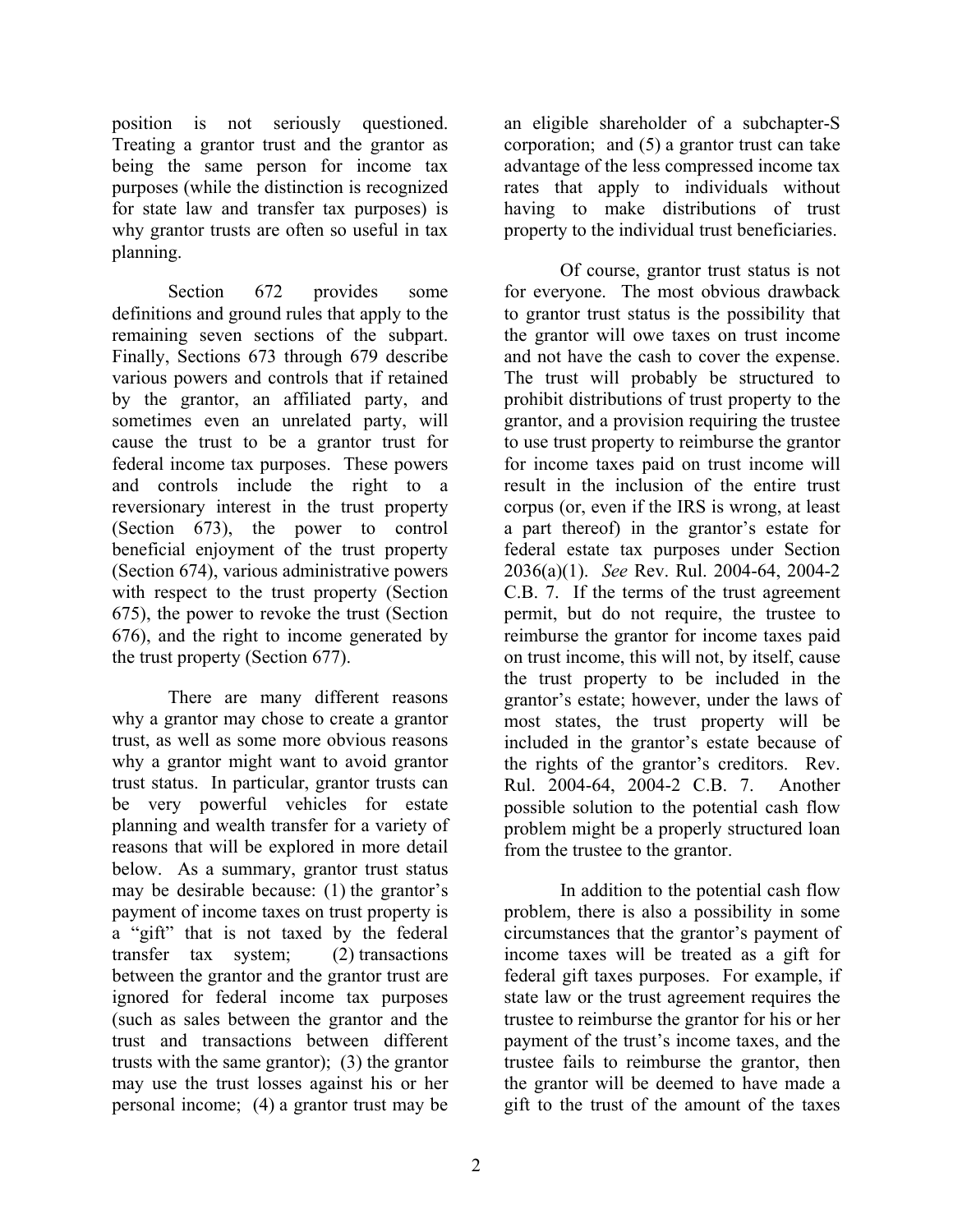that should have been reimbursed. *See generally* Rev. Rul. 2004-64, 2004-2 C.B. 7.

In summary, there are many good reasons to create a trust that will be treated as a grantor trust for federal income tax purposes, and there are also good reasons to avoid grantor trust status. The key, as with all of life's endeavors, is to know what you are getting into. Unlike many of life's other endeavors, the rules relating to grantor trust status are finite.

#### **II. Definitions and Rules**

The first step in determining whether an existing trust is a grantor trust or how you should structure a new trust to avoid or obtain grantor trust status is to be familiar with the definition of four key terms found in Section 672.

#### A. Adverse Party.

When the grantor creates a trust and retains certain powers with respect to the trust property (such as the right to revoke the trust and take ownership of the trust property), the trust will be treated as a grantor trust.  $§ 676(a)$ . However, if the grantor may exercise this power only with the approval of an adverse party, then the trust may not be treated as a grantor trust. *See* Reg § 1.676(a)-1. An adverse party is "any person having a substantial beneficial interest in the trust which would be adversely affected by the exercise or nonexercise of the power which he possesses respecting the trust. A person having a general power of appointment over the trust property shall be deemed to have a beneficial interest in the trust."  $§ 672(a)$ .

In order to determine if a potentially adverse party has an interest that is a "substantial beneficial interest," you must compare the value of the party's interest to

the total value of the property subject to the party's power. If the value of the interest is not insignificant when compared to the total value of the property subject to the party's power, then the interest is a "substantial<br>beneficial interest." Reg.  $\S 1.672(a)-1(a)$ . Reg.  $§ 1.672(a)-1(a)$ . Once you have determined that the party has a substantial beneficial interest in the trust, you must consider whether that interest would be "adversely affected" by the exercise or non-exercise of his power over the trust.

#### B. Nonadverse Party.

The good news is that once you have determined who the adverse parties are, it is easy to figure out who the nonadverse parties are. They are everyone else.  $§ 672(b).$ 

#### C. Related or Subordinate Party.

When a grantor establishes an irrevocable trust, he or she should be very careful and deliberate (i) in selecting the individuals or institutions appointed to serve as trustee and successor trustee and (ii) in granting the trustee discretion and authority to distribute the trust property. For example, if the grantor or a nonadverse party is serving as trustee, the trust may be treated as a grantor trust if the trustee has certain powers to control the beneficial enjoyment of the trust property. *See* § 674(a). However, if a person who is not a grantor and who is neither related nor subordinate to the grantor is serving as trustee instead, many of those same powers to control the beneficial enjoyment of the trust property will not cause the trust to be treated as a grantor trust. *See* § 674(c). As a second example, if the grantor borrows money from the trust and has not completely repaid the loan before the beginning of the next taxable year, the trust will be treated as a grantor trust. *See* § 675(3). However, there is one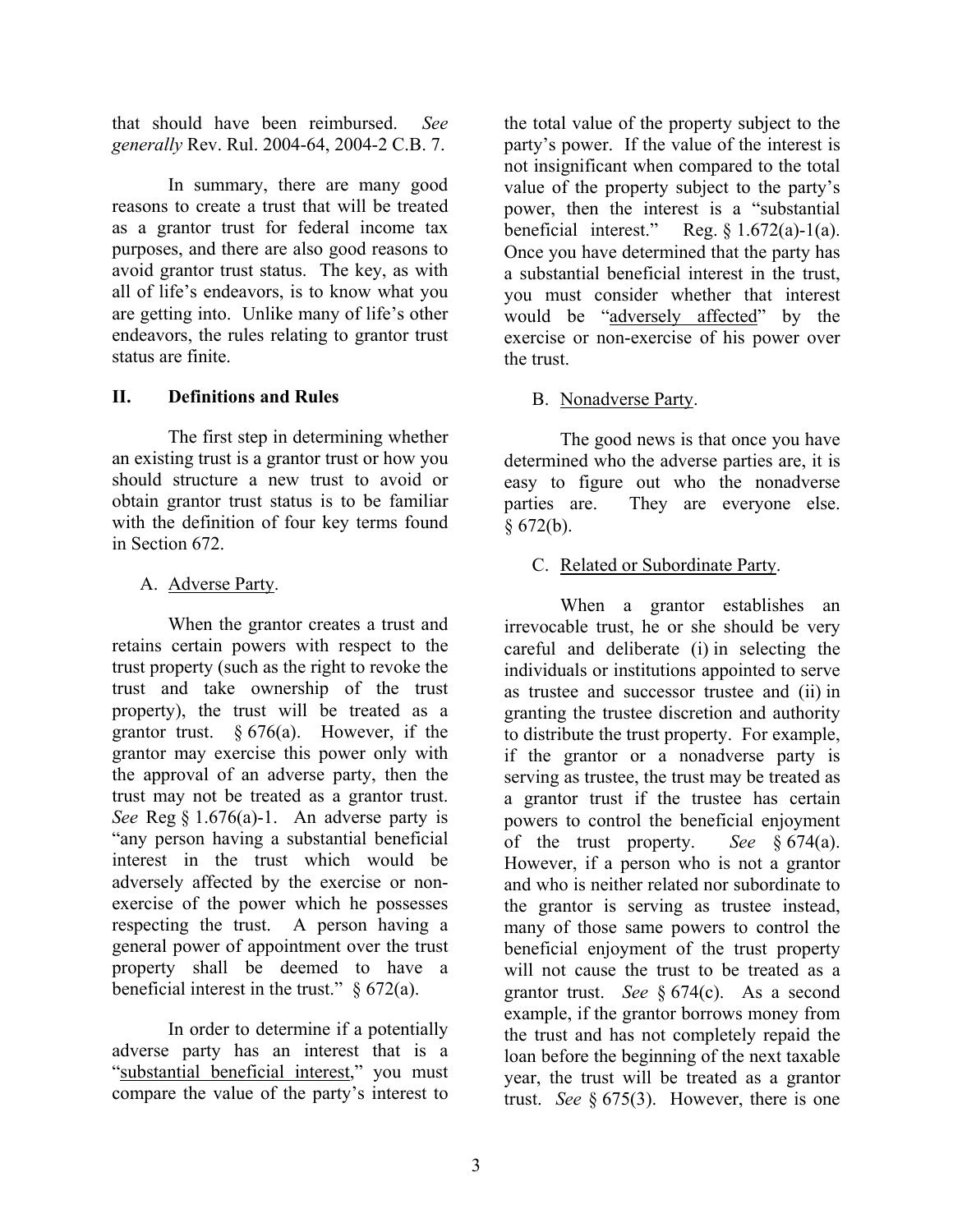exception to this rule: if the trustee who made the loan to the grantor charged adequate interest, required adequate security, and was neither the grantor nor related or subordinate to the grantor, then the loan will not cause the trust to be treated as a grantor trust.  $§ 675(3)$ .

A related or subordinate party is "any nonadverse party who is  $-$  (1) the grantor's spouse if living with the grantor; [or] (2) any one of the following: The grantor's father, mother, issue, brother or sister; an employee of the grantor; a corporation or any employee of a corporation in which the stock holdings of the grantor and the trust are significant from the viewpoint of voting control; a subordinate employee of a corporation in which the grantor is an executive."  $§ 672(c)$ . For purposes of Sections 672(c), 674(c) and 675(3), a "related or subordinate" party is presumed to be subservient to the grantor's wishes with respect to the exercise or nonexercise of the powers conferred upon him or her unless the contrary is shown by a preponderance of evidence. Reg. § 1.672(c)-1.

#### D. Spouse.

For purposes of the grantor trust rules, the grantor will be treated as holding any power or interest that is held by his or her spouse.  $\frac{672}{e}$ . The grantor's "spouse" is defined in Section  $672(e)(1)$  to include: "(A) any individual who was the spouse of the grantor at the time of the creation of such power or interest, or (B) any individual who became the spouse of the grantor after the creation of such power or interest, but only with respect to periods after such individual became the spouse of the grantor." For purposes of determining the identity of the grantor's spouse, an individual who was legally separated from the grantor under a divorce

decree or separate maintenance decree at the time the power or interest was created will not be considered a spouse of the grantor.  $§ 672(e)(2).$ 

#### **III. Grantor Trust Status**

To determine if you have a grantor trust for income tax purposes, you look to Sections 673 through 679. Whether you are intentionally creating a grantor trust or you want to avoid grantor trust status, it is important to review each Code section to determine if you have a grantor trust under the terms of the trust instrument.

In general, each Code section first sets out the power that results in grantor trust status, then lists the exceptions to this general rule. Following is a brief summary of the provisions of these Code sections.

#### A. IRC  $§$  673 – Reversionary Interests.

(1) General Rule. A trust will be considered a grantor trust if the value of the retained interest (whether that interest is a reversionary interest in the principal or interest) exceeds five percent of the value of the trust property. However, a grantor can be treated as the owner of only a portion of a trust. Although a retained interest may not be sufficient to make the entire trust a grantor trust under Section 673, under Section 677, the grantor will be subject to taxation on the portion he or she retains, such as a remainder interest.

The value of the retained interest is determined at the time of the transfer to the trust. The interest rate prescribed by Section 7520 (the "7520 rate") is used to value a retained interest. The value of the retained interest for a term can be found in Internal Revenue Service Publication 1457, Book Aleph, Table B.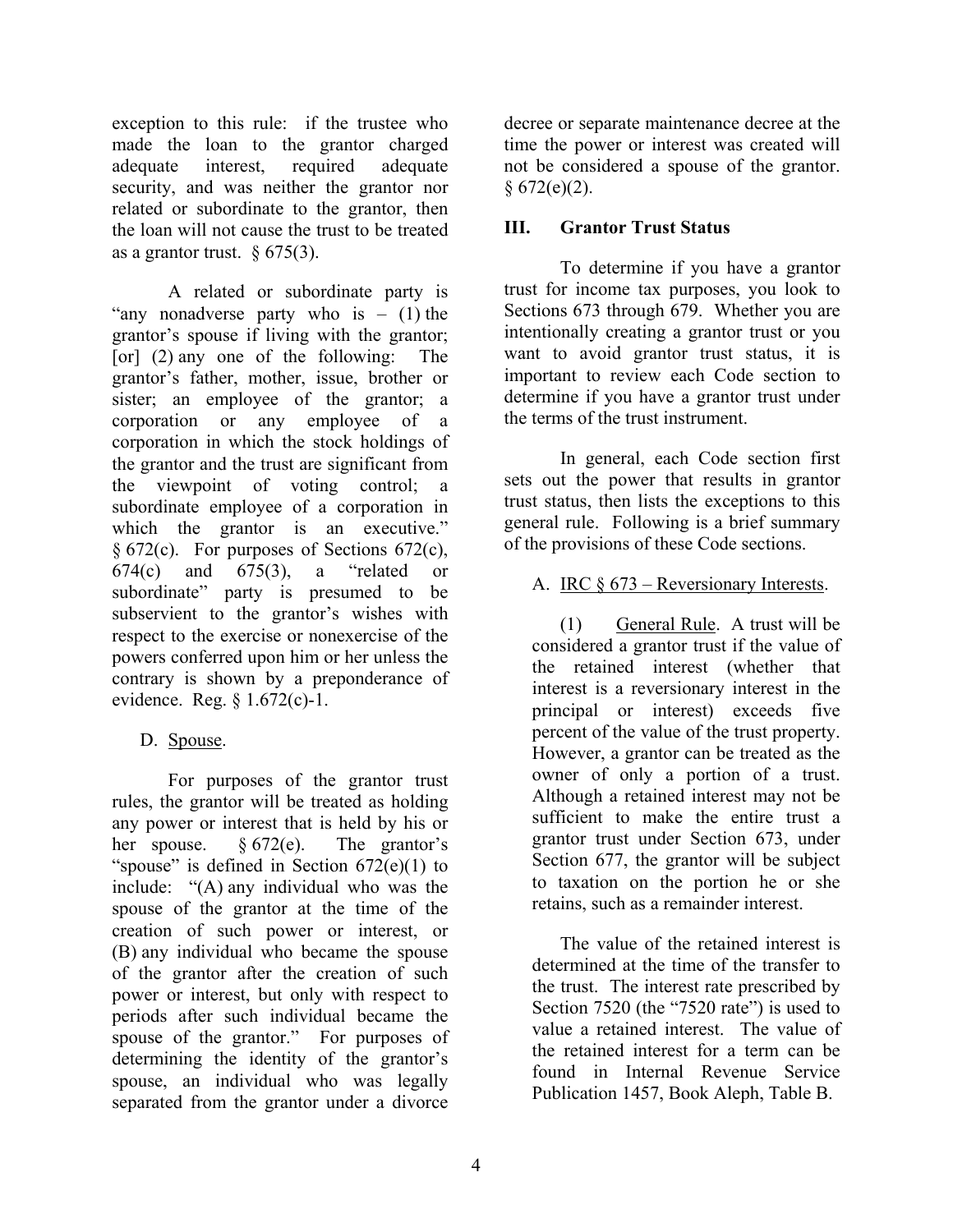Example. Sam creates a trust for the benefit of Debbie that has a term of 45 years, with the remainder passing to Sam or his estate. If the 7520 rate on the date the trust is created is 4.4%, Sam's retained interest is 14.4038% and the trust is a grantor trust. If the 7520 rate had been 7% instead of 4.4%, the value of Sam's retained interest would have been 4.7613\% and the trust would not have been considered a grantor trust.

If the reversionary interest takes effect at the death of an individual, actuarial tables are used to determine the value of the retained interest. The value of the retained interest based on a single life can be found in Internal Revenue Service Publication 1457, Book Aleph, Table S.

Example. Sam creates a trust for the benefit of Debbie (who is 22 years old) for her life, with the remainder passing to Sam or his estate at Debbie's death. If the 7520 rate on the date the trust is created is 4.4%, Sam's retained interest is 12.13% and the trust is a grantor trust. If the 7520 rate had been 7% instead of 4.841%, the value of Sam's retained interest would have been 4.7613% and the trust would not have been considered a grantor trust.

(2) Application of Trust Provisions. If the trust agreement includes discretionary terms, the maximum exercise of discretion in favor of the grantor will be assumed in determining the value of the retained interest.

(3) Postponement of Vesting of Reversionary Interest. If the time of vesting of the reversionary interest to the grantor is postponed for any reason, the postponement will be treated as a new transfer in trust. This transfer will take effect on the effective date of the postponement and end on the date provided by the postponement. However, if the income of the trust is not taxable to the grantor prior to the postponement, the postponement will not result in the income being taxable to the grantor following the postponement.

(4) Exceptions to the General Rule. If the grantor retains a reversionary interest in a trust established solely for the benefit of the grantor's lineal descendant, and the retained interest is limited to a reversionary interest that only takes effect if the beneficiary dies before reaching age 21, the trust will not be considered a grantor trust.

(5) Problems that Arise for Estate Tax Planning. An interest retained by the grantor may result in estate inclusion under Section 2037. Additionally, any retained interest is treated as owned by the grantor for income tax purposes even if the interest doesn't rise to the five percent limit in the general rule.

In drafting for the possibility that a trust beneficiary might die prematurely, consider providing that the trust property will pass at the beneficiary's death to the beneficiary's probate estate. The grantor will not have retained an interest, even though the grantor may be a beneficiary of the estate.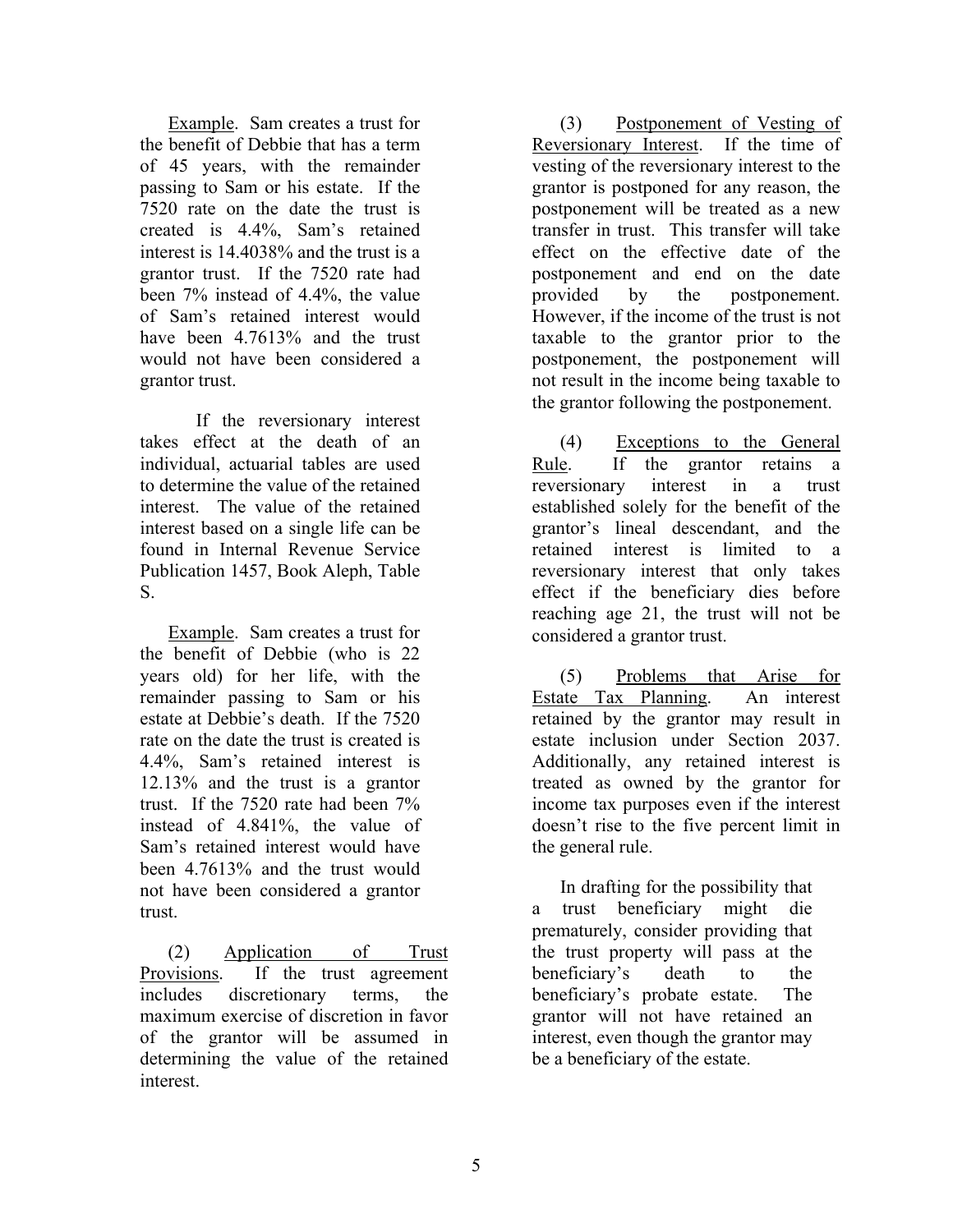B. IRC  $§ 674$  – Power to Control Beneficial Enjoyment.

General Rule. A trust will be a grantor trust if the grantor or a nonadverse party (or both) has the power to dispose of the income or corpus of the trust without the consent of an adverse party. Although this rule is very broad, there are a number of exceptions that substantially limit the application of the rule, which are described below.

Various places in the grantor trust rules, including Section 674, distinguish between "income" and "corpus." One may be tempted to understand these words in their state law, or trust accounting, context. However, Regulation § 1.671-2(b) provides that "when it is stated in the regulations [for these Code sections] that 'income' is attributed to the grantor or another person, the reference, unless specifically limited, is to income determined for tax purposes and not to income for trust accounting purposes. When it is intended to emphasize that income for trust accounting purposes (determined in accordance with the provisions set forth in [Regulation § 1.643(b)-1]) is meant, the phrase 'ordinary income' is used."

(1) Exceptions to the General Rule. Certain powers that are held by any person, including the grantor or a nonadverse party, will not result in grantor trust status. These include:

(a) to the extent unexercised, a discretionary power held by the trustee (including a grantor who is serving as trustee) to apply trust income for the support or maintenance of a beneficiary whom the grantor or his or her spouse is legally obligated to support;

(b) a power to affect beneficial enjoyment of the trust that can only be exercised after the occurrence of an event that has not yet occurred, to the extent the grantor would not be considered an owner under Section 673 (reversionary interest of less than five percent) if the power was a reversionary interest;

(c) a testamentary power of appointment over the trust, except for:

(i) a power held by the grantor to appoint accumulated income of the trust, where income is required to be accumulated or where it may be accumulated at the discretion of the grantor or a nonadverse party, without the approval or consent of an adverse party; or

(ii) a power held by the grantor to appoint the trust principal where capital gains are added to corpus, if the power can be exercised without the approval or consent of an adverse party (see Reg. § 1.674(b)-1(b)(3));

(d) the power to allocate corpus or income among charitable beneficiaries of the trust;

(e) the power to make distributions of corpus among the beneficiaries of the trust if the distributions are subject to a reasonably definite standard or if the distributions must be charged against the beneficiaries' respective shares (as if a separate share exists for each beneficiary);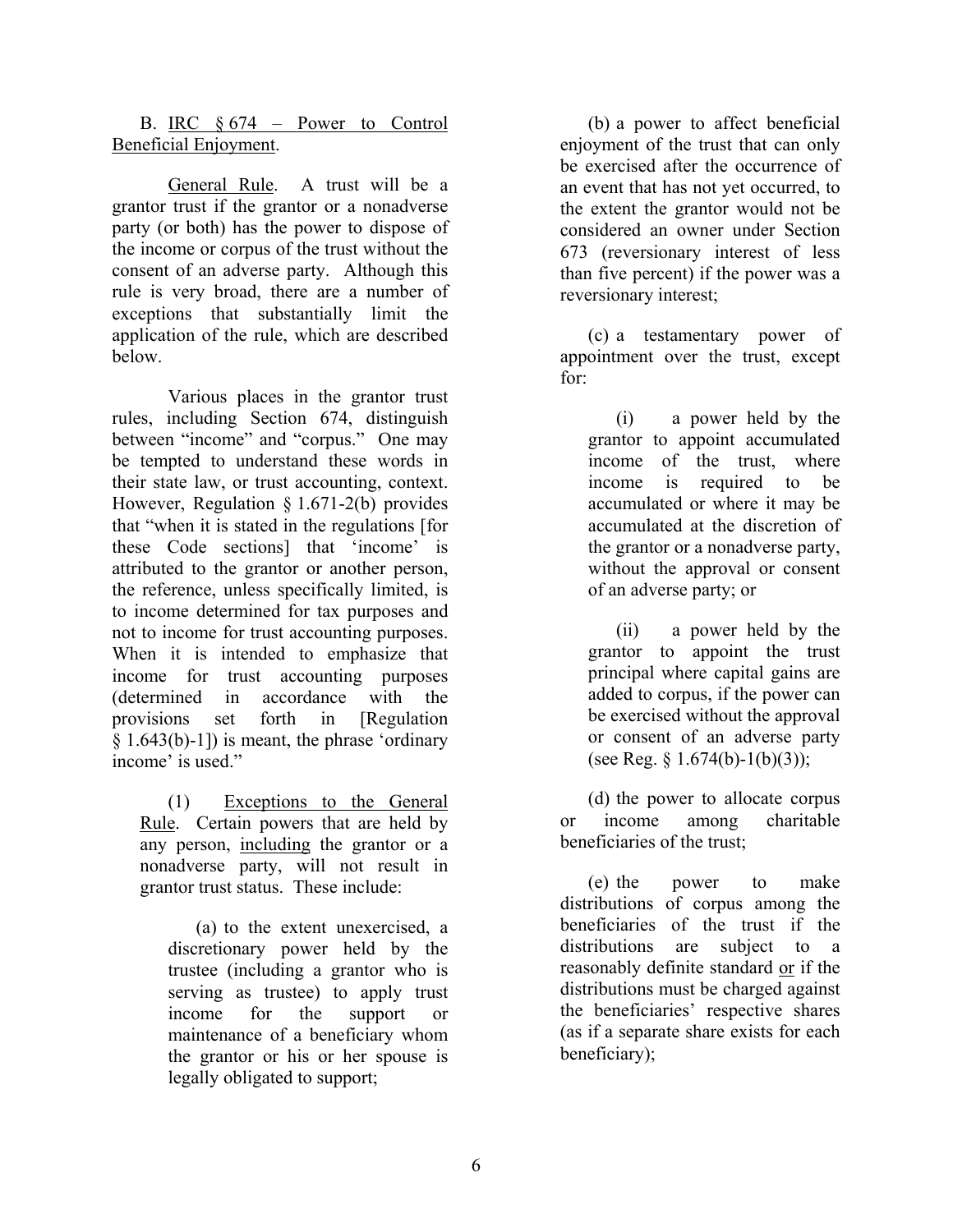(f) the power to distribute income to a beneficiary or accumulate income, provided that any one of the following conditions is met:

(i) any income accumulated for a beneficiary must ultimately be payable to that beneficiary, to his estate, or to his appointees including anyone other than his estate, his creditors, or the creditors of his estate (i.e., a broad special power of appointment); or

(ii) any income accumulated for a beneficiary must ultimately be payable on termination of the trust, or in conjunction with a distribution of corpus that includes accumulated income, to the current income beneficiaries in shares that have been irrevocably specified in the trust instrument; or

(iii) any income accumulated for a beneficiary is payable to the beneficiary's appointees or to one or more designated alternate takers whose shares have been irrevocably specified in the trust instrument (other than the grantor or grantor's estate) if the beneficiary dies before a distribution date that could reasonably be expected to occur within the beneficiary's lifetime;

(g) the power to withhold income during the disability of a beneficiary (due to legal disability or being under age 21); and

(h) the power to allocate receipts and disbursements of the trust between corpus and income.

(2) Other Powers that Will Not Result in Grantor Trust Status.

(a) Grantor trust treatment will not apply if the trustees (other than the grantor or grantor's spouse) have the power to make or withhold distributions of income or corpus to or for a beneficiary, beneficiaries, or a class of beneficiaries, if the power is limited by a reasonably definite external standard set forth in the trust agreement.

(b) Grantor trust treatment will not apply if:

(i) the grantor or the grantor's spouse is not serving as trustee, and no more than half of the trustees are related or subordinate parties who are subservient to the wishes of the grantor; and

(ii) the trustees have the power to distribute or accumulate income or corpus to or for a beneficiary, beneficiaries, or a class of beneficiaries.

(c) Neither of the exceptions set forth in (a) and (b) above applies if any person has the power to add a beneficiary (other than after-born or after-adopted children) to the trust.

(3) Problems that Arise for Estate Tax Planning. If the grantor retains the right to remove and replace a trustee, and the grantor can appoint any person, including himself as trustee, the trustee's powers are deemed to be held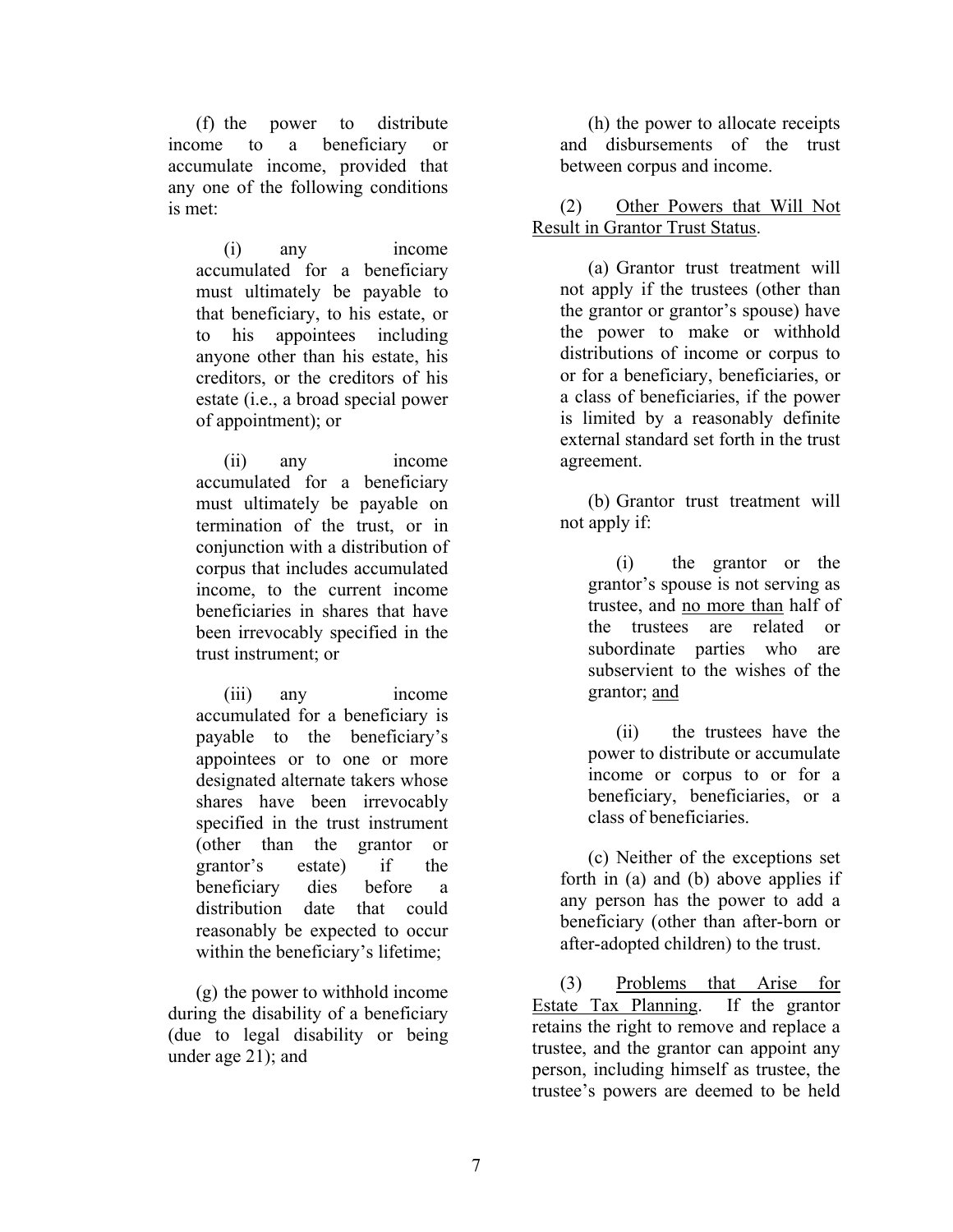by the grantor for purposes of determining grantor trust status and estate tax inclusion. *See* Reg.  $\S$ § 1.674(d)-2(a), 20.2036-1(b)(3) and  $20.2038 - 1(a)(3)$ . Accordingly, Section 674 powers held by a grantor are likely to frustrate the grantor's estate tax planning.

#### C. IRC § 675 – Administrative Powers.

Grantor trust status will result from certain administrative powers over the trust, which are described as follows.

(1) Power to Deal for less than Adequate and Full Consideration. A trust will be treated as a grantor trust if the grantor or a nonadverse party can allow any person to deal with the trust property for less than adequate consideration without the consent of an adverse party.

(2) Power to Borrow without Adequate Interest or Security. A trust will be treated as a grantor trust if the grantor or a nonadverse party can make a loan to the grantor without adequate interest or security unless the trustee (who is not the grantor or the grantor's spouse) can make loans to any other person under the same conditions.

(3) Actual Borrowing of Trust Funds by Grantor or Grantor's Spouse without Adequate Interest or Security. If the grantor or the grantor's spouse has actually borrowed corpus or income from the trust, whether directly or indirectly, and has not completely repaid the loan with interest before the beginning of the taxable year, the trust will be treated as a grantor trust. However, if the loan is made by a trustee other than the grantor or a related or subordinate party who is subservient to

the grantor, and adequate interest and security are provided, the trust will not be considered a grantor trust. Under the Code, actual borrowing is required; the mere power to borrow is not sufficient to cause grantor trust status. It is important to note however, that unless the grantor borrows the entire corpus, there can be no assurance that the grantor will be treated as the owner of the entire income and corpus of the trust for income tax purposes.

(4) Administrative Powers Exercised in Nonfiduciary Capacity without Consent of Fiduciary. Grantor trust status will result if any person has the ability to exercise one of the following powers in a nonfiduciary capacity without the approval or consent of a person in a fiduciary capacity.

(a) Voting Trust's Stock. A trust will be treated as a grantor trust if a person who is not serving in a fiduciary capacity has the power to vote the trust's stock if the trust's and grantor's holdings are significant from the viewpoint of voting control.

(b) Controlling Investment. A trust will be treated as a grantor trust if a person who is not serving in a fiduciary capacity has the power to control the trust's investment in stock if the trust's and grantor's holdings in the stock are significant from the viewpoint of voting control.

(c) Substitution of Assets. A trust will be treated as a grantor trust if a person who is not serving in a fiduciary capacity has the power to reacquire trust assets by substituting assets of equivalent value. *See* discussion on PLR 201216034 on page 10.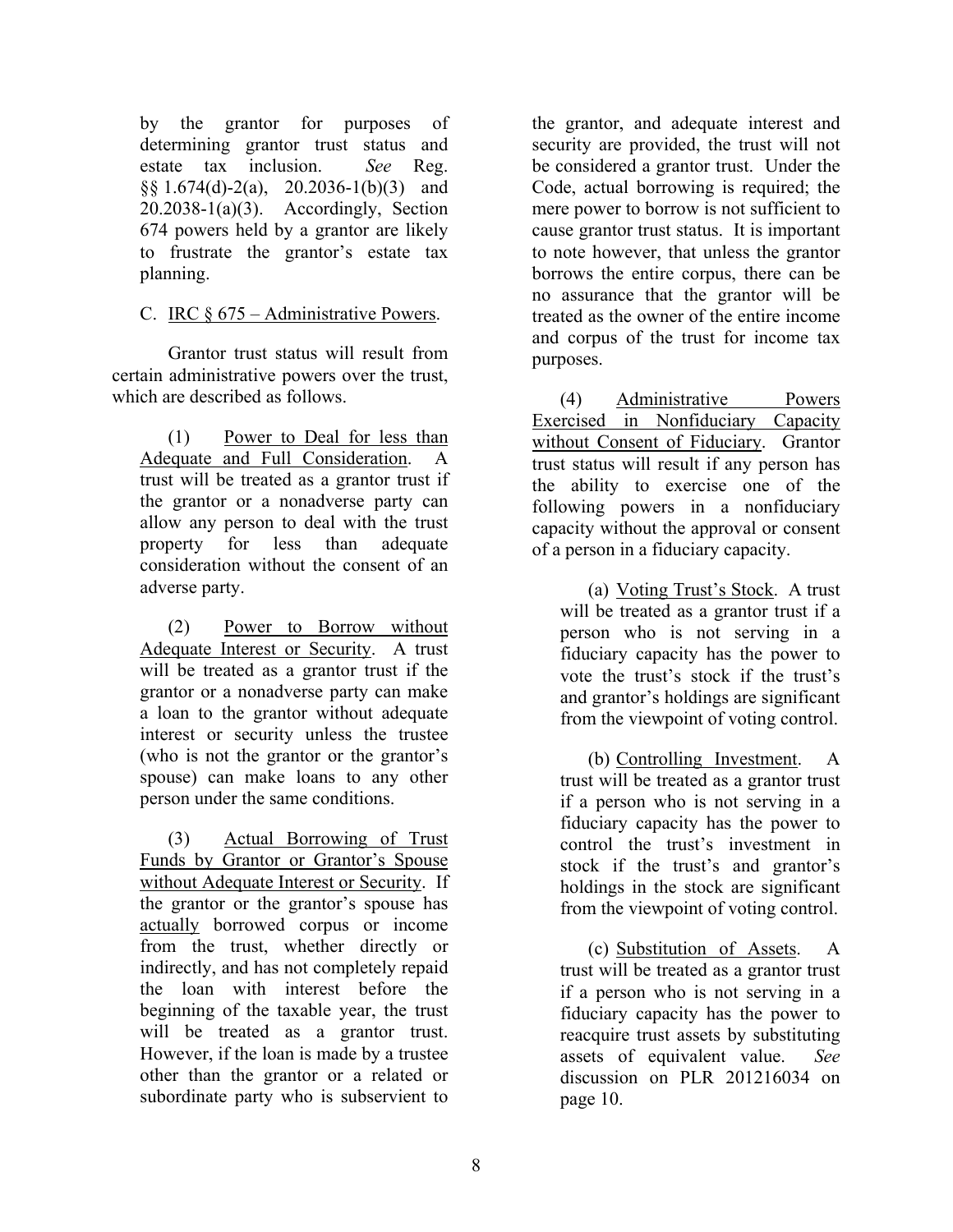(5) Problems that Arise for Estate Tax Planning. If the grantor has the power to (a) allow any person to deal with the trust property for less than full and adequate consideration (as described in paragraph (1) above), or (b) make loans without adequate interest or security (as described in paragraph (2) above), the trust may be included in the grantor's estate for estate tax purposes.

#### D. IRC  $\S 676$  – Power to Revoke.

(1) General Rule. If the grantor or a nonadverse party has the power to revoke or otherwise revest the assets of the trust in the grantor without the consent of an adverse party, the trust will be treated as a grantor trust.

(2) Exception to the General Rule. If the power described in the general rule is postponed for a period of time that would result in the revested interest being equal to or less than five percent of the value of the trust funds, so that the grantor is not considered the owner under Section 673, the trust will not be treated as a grantor trust.

(3) Problems that Arise for Estate Tax Planning. A revocable trust will be included in the grantor's estate for estate tax purposes.

E. IRC  $§$  677 – Income for Benefit of Grantor.

(1) A trust will be treated as a grantor trust if the grantor or nonadverse party has the power to distribute the income of the trust for benefit of the grantor or the grantor's spouse without the consent or approval of an adverse party. Distributions for the benefit of the grantor or the grantor's spouse include:

(a) actual or constructive distributions to the grantor or the grantor's spouse;

(b) amounts held or accumulated for future distribution to the grantor or the grantor's spouse;

(c) actual or constructive distributions used to pay premiums on policies of insurance on the life of the grantor or the grantor's spouse; and

(d) income actually applied to or distributed in satisfaction of the grantor's or the grantor's spouse's legal obligation to support another.

(2) Problems that Arise for Estate Tax Planning. It is unclear whether including this power within a trust results in the grantor being treated as the owner of only the income portion of the trust or of both the income and the corpus of the trust. Estate inclusion issues also arise.

#### F. IRC § 678 – Person Other Than Grantor Treated as Substantial Owner.

If the grantor is not treated as the owner of the trust under Sections 673 through 677 or Section 679, a third party may be treated as the owner of the trust if the third party (1) has the sole power to vest the corpus or income of the trust in himself or herself or (2) has partially released or modified this power and retains control that would result in a grantor be treated as the owner of the trust. The power described in (1) above is referred to as a "Mallinckrodt power" after the 1945  $8<sup>th</sup>$  Circuit case, Mallinckrodt v. Nunan,  $146$  F.2d 1 ( $8<sup>th</sup>$  Cir. 1945). This situation often arises in the context of trusts that give beneficiaries a power of withdrawal over the trust (known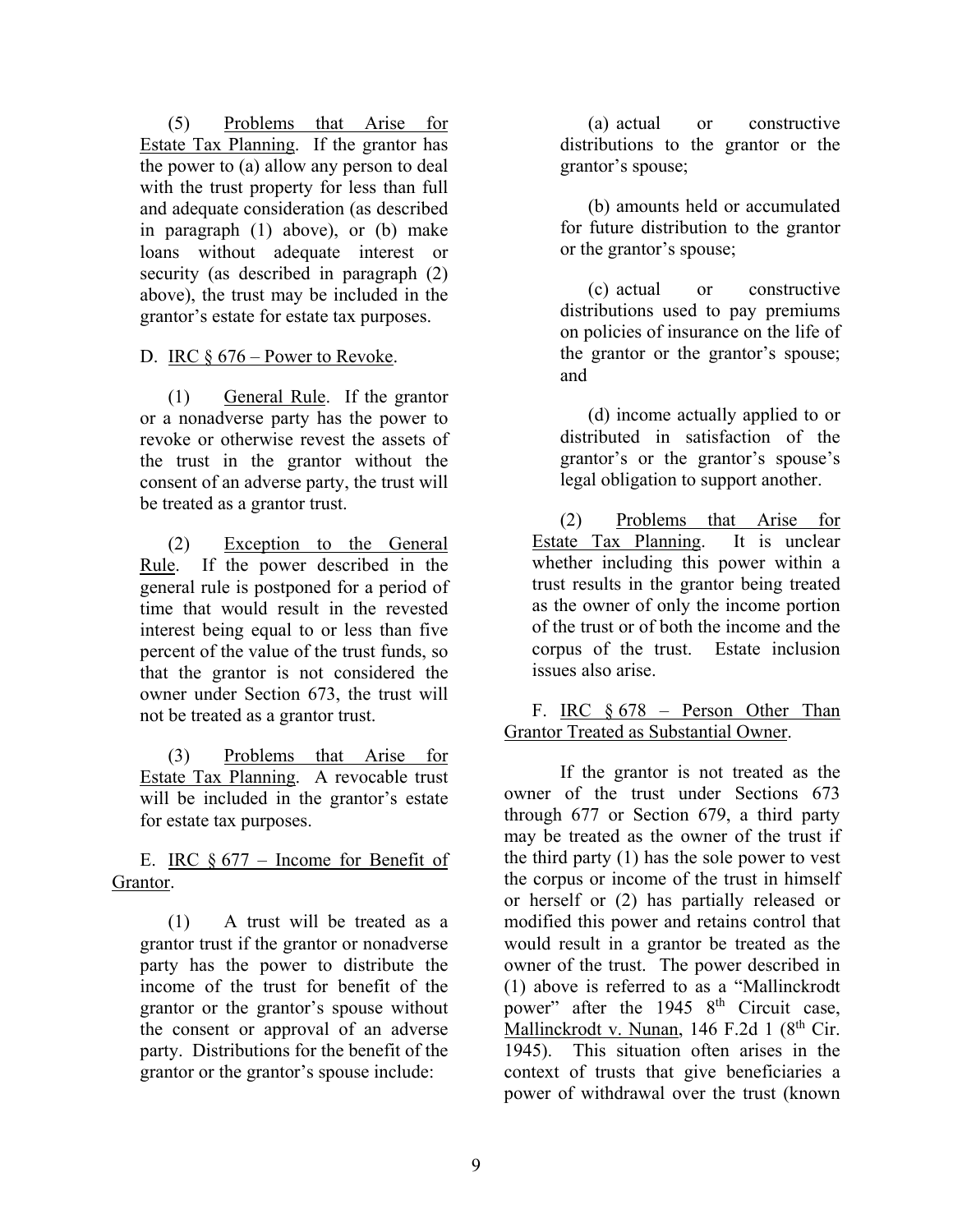as a *Crummey* withdrawal power). *See, e.g.,*  PLR 200949012. It can also arise if a beneficiary is the sole trustee of the trust to the extent that the beneficiary/trustee has a power to distribute to himself or herself; however, the consequences might be limited if the distribution power is limited to an ascertainable standard.

 In PLR 201633021, the IRS considered a situation where the governing document for a trust authorized a distribution from the trust to be made to a second trust for the beneficiary of the first trust. The governing document for the second trust provided that the first trust retained the power, solely exercisable by the first trust, to revest the net income and net capital gains of the second trust in the first trust; provided, however, that such power shall lapse on the last day of such calendar year. As a result, the second trust was a grantor trust under Section 678(a) and the first trust had to report the second trust's income and expenses that entered into the computation of distributable net income.

 An example of the application of Section 678 to a trust is found in PLR 201216034. The primary beneficiary was the trustee, with his distribution powers being limited by an ascertainable standard. The primary beneficiary also was given "hanging" *Crummey* withdrawal rights and a non-fiduciary power to substitute trust assets. The trust owned stock in an S Corporation. The trust grantor's only relationship with the trust was to establish and fund it.

 The IRS ruled that, pursuant to Section  $678(a)(1)$ , the trust was a grantor trust as to the primary beneficiary with respect to the portion of the trust over which his withdrawal power had not lapsed. The IRS further ruled that, pursuant to Section  $678(a)(2)$ , the trust was a grantor trust as to

the primary beneficiary with respect to the portion of the trust over which his unexercised withdrawal power had lapsed but over which he held a non-fiduciary power of substitution. The IRS thus concluded that the primary beneficiary would be treated as the owner of the entire trust, and the owner of the trust's S Corporation stock for income tax purposes.

 The IRS was right that the trust was a grantor trust in full, but appears to have gotten it wrong as to who the owner was for income tax purposes. The ruling correctly recites the rule that a non-grantor of the trust will not be treated as the owner if the grantor of the trust is otherwise treated as the owner. And a non-fiduciary power to substitute assets causes the grantor to be treated as the owner, regardless of who holds the swap power. While the IRS might have gotten it wrong in this ruling, PLR's cannot be relied upon by any other taxpayer, so another grantor who relies upon this PLR to conclude that he or she does not have any income tax liability from this arrangement may get a shock when the trust's share of the S Corporation's income is included in the grantor's taxable income.

 The grantor trust rules can be even more complex than is suggested by simply reading the Code and the related Treasury Regulations. For an analysis of the impact of state judicial review when a trustee has the power to distribute to himself or herself as a beneficiary pursuant to an ascertainable standard, *see* Jonathan G. Blattmachr, Mitchell M. Gans and Alvina H. Lo, *A Beneficiary as Trust Owner: Decoding Section 678*, 35 ACTEC J. 106 (2009) (available at: http://scholarlycommons.law.hofstra.edu/fac ulty scholarship/525.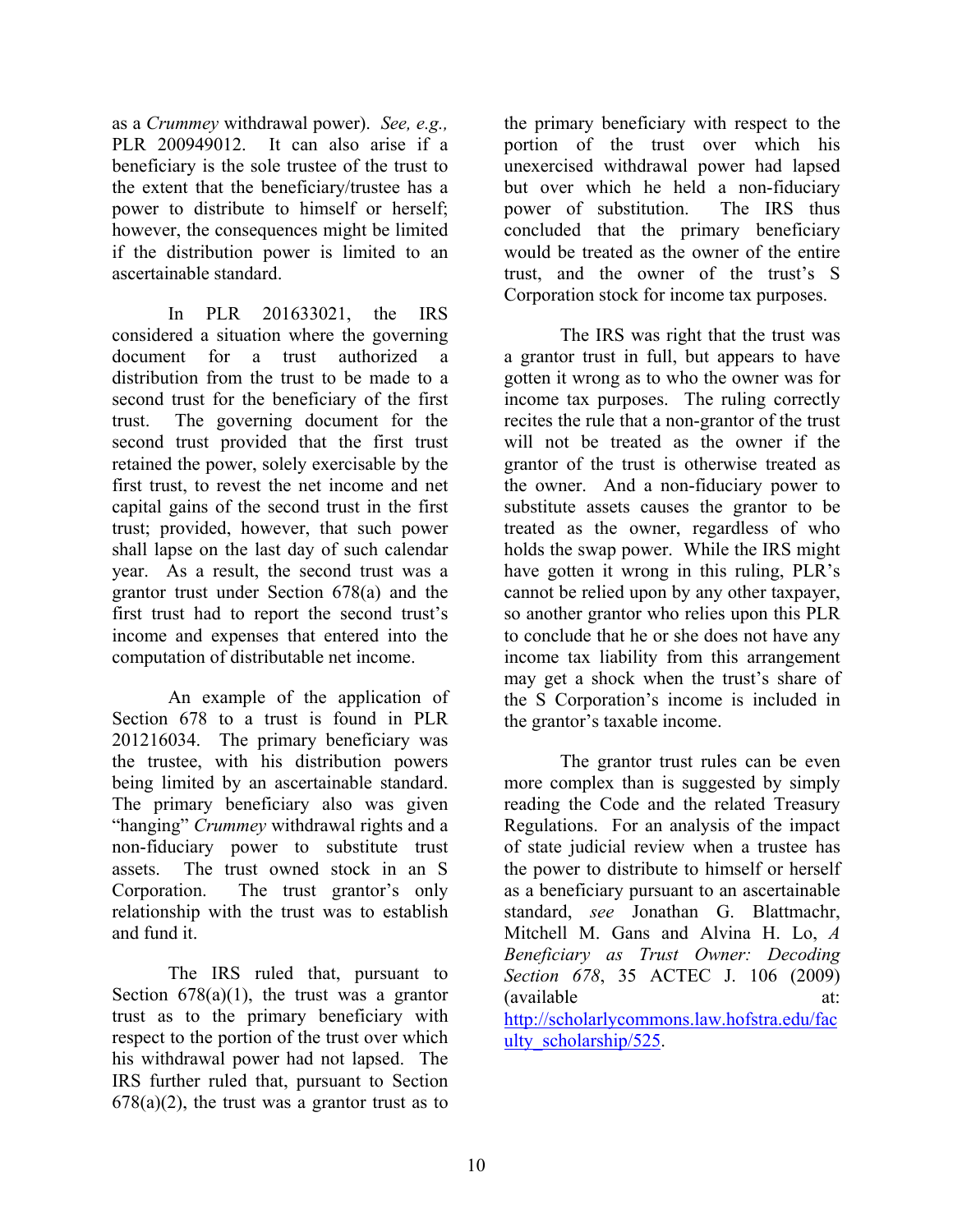G. IRC  $§$  679 – Foreign Trusts Having One or More United States Beneficiaries.

(1) General Rule. Any foreign trust with a United States person as a grantor and a United States person as a beneficiary will be treated as grantor trust. In order to enhance compliance, this section was amended by the Hiring Incentives to Restore Employment ("HIRE") Act (Pub. L. No. 1110147, March 18, 2010).

(2) Exceptions to the General Rule. The general rule does not apply to any transfer to a foreign trust at death. There is also an exclusion for certain transfers in exchange for consideration of at least the fair market value of the transferred property. For transfers after February 6, 1995, consideration received does not include the value of any obligations issued or guaranteed by the trust, the grantor, any beneficiary, any deemed owner of the trust, or any person related to the trust, grantor, beneficiary, or deemed owner, unless the obligations meet certain requirements described in the regulations under Section 679.

#### **IV. Common Methods for Creating a Grantor Trust that do not Result in Estate Tax Inclusion**

A. Substitution of Assets.

The grantor can be given a power to reacquire trust assets by substituting assets of equivalent value. This power must be exercisable in a nonfiduciary capacity. The regulations under Section 675 provide that the determination of whether the power of substitution is exercisable in a fiduciary capacity depends on all the terms of the trust and the circumstances surrounding its creation and administration. Despite the fact that this power had long been used with the

understanding that its use did not create estate tax problems, there was a recent surge of concern regarding this practice. However, in Rev. Rul. 2008-22, 2008-16 I.R.B. 796, the Internal Revenue Service ruled that a grantor could hold a power to substitute assets without adverse estate tax consequences in most situations. Similarly, in Rev. Rul. 2011-28, 2011-49 I.R.B. 830, the Internal Revenue Service ruled that the same result applied when the grantor had a substitution power that could be used to acquire an insurance policy on the grantor's life, and that the value of the insurance policy will not be includible in grantor's gross estate under Code Sec. 2042. The latter ruling is consistent with how the Tax Court ruled on the issue in *Estate of Jordahl v. Commissioner*, 65 T.C. 92 (1975).

While it should be possible for the grantor to release this power, and thereby terminate grantor trust status, the Internal Revenue Service has expressed concern about abusive transactions that use this technique. Under Notice 2007-73, the Internal Revenue Service has indicated that it is looking at various transactions using grantor trusts that result in nonrecognition of gain or recognition of tax losses in excess of economic losses. The Internal Revenue Service has also asked for comment on changing from grantor trust to non-grantor trust status, or vice-versa, as a result of "decanting" from an old trust to a new trust. *See* Notice 2011-101.

The power of substitution can be given to not only the grantor, but can also be given to the grantor's spouse or another party. By giving the power to someone other than the grantor, there should be no risk of estate inclusion. However, the language of the Code provision is "a power to "reacquire" trust corpus." Does this mean only the grantor can satisfy this requirement? Such a narrow reading would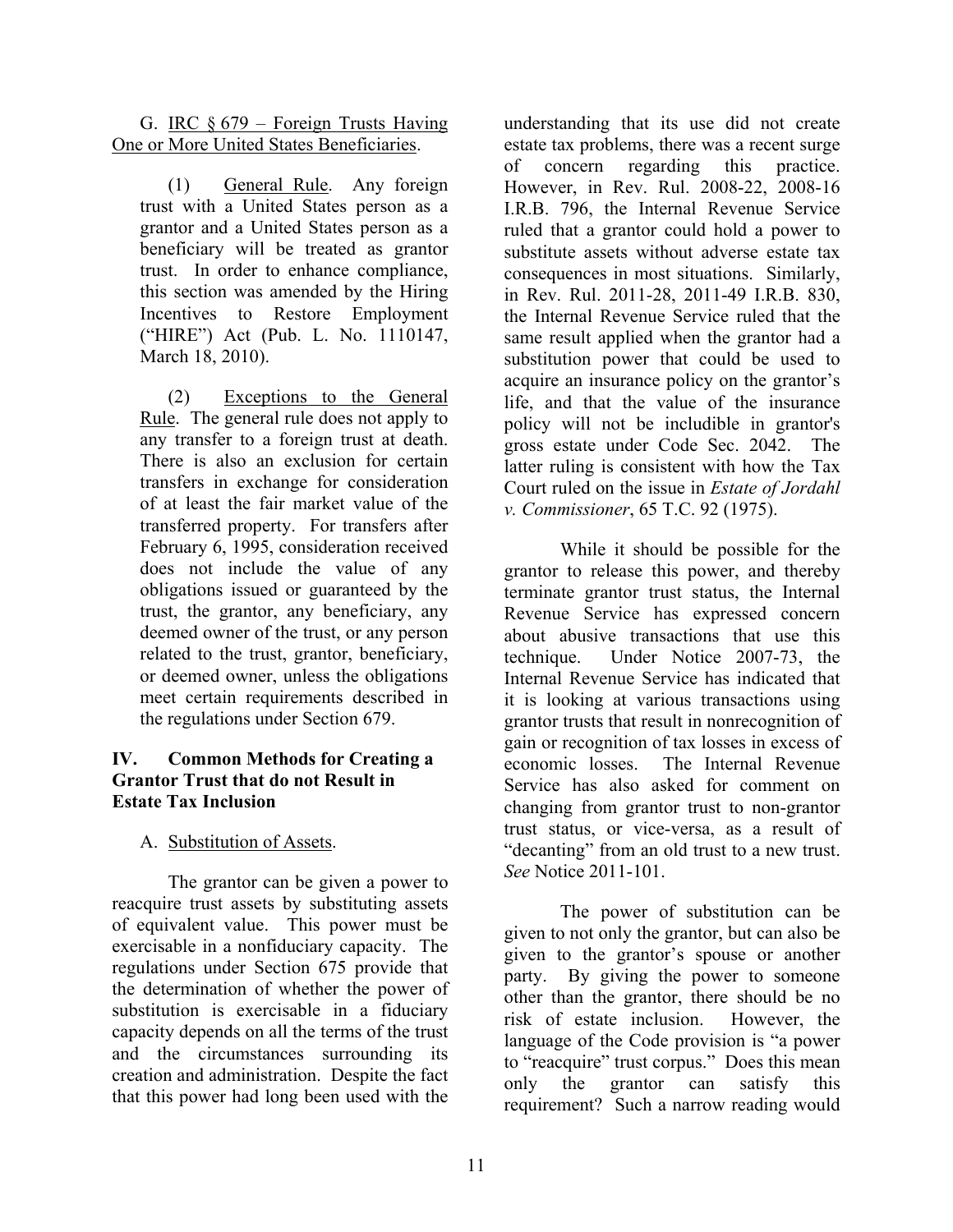seem to be inconsistent with Section 675(4) applying by its terms to a power held by "any person." Further, the Internal Revenue Service has issued private letter rulings that have allowed grantor trust status where a third party held the power of substitution. *But see* discussion of PLR 201216034 on page 10. As with other powers given to a spouse or a third party to trigger grantor trust status, upon the death of the spouse or third party, grantor trust status will terminate unless a successor has been provided for in the document.

This power of substitution should not be held by the trustee, because it must be held in a "nonfiduciary" capacity, which arguably could be inconsistent with a trustee's fiduciary duties. *See generally*  Rev. Rul. 2008-22, 2008-16 I.R.B. 796.

#### B. Loans.

Grantor trust status results in the case of either the actual borrowing of funds by the grantor or his spouse without adequate interest or adequate security or the power held by a nonadverse trustee to make loans to the grantor or his spouse without adequate security.

(1) Actual Borrowing. If the grantor directly or indirectly actually borrows corpus or income from the trust and it is not completely repaid with interest before the beginning of the tax year, the trust is treated as a grantor trust in the year of the loan. This means that in any year a loan is outstanding, the trust would be considered a grantor trust. It is important to note that for this method of creating a grantor trust, actual borrowing is required – not the mere power to borrow.

Grantor trust status is not triggered if (a) the loan has adequate interest and

security and (b) the loan is made by a trustee other than a related or subordinate party. Note that both requirements must be met to result in a trust that is not a grantor trust. Thus, if the trustee is a related or subordinate party, he or she can provide for adequate interest and security and still obtain grantor trust status.

It is unclear if grantor trust status applies only to the amount actually borrowed, or if once you have actual borrowing, the borrowing creates grantor trust status as to the entire trust property. To rely on this provision for grantor trust status, a practitioner may want to have the grantor borrow the entire trust property. The grantor can then repay the loan before year end and reassess the benefit of grantor trust status going forward on a year-to-year basis.

(2) Power of Nonadverse Trustee to Make Loans without Adequate Security. Under the provisions of Section 675(2), the mere power in the trust instrument to allow the grantor or a non-adverse party to borrow corpus or income without adequate interest or adequate security is enough to trigger grantor trust status; no actual borrowing is required. However, if the trustee can make loans without adequate interest or adequate security to any person under the general powers of the trust, this provision will not trigger grantor trust status.

The power to so borrow should be held by a nonadverse party other than the grantor to avoid estate inclusion issues. It is preferable to give this power to a person who is not a related or subordinate party. By doing so, the risk that their powers will be deemed attributable to the grantor is reduced.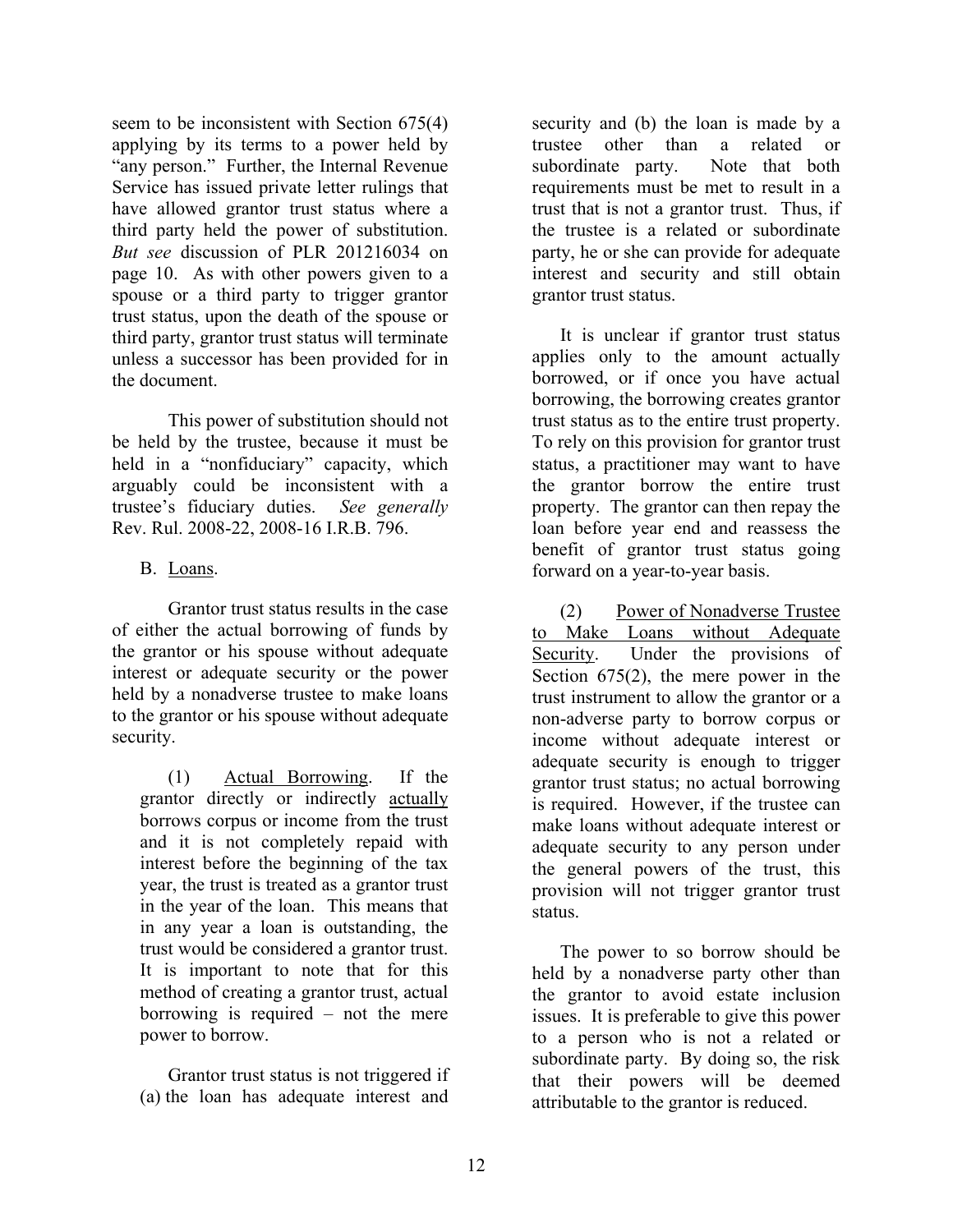If the power to borrow extends to the entire income and corpus of the trust, grantor trust status extends to the entire trust. This is in contrast to actual borrowing described above, where it is uncertain what portion of the trust is treated as a grantor trust.

It is advisable to provide for adequate interest (and no security) to avoid potential gift or estate tax problems for the grantor. But query if the power to borrow without adequate security can cause estate tax problems.

#### C. Power of Disposition by a Related or Subordinate Party without a Reasonably Definite Outside Standard.

Under the Section 674(a) general rule, if the grantor or a nonadverse party has the power to dispose of trust property without the consent of an adverse party, the trust will be a treated as a grantor trust. The technique used to create grantor trust status for income tax purposes without estate tax inclusion issues, involves giving a power to the trustees, more than half of whom are related or subordinate, to sprinkle or accumulate the income or principal of the trust that is not subject to a "reasonably definite standard." A reasonably definite standard is defined as an ascertainable standard, such as health, education, support, and maintenance (*see* Reg. § 1.674(b)-  $1(b)(5)(i)).$ 

To avoid the numerous exceptions from grantor trust status under Section 674, there should not be separate shares for beneficiaries and there should not be a requirement that the trustee charge distributions to a beneficiary's share. If the grantor wants separate shares for the beneficiaries, the trust should last for the lifetime of the beneficiary, the trust should not provide for the distribution of accumulated income in the trust to the beneficiary's estate at the beneficiary's death, and the beneficiary should not have a general or a broad special testamentary power of appointment (i.e., the power to appoint to anyone other than himself or herself, his or her estate, his or her creditors, or the creditors of his or her estate). For purposes of Section 674, related or subordinate parties are not considered independent trustees.

A variation of this technique involves giving the grantor's spouse an inter vivos power to allocate the income or corpus of the trust not subject to an ascertainable standard. For example, the grantor can create an irrevocable trust for the benefit of her children that includes a provision that allows the grantor's husband to appoint the remaining principal among their children and the children's spouses in an inter vivos writing. When using this technique, the practitioner should make sure that the grantor's spouse has not made a contribution to the trust, either directly or indirectly (e.g., by the grantor contributing community property to the trust).

#### D. Addition of Beneficiaries.

Grantor trust status under Section 674(a) is generally triggered by giving the grantor or a nonadverse party a power of disposition that affects the beneficial enjoyment of the trust corpus or income. Giving such a power to a nonadverse party would often be a simple matter (but giving such a power to the grantor may cause the initial transfer to be considered an incomplete gift that results in estate inclusion under Section 2036(a)(2) or Section 2038). However, the broad reach of Section 674(a) is substantially narrowed by a number of exceptions that largely swallow the rule. Nonetheless, several of the exceptions are not available if any person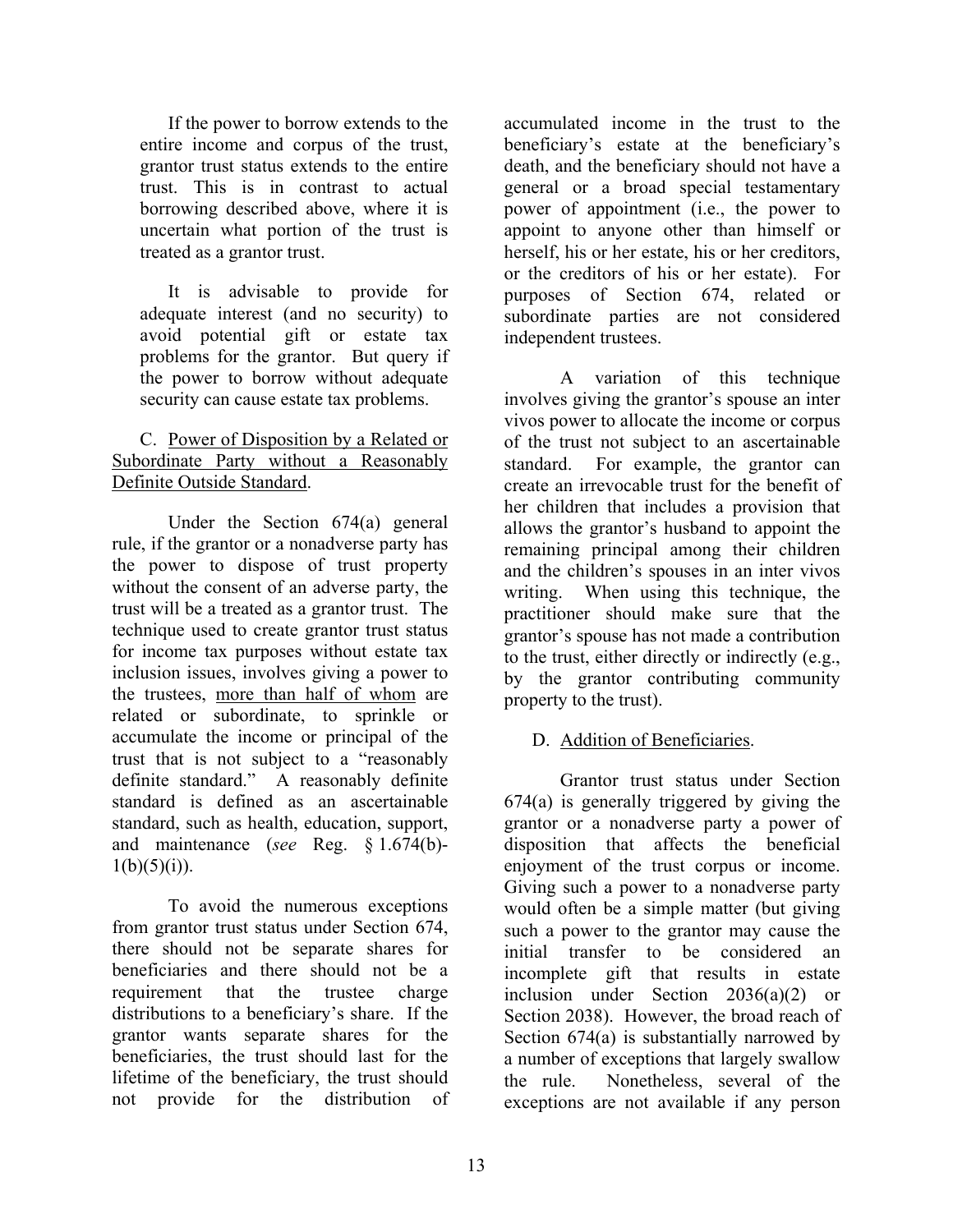has a power to add to the beneficiary or beneficiaries or to a class of beneficiaries designated to receive the income or corpus (except where such action is to provide for after-born or after-adopted children). Thus, grantor trust status can be triggered under Section 674(a) if all of the exceptions are avoided, which may require eliminating one or more of the exceptions by giving someone the power to add a beneficiary (other than after-born or after-adopted children) to the trust.

The grantor should be excluded from the list of potential new beneficiaries. Additionally, the grantor should not hold this power, because the retention of this power may cause the initial transfer to be considered an incomplete gift that results in estate inclusion under Section 2036(a)(2) or Section 2038.

#### (1) Who should hold the power?

Under the Code, this power can be held by "any person." Obviously, the grantor will want to be comfortable with the person given this power.

The power could be held by the grantor's spouse without risking estate inclusion as long as the spouse does not contribute property to the trust. However, a successor holder of the power should be provided in the event of the spouse's death, as the death of the spouse could cause a termination of grantor trust status.

If a beneficiary holds the power to add beneficiaries, the beneficiary's exercise of this power may be considered a deemed gift by the beneficiary. However, a gift may not result if the beneficiary merely has the power to add to the class of permissible beneficiaries where another trustee holds

the power to make discretionary distributions to the added beneficiaries.

A trust granting such a power to the trustee must be carefully structured to avoid the "additional" beneficiary being treated as an initial beneficiary, and thus not added. If the trustee is free to add a beneficiary at any time, that potential beneficiary is, in fact, an initial beneficiary because the trustee was always able to choose to make distributions to him or her. A trustee can hold this power if it is subject to limitations provided in the trust agreement. Caution should be exercised, however, in the limitations placed on the trustee. A court could find that no real power exists if the limitations on the power held by the trustee are too great. Thus, this power may be more easily vested in someone who does not have the power to make distributions from the trust. Practical considerations should also be taken into account and a review of fiduciary duties, particularly in the case of a corporate trustee, should be considered before giving this right to a trustee.

(2) What class of beneficiaries can be added?

There is no limit in the Code as to the permissible class of beneficiaries to be added. Of course, the grantor will need to be comfortable with the potential new beneficiaries.

One option is to include charitable organizations as permitted additional beneficiaries. Another option is to permit the addition of only a charitable lead trust or a charitable remainder trust that has the grantor's family members as individual beneficiaries.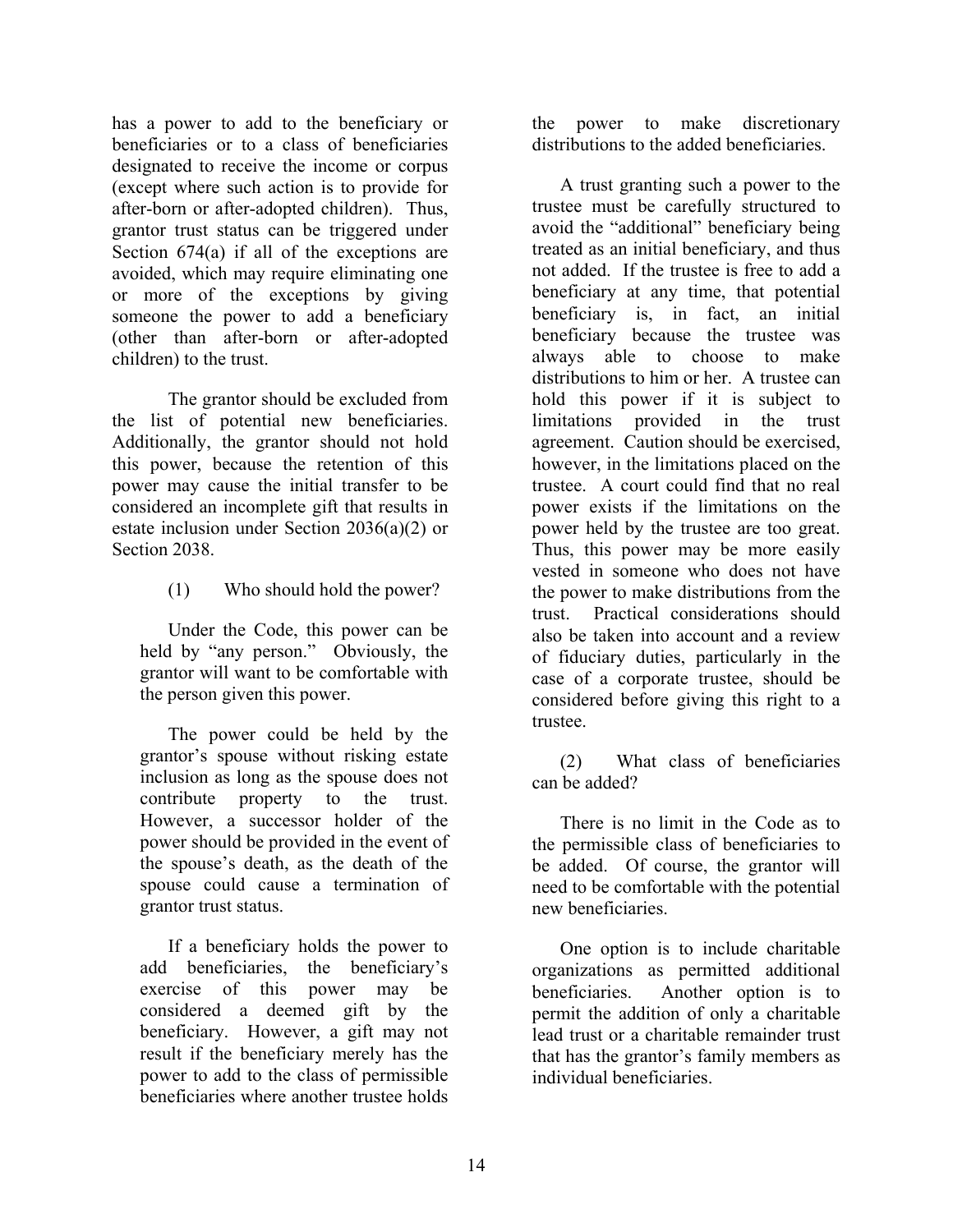Another class might be grandchildren, who may have otherwise been excluded if the trust is not exempt from generation skipping transfer tax.

Other class examples include the spouses of the grantor's children, nieces and nephews, or the grantor's grandchildren or other living descendants. However, if the class of beneficiaries that is permitted to be added is already a contingent remainder beneficiary, naming them may not be considered adding a beneficiary.

If the grantor wants to leave the determination of the class to the person holding the power, the trust can give a nonadverse person a lifetime special power of appointment over the trust assets. This power should be treated as a power to add beneficiaries, resulting in grantor trust status.

In any event, whoever holds the power to add beneficiaries should not be able to name himself or herself.

E. Spouse as a Beneficiary or Powerholder.

As discussed above, a trust will, in certain circumstances, be treated as a grantor trust if the income of the trust can be distributed for the benefit of the grantor's spouse or if the grantor's spouse holds certain powers. If the grantor held these powers, the trust assets would be included in the grantor's taxable estate, but such is not true for the grantor's spouse. However, relying on either of these powers to preserve grantor trust status will work only as long as the grantor is married.

#### F. Foreign Trust.

If a U.S. grantor creates a foreign trust for the benefit of U.S. persons, the trust will be a grantor trust under Section 679.

#### G. Note - Switching Between Grantor and Non-Grantor Trust Status.

While it is beyond the scope of this paper, there is some limited authority regarding the income tax consequences of converting a grantor trust to a non-grantor trust. *See, e.g.,* Rev. Rul. 77-402, 1977-2 C.B. 222; Treas. Reg. § 1.1001-2(c), Ex. 5; and *Madorin*, 84 T.C. 667 (1985). A Chief Counsel Advice, 200923024 (June 5, 2009), has considered a situation that appeared to be an abuse of the grantor trust rules where nongrantor trusts were converted to grantor trusts in the midst of a transaction. The Chief Counsel distinguished the situation from Revenue Ruling 85-13. In short, switches between grantor trust and nongrantor trust status are reason for careful legal analysis, hopefully before the change is made.

#### **V. Uses of Grantor Trusts in Estate Planning**

As noted above, grantor trusts can be extremely powerful estate planning tools.

A benefit of grantor trusts that was long overlooked is the ability of the grantor to benefit the trust beneficiaries by bearing the trust's income tax, without having to pay gift tax (and reducing the grantor's taxable estate). As with tax-deferred retirement accounts, the benefits of tax-free growth increase at a compound rate with the passage of time. The benefits are also greater if the taxes paid by the grantor are on ordinary income as opposed to unrealized capital gains. A simple example illustrates the potential benefit. Assume that a trust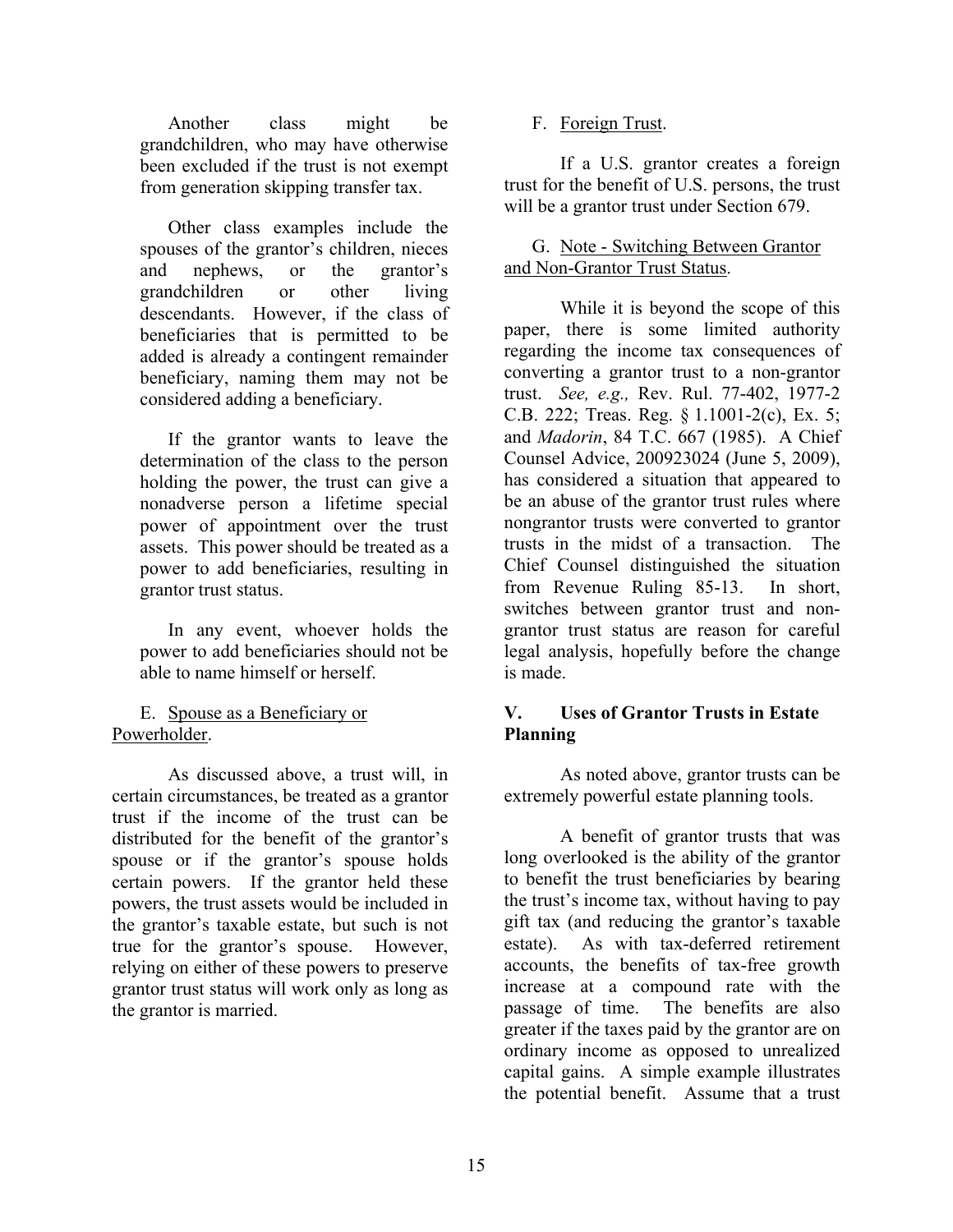owns an interest in a family business that yields taxable ordinary income of 10% a year for 25 years and that after-tax trust income is reinvested in additional interests in the family business. This is a particularly powerful technique if the family business is a pass-through entity for income tax purposes, such as an S corporation, partnership, or LLC. After 25 years, a grantor trust will have more than twice the assets of a non-grantor trust. Indeed, it is important when creating a large grantor trust to have a means to terminate the grantor trust status so that the grantor (who is typically the attorney's client) will have a way to limit the wealth transfer.

Other estate planning strategies involve transactions between grantors and grantor trusts that are not subject to federal income taxes as a result of Section 671. Note that for tax and non-tax reasons these transactions are typically done where the fair market value of the assets given and received are equal. One common strategy described below involves the sale of assets from the grantor to a grantor trust. Any capital gains that would otherwise be subject to federal income tax upon the sale of property by the grantor are not realized or recognized for federal income tax purposes when the property is purchased by a grantor trust. This can be useful in a variety of contexts. For example, a highly-appreciated asset that is identified as still having good potential for future above-average appreciation can be sold to, or exchanged with, a grantor trust without triggering tax on the accumulated capital gain. Or assets with low basis can be swapped out of a grantor trust in exchange for assets with high basis in anticipation of the grantor's passing so that the low basis assets get a new basis at the grantor's death while the high basis assets (which can even have a basis in excess of current fair market value) in the grantor trust do not take a new basis if they are not part of the grantor's taxable estate. In another variation, assets with low basis in a grantor trust can simply be sold back to the grantor for cash – either cash that the grantor has on hand or borrows.

The ability to exchange assets with a grantor trust without income tax consequences can also be useful for non-tax reasons. For example, a grantor might decide that she would rather have an asset that is in a grantor trust and have the grantor trust hold a different asset (note that this can be motivated more by what the beneficiaries will get via the grantor trust than what the grantor will own). Such an exchange can be pursuant to an agreement entered into between the grantor and the trustee of the grantor trust, or made by the grantor without the consent of the trustee of the grantor trust if the grantor holds a swap power (*see* Substitution of Assets on page 8), with the latter being easier to effect because there are no concerns about anyone's fiduciary duties.

Other estate planning strategies focus on special varieties of grantor trusts that are designed to achieve very specific goals. These grantor trusts, including leveraged grantor trusts, grantor retained annuity trusts (GRATs), irrevocable life insurance trusts (ILITs) and qualified personal residence trusts (QPRTs) obtain their grantor trust status by conforming to the description set forth in one of the grantor trust rules described above. Examples of these types of estate planning strategies are described in more detail below.

#### A. Sales to Leveraged Grantor Trusts.

The simplest of the estate planning strategies described in this paper is the sale to a grantor trust (in this context, often referred to as an "intentionally defective grantor trust" or IDGT). There are several estate planning benefits that can be derived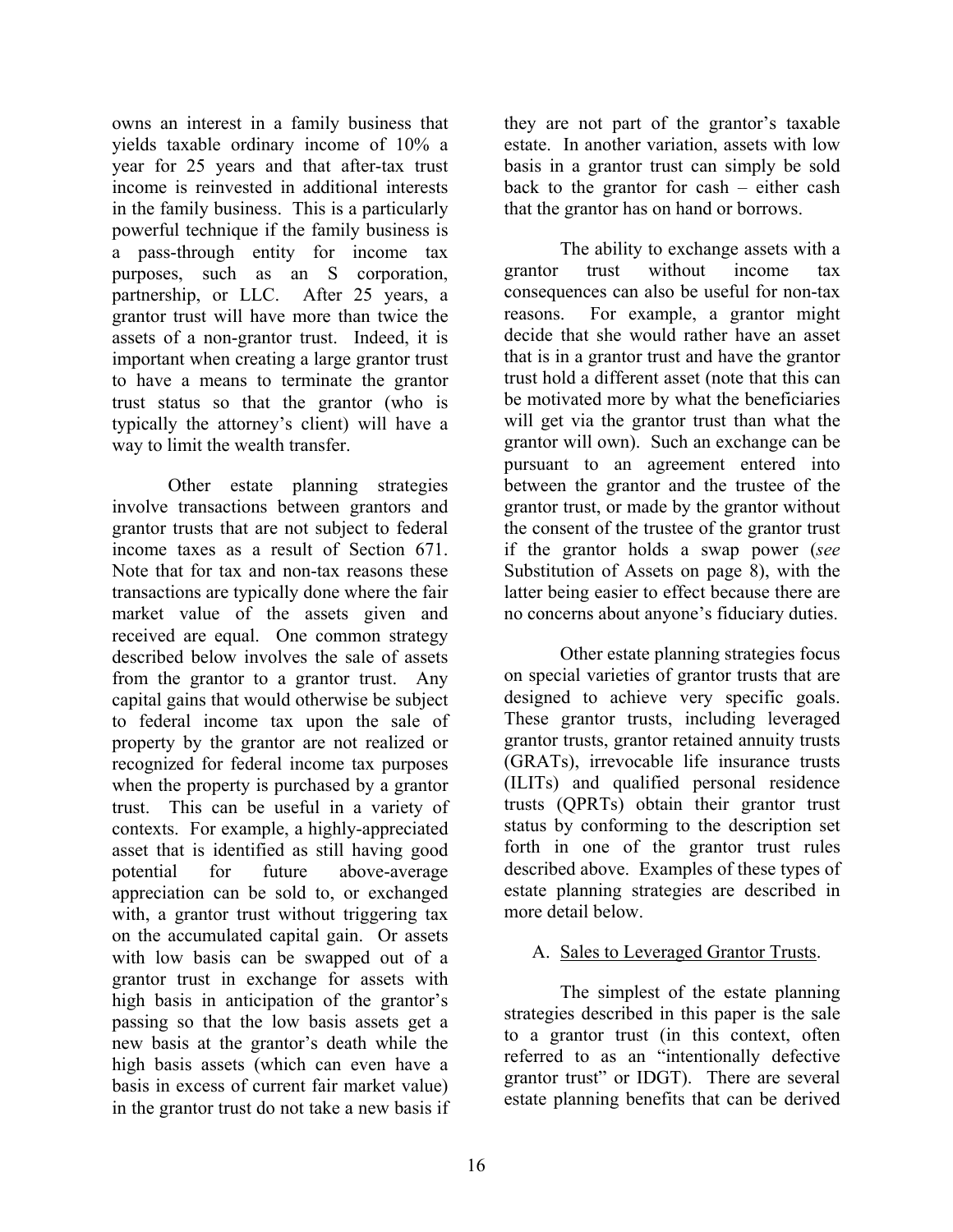from a sale of assets by the grantor to a grantor trust. Sales to grantor trusts are commonly used by individuals who would like to freeze the value of certain assets that will be included in their taxable estates for estate tax purposes. Another reason for the sale of assets to a grantor trust is to provide liquidity to the grantor. The sale can also go the other way. The grantor can buy appreciated assets from the grantor trust, in anticipation of a step-up in basis at the grantor's death. Since estate freezing is the most common goal of grantors who sell assets to grantor trusts, the remainder of this section will focus on that strategy.

(1) Sale. The grantor typically sells assets to a grantor trust in exchange for a note payable by the trust. Because Section 671 states that the grantor will be treated as the owner of all trust property for federal income tax purposes, the sale will be ignored for federal income tax purposes and no gain or loss on the sale is recognized. In addition, no income will be recognized when the grantor receives interest payments on the note. The income generated by the trust property will be taxable to the grantor, and the appreciation and income from the trust assets after the date of the sale will be removed from the grantor's estate for federal estate tax purposes (*i.e.*, the value of the grantor's asset is "frozen" with future appreciation accruing outside of the grantor's taxable estate). If the grantor dies during the term of the note, the fair market value of the note will be included in the grantor's estate. The fair market value of the note is the face amount plus any accrued interest. Reg. § 20.2031-4.

(2) Note Payable by IDGT. The note from the grantor trust to the grantor may be structured so that all principal

and interest payments are payable in one balloon payment at the end of the term of the note. However, many practitioners prefer to see the payments of interest payable at least annually, even if the principal is paid in one balloon payment at the end of the term. This is believed to bolster the argument that the loan was neither a gift to the grantor trust (potentially giving rise to gift tax liability) nor should it be treated as an interest in the trust that was retained by the grantor (causing inclusion of all trust property in the grantor's estate for federal estate tax purposes). Another guideline that many practitioners adhere to requires that the grantor trust own assets equal in value to at least 10% of the face amount of the note on the date of the sale. This also helps to characterize the loan as a loan, rather than a gift or an interest in the trust retained by the grantor (it is vital that the transaction be treated as a sale for federal income tax purposes, and not some other type of transaction – an issue developed by substantial case law). If the grantor trust does not already hold assets of sufficient value, the grantor may use part of his or her lifetime exemption from gift tax, or make a gift that gives rise to gift tax, to fund the trust in advance of the sale. For similar reasons, interest on the note should be payable at a rate at (or above) the applicable federal rate for the term of the note. Frequently, the term of the note is selected based upon the applicable federal rate for that term (*e.g.*, a nine year note uses the mid-term applicable federal rate, which is typically less than the long-term applicable federal rate that must be used for a ten year note).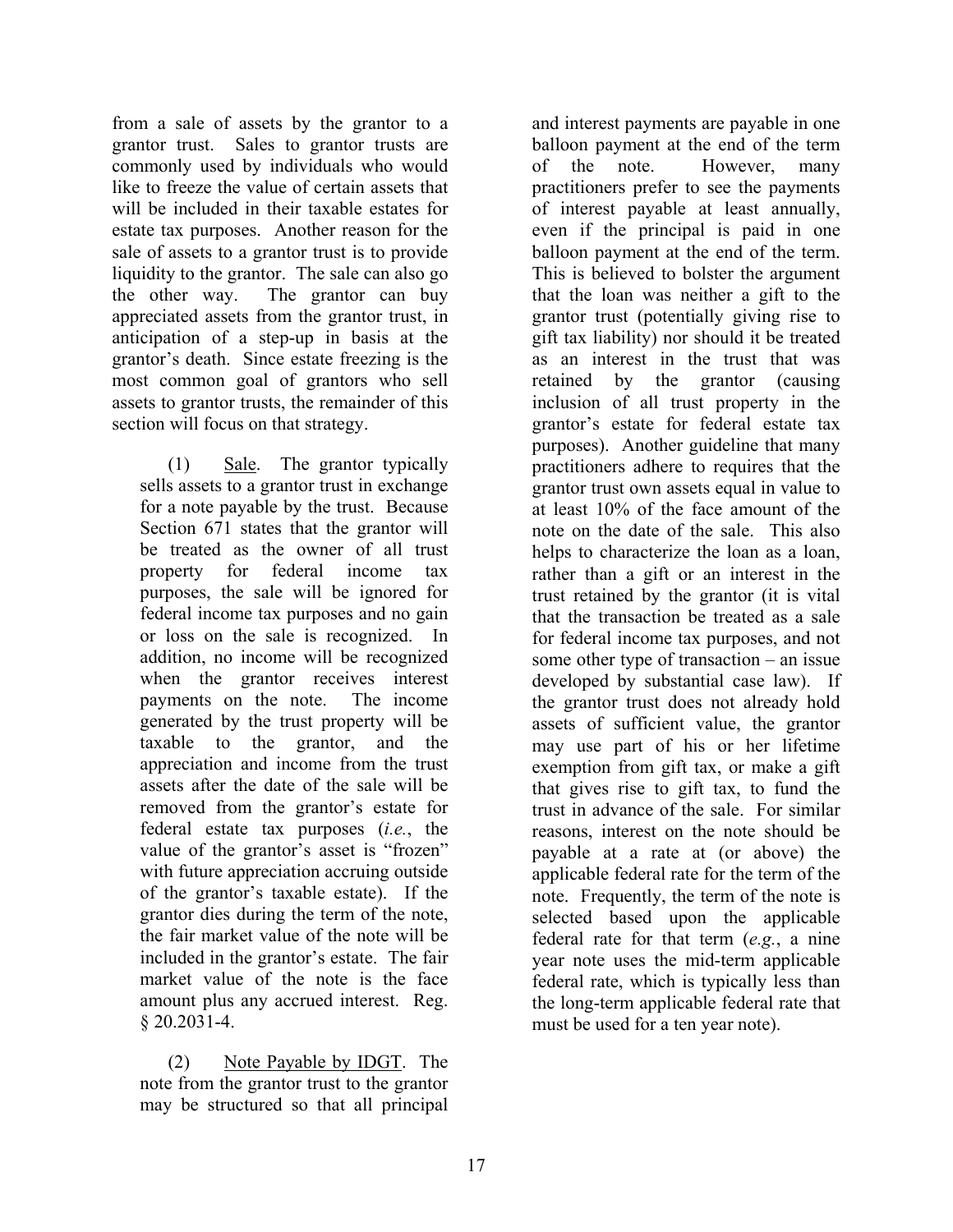B. Grantor Retained Annuity Trusts (GRATs).

The use of a grantor retained annuity trust is another type of estate planning strategy that is designed to freeze the value of one or more assets in the grantor's estate and transfer the future income or appreciation associated with the assets to other beneficiaries. GRATs are products of the technical rules found in Section 2702 and must be very carefully drafted to comply with the statutory requirements. Running afoul of these requirements will subject the taxpayer to severe, and punitive, gift tax consequences. The grantor of a GRAT will transfer property to the trust and retain the right to an annuity payable for a term of years, for the grantor's lifetime or for the shorter of the grantor's lifetime and a term of years. Reg. § 25.2702-3(d)(4). At the end of the initial term, the trust property will pass directly to other beneficiaries or remain in further trust for their benefit without any further transfer tax liability (other than generation-skipping transfer tax, if applicable). The GRAT will be a grantor trust during the initial term under Section 677(a) because the income of the trust will be distributed to the grantor in the form of annuity payments for the duration of the initial term without the approval of an adverse party. Therefore, during the initial term, the grantor will report the GRATs items of income, deduction and credit on his or her own income tax return. Furthermore, the grantor will be taxed as if he or she owned all of the trust assets (as opposed to paying taxes only on the annuity payments he or she receives). In addition, no gain or loss will be recognized as a result of (i) the grantor's initial transfer of property to the GRAT, (ii) the GRATs subsequent transfer of property back to the grantor in the form of annuity payments, or (iii) the grantor's exchange of cash or other property for property held by the GRAT.

(1) Taxable Gift. When the grantor makes the initial transfer to the GRAT, he or she will make a taxable gift of the value of the remainder interest in the GRAT (the value of the trust property remaining after the satisfaction of all annuity payments and the expiration of the initial term). The amount of the gift is determined by using actuarial tables published by the Treasury Department and depends upon (i) the length of the initial term; (ii) the amount of the retained annuity; and (iii) the interest rate prescribed by Section 7520 (the "7520 rate") that is applicable on the date of the initial transfer. Since the remainder beneficiaries will not have a present interest in the GRAT, the initial transfer to the GRAT will not qualify for the annual exclusion from gift tax.

(a) Term. If the grantor dies during the initial term, part or all of the trust assets may be included in his or her estate for federal estate tax purposes. In that case, the grantor will have forgone the opportunity to use a different estate planning strategy that might have successfully removed the trust property from his or her estate. Therefore, the grantor should carefully consider the proper term of the GRAT. Both long-term and short-term GRATs have benefits and disadvantages.

The benefits of a long-term GRAT include: (1) a smaller annuity has to be retained by the grantor in order to minimize the gift tax liability; (2) the grantor's ability to lock in a low 7520 rate for an extended period of time; (3) less risk that a change in the law (such as a prohibition on GRATs or a minimum taxable remainder for gift tax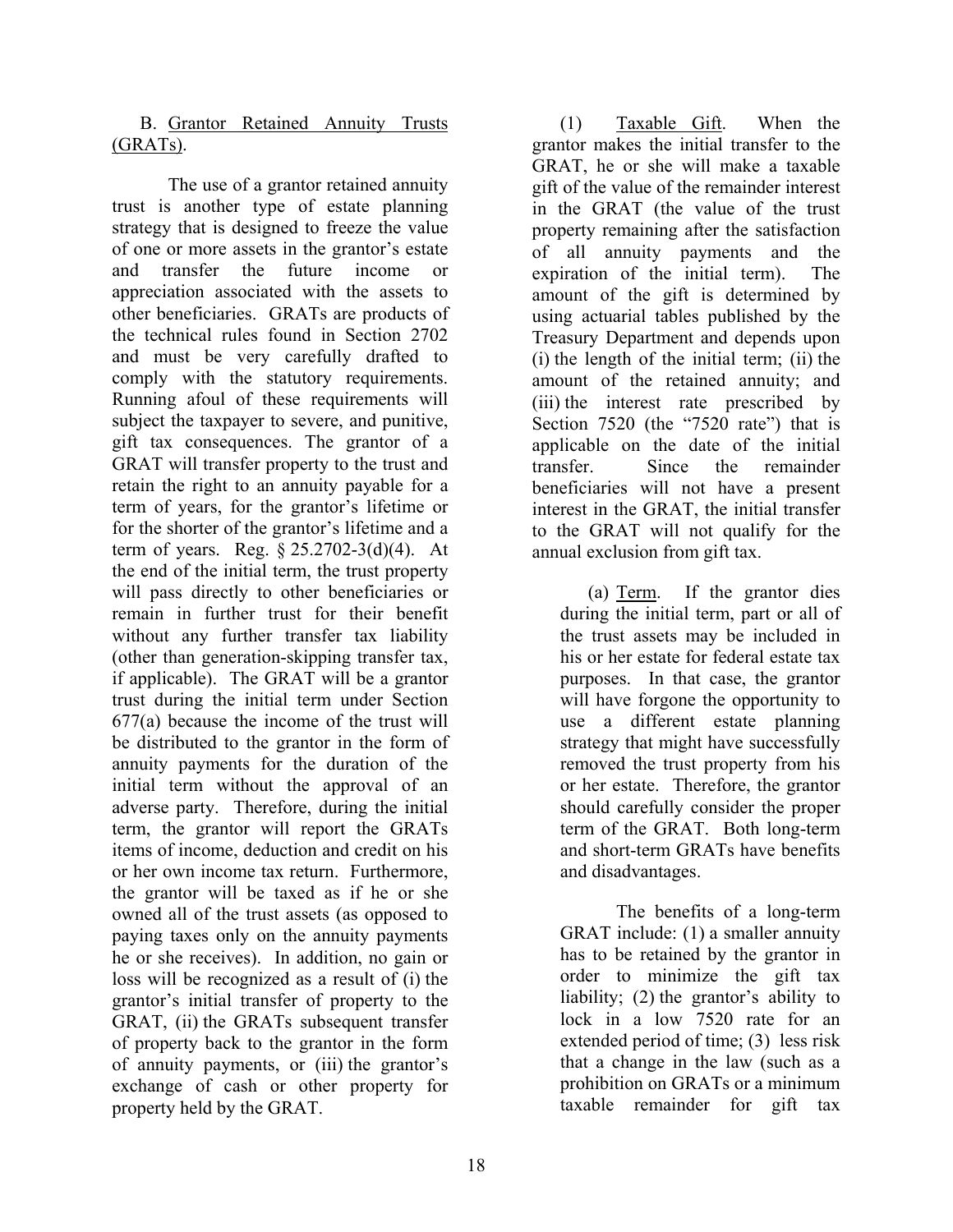purposes) will affect a plan already in place (as opposed to wreaking havoc on a plan involving a series of short-term GRATs); and (4) lower transaction costs than establishing a series of successive short-term GRATs. However, the primary disadvantage of a long-term GRAT is the increased risk that the grantor will die during the term and part or all of the trust property will be included in his or her estate for federal estate tax purposes.

By contrast, some of the benefits of a short-term GRAT include: (1) a decreased risk of the grantor's death during the initial term, and (2) the potential to capture more of the volatility of the GRAT assets, particularly with a series of successive short-term GRATs (also called "rolling GRATs," which allow the grantor to use each annuity payment he or she receives to fund a new GRAT).

(b) Annuity. A qualified annuity interest is an irrevocable right to receive a fixed amount. Reg. § 25.2702-3(b)(1)(i). A fixed amount is a stated dollar amount or a fixed percentage of the initial fair market value of the property transferred to the trust (as finally determined for federal tax purposes) that is payable periodically, but not less frequently than annually. Reg. § 25.2702-  $3(b)(1)(ii)$ .

The annuity must be payable to the grantor at least once per year during the initial term, and the amount payable in each year cannot exceed 120% of the amount payable in the preceding year. Reg. § 25.2702-3(b)(1)(ii). Many estate

planners do take advantage of the fact that the regulations allow the annuity to increase by up to 20% per year (but no more!). These "graduated" annuity payments may make sense in a given transaction because they allow the trust corpus to grow in the early years of the initial term and accumulate funds to pay the later years' annuity payments.

If the GRAT does not have sufficient cash or other liquid assets to make the required annuity payments, the annuity may be paid in kind. Although making a payment in kind is technically a sale, the sale will be ignored for federal income tax purposes because the transaction occurs between the grantor and grantor trust. Note, however, that the trust may not satisfy annuity payments by issuing a note or other debt instrument.

(c) 7520 Rate. The 7520 rate is the interest rate used by the Treasury to value annuities and term interests. It is set at 120% of the mid-term applicable federal rate and rounded to the nearest 0.2%. The real planning opportunity occurs when the grantor transfers assets that are expected to generate income or to grow in excess of the 7520 rate. Thus the benefits of the GRAT can be enormous when the assets transferred to the GRAT appreciate rapidly and the 7520 rate is low.

(2) Zero-Gift GRAT. In many instances, the grantor will attempt to reduce the taxable value of the initial transfer to the GRAT to zero. This can be accomplished by setting the annuity factor so that the present value of the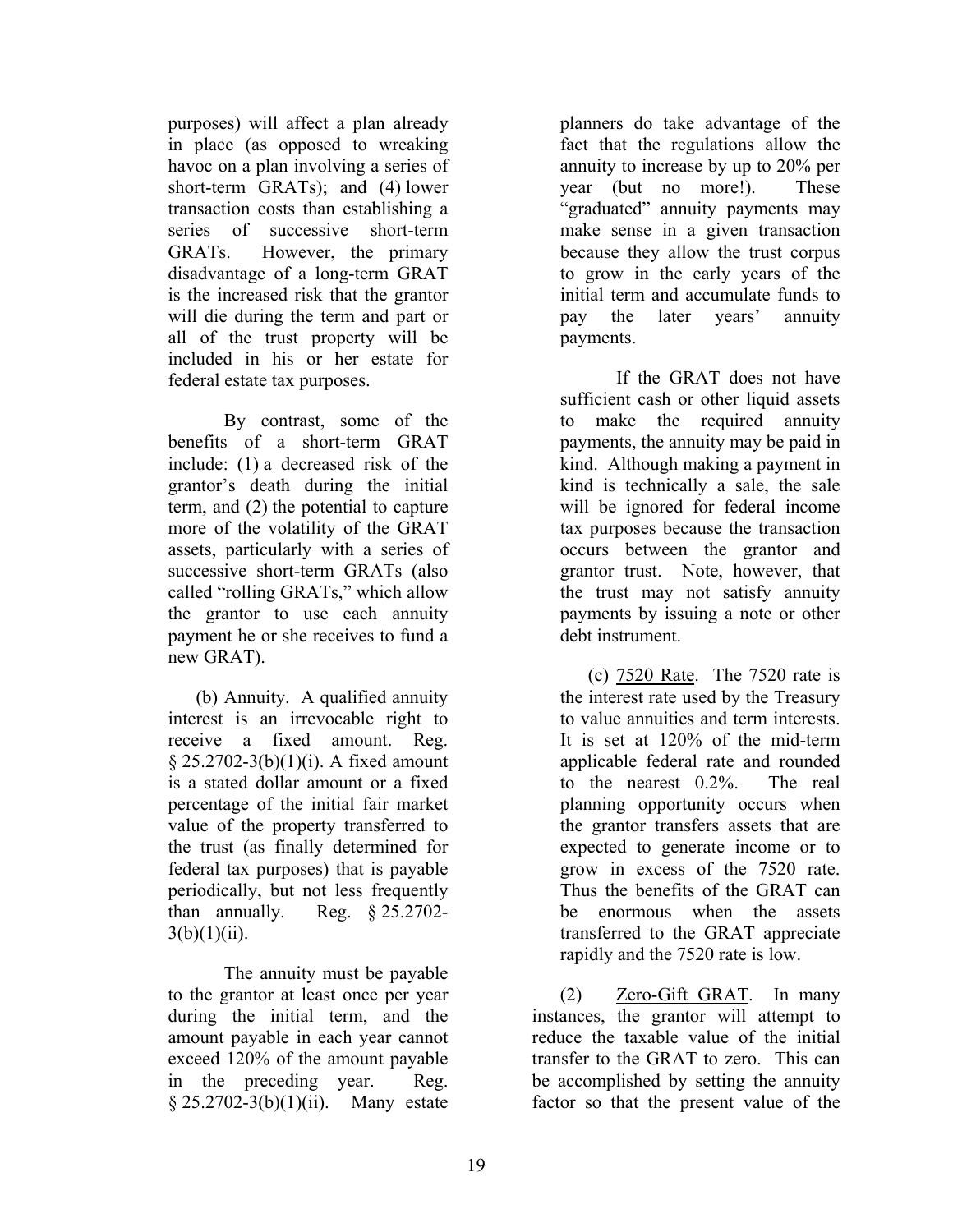grantor's annuity interest is equal to the fair market value of the property transferred to the GRAT. The Internal Revenue Service will not issue a private letter ruling regarding the qualification of a GRAT if the value of the remainder interest is less than 10% of the value of the property initially transferred to the GRAT, but this is typically of little consequence in establishing a GRAT. Rev. Proc. 2007-3, 2007-1 IRB 108.

(3) Estate Tax Inclusion. There appears to be some authority for all three of the following positions regarding the inclusion of trust property in the grantor's estate in the event that the grantor dies during the term of the GRAT: (i) none of the trust property is included in the grantor's estate, (ii) some of the trust property is included in the grantor's estate, and (iii) all of the trust property is included in the grantor's estate. Despite the variety of different outcomes that have been obtained in Federal Circuit Courts, Tax Court and Rulings issued by the Internal Revenue Service, if the grantor dies during the term of a GRAT, he or she should be prepared for at least a portion of the trust property to be included in his or her estate.

(4) Comparison of GRAT to Sale to IDGT. Since GRATs and sales to grantor trusts are both commonly used to achieve similar estate freezing goals, many practitioners consider both strategies before deciding which one is most appropriate for their clients in particular circumstances. Some of the key points to consider in this comparison include:

(a) Estate Tax. If the grantor survives the initial term of the GRAT, the transferred property will

not be included in his or her estate for federal estate tax purposes. However, if the grantor dies during the initial term, part or all of the trust property will be included in his or her estate. By comparison, when the grantor sells property to a grantor trust, that property is immediately removed from his or her estate. Of course, if the grantor dies before the note is fully paid, then the value of the note will be included in his or her estate. Both techniques may result in inclusion of the value of the trust property plus an interest factor in the grantor's estate if the grantor dies before the initial phase of the transaction is completed. However, as discussed above, there may be more uncertainty regarding exactly how much of the value of the trust property is included in the grantor's estate in the case of a GRAT.

(b) Gift Tax. A GRAT may be structured so that virtually no gift tax is payable upon the initial transfer of assets to the trust. Similarly, the grantor will not make a taxable gift if he or she sells property to a grantor trust for fair market value (or a note for fair market value plus a sufficient interest rate). However, the GRAT can include trust provisions that automatically adjust the amount of the annuity payments payable to the grantor in the event that the value of the trust property for federal gift tax purposes is different from that anticipated. Reg. §§ 25.2702-3(b) and 25.2702-3(b)(1)(ii)(B). The effect of a similar formula in the context of a sale to a grantor trust is less clear. Therefore, the sale to a grantor trust presents a higher risk of re-valuation of the trust property resulting in increased gift tax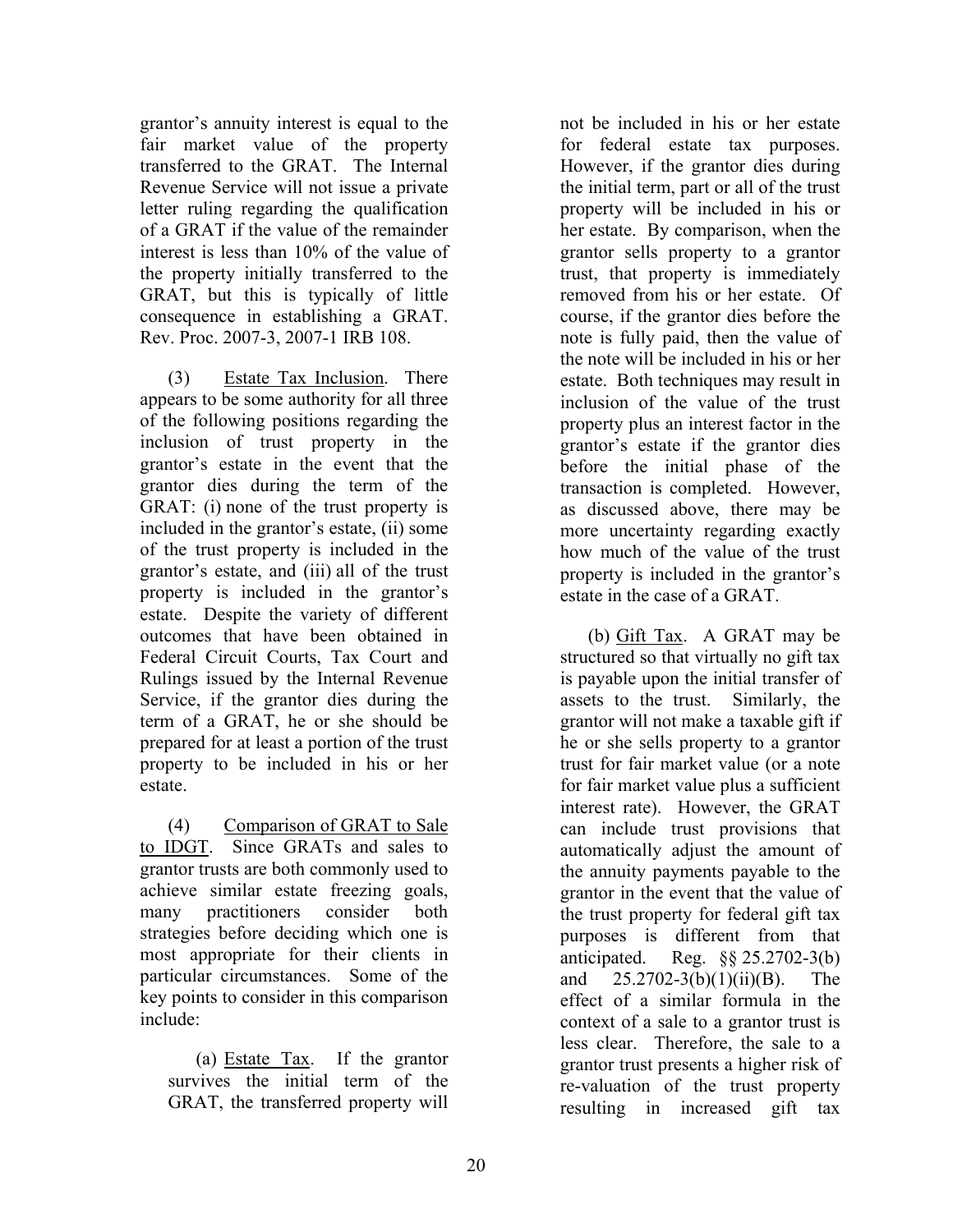liability, and a GRAT may be the prudent choice if the value of the assets being sold is particularly difficult to determine.

#### (c) Generation-Skipping

Transfer Tax. Generation-skipping transfer tax ("GSTT") exemption can be allocated to a grantor trust to fully exempt it (assuming that the grantor has sufficient exemption). A subsequent sale of additional assets to the grantor trust at fair market value will not change the grantor trust's GSTT inclusion ratio. In contrast, a GRAT cannot be used to make leveraged GSTT-exempt gifts.

(d) Income Tax. No gain or loss is recognized for federal income tax purposes whether the grantor uses a GRAT or a sale to a grantor trust. The grantor will be taxable on all income generated by the trust property as long as the GRAT or IDGT remains a grantor trust.

(e) Applicable Interest Factors. The annuity payable to the grantor from a GRAT will be discounted by the 7520 rate, which is 120% of the applicable federal mid-term rate, rounded to the nearest 0.2%. The interest payments on a note issued in a sale to a grantor trust will reflect the applicable federal rate, which will usually be lower than the 7520 rate. Thus, the interest factor applicable to a sale to a grantor trust is likely to be more favorable from a wealth transfer perspective.

(f) Flexibility. The annuity payments from a GRAT and installment payments on a note can both be paid with appreciated property without triggering any tax consequences (since both the GRAT and the IDGT are grantor trusts). However, annuity payments from a GRAT may increase only at the rate of 20% per year, whereas installment payments of the note's interest and principal components may be entirely back-loaded and payable in one balloon payment. Thus for assets that are not expected to generate income or that may not appreciate in the early years of the transaction, a sale to a grantor trust may be more attractive.

(g) Final Thoughts. There is less tax risk with a GRAT than with a sale to a grantor trust, since the GRAT is an estate planning strategy that is expressly permitted by the Code and corresponding regulations, although there is more risk of violating a statutory or regulatory provision. By comparison, the strategies involving sales to grantor trusts rely upon the application of general tax law principles gleaned from case law, the Code, Treasury Regulations, and Internal Revenue Service rulings.

#### C. Irrevocable Life Insurance Trusts (ILITs).

Life insurance policies insuring the lives of wealthy individuals are often held in irrevocable life insurance trusts (ILITs). The ILIT is a special variety of grantor trust that allows the proceeds of life insurance policies held by the trust to pass free of estate tax to the trust beneficiaries upon the death of the insured (or the death of his or her spouse). The most common reasons for acquiring and maintaining life insurance policies inside an ILIT include: (i) providing for the financial support of the insured's family after his or her death;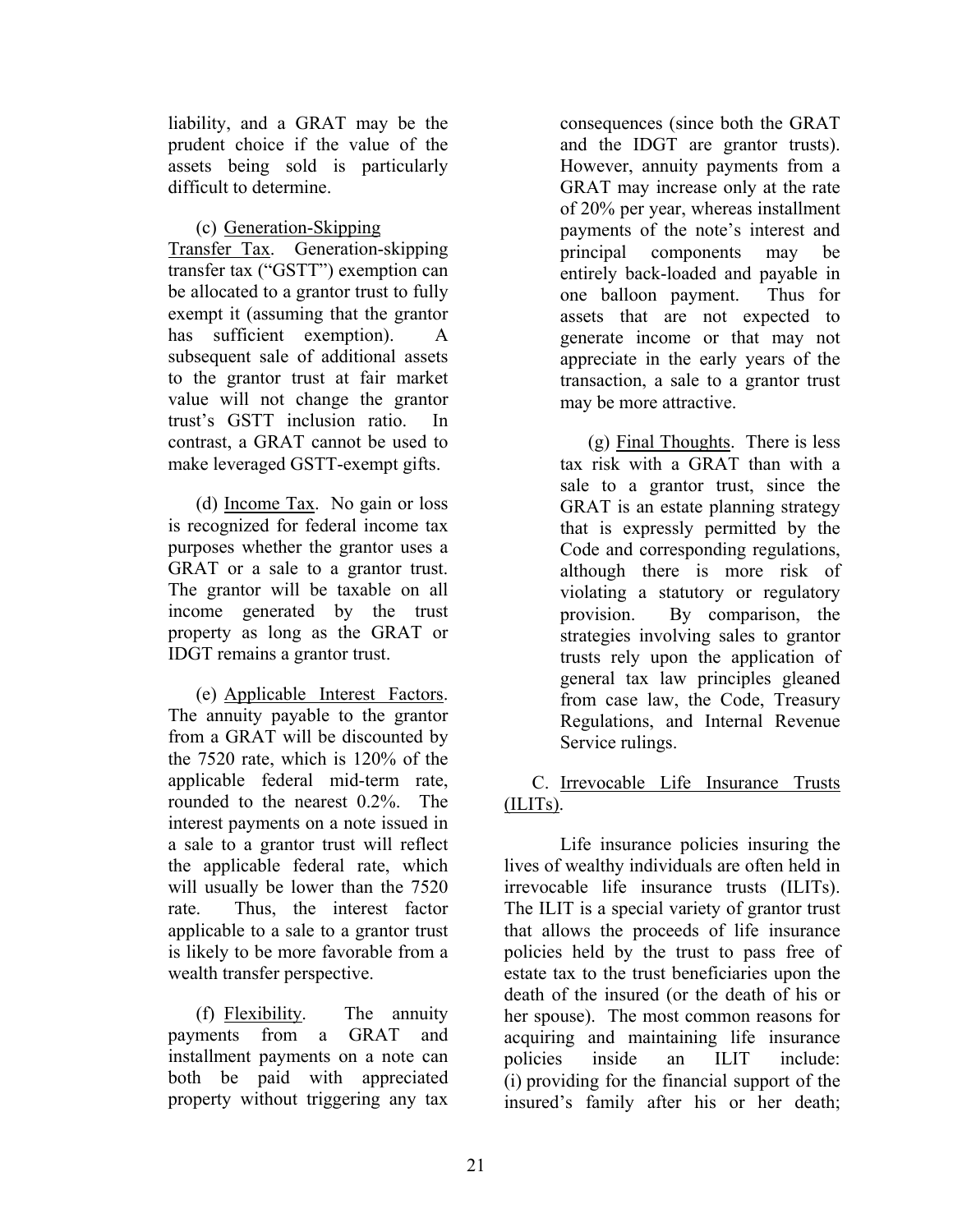(ii) providing liquidity for the payment of estate taxes and other debts and expenses due upon the death of the insured; (iii) replacing the value of assets left to charitable organizations rather than the insured's descendants or other family members. The ILIT may be structured in a variety of different ways depending upon the particular goals of the grantor-insured. The feature common to most ILITs is their treatment as grantor trusts pursuant to Section  $677(a)(3)$ . Section  $677(a)(3)$ provides that a trust will be treated as a grantor trust if trust income is used to pay premiums on an insurance policy insuring the life of the grantor or the grantor's spouse without the approval of an "adverse party," or if trust income may be used for such purpose in the discretion of the grantor or a "nonadverse party." Since ILITs frequently permit the use of trust income to pay premiums on insurance policies insuring the life of the grantor or the grantor's spouse, ILITs will often be treated as grantor trusts. However, as a practical matter, ILITs typically generate little, if any, taxable income. Therefore their status as grantor trusts will often be of limited consequence in terms of who pays the income tax on the trust's income.

(1) Mechanics. The grantor (who is usually the insured) may either assign an existing policy to the ILIT or contribute cash or other property to the ILIT to be used for the purchase of a new insurance policy. Typically, the grantor-insured will not be the trustee of the ILIT, will retain no beneficial interest in the trust, and will retain no other "incidents of ownership" (as described in Regulation 20.2042-1(c)(2)) with respect to the insurance policy or policies transferred to or purchased by the trustee of the ILIT. If the grantorinsured does serve as trustee or retain any interest in the insurance policy or

policies, he or she risks the inclusion of the value of the insurance proceeds in his or her estate for federal estate tax purposes. *See* § 2042(2). As one of the primary goals of the ILIT is the exclusion of policy proceeds from the estate of the grantor-insured, this would be a most undesirable result. During the grantor-insured's lifetime, premiums on the policy or policies held by the trust will be paid by the trustee with trust property. The grantor-insured will often make additional contributions to the ILIT in the amount of the next premium payment to enable the trustee to make the premium payments as they become due. Upon the death of the grantorinsured, the insurance company will pay the proceeds of the insurance policy or policies to the trustee of the trust, to be held and administered for the benefit of the trust beneficiaries in accordance with the terms of the trust. If the grantorinsured's estate requires additional liquidity to pay estate taxes or other debts, the trustee may use the proceeds of the insurance policy or policies to purchase assets from the grantorinsured's estate or make loans to the grantor-insured's estate.

(2) Three-Year Rule. In deciding whether to transfer an existing life insurance policy to an ILIT or simply transfer cash or other property that the trustee may use to purchase a new life insurance policy, the grantorinsured should always consider the three-year rule set forth in Section 2035. Section 2035 provides that if (a) the grantor makes a transfer of property during the three-year period ending on the date of his or her death for less than full and adequate consideration (a gift), and (b) the value of the property transferred would have been included in the grantor's estate under Section 2036,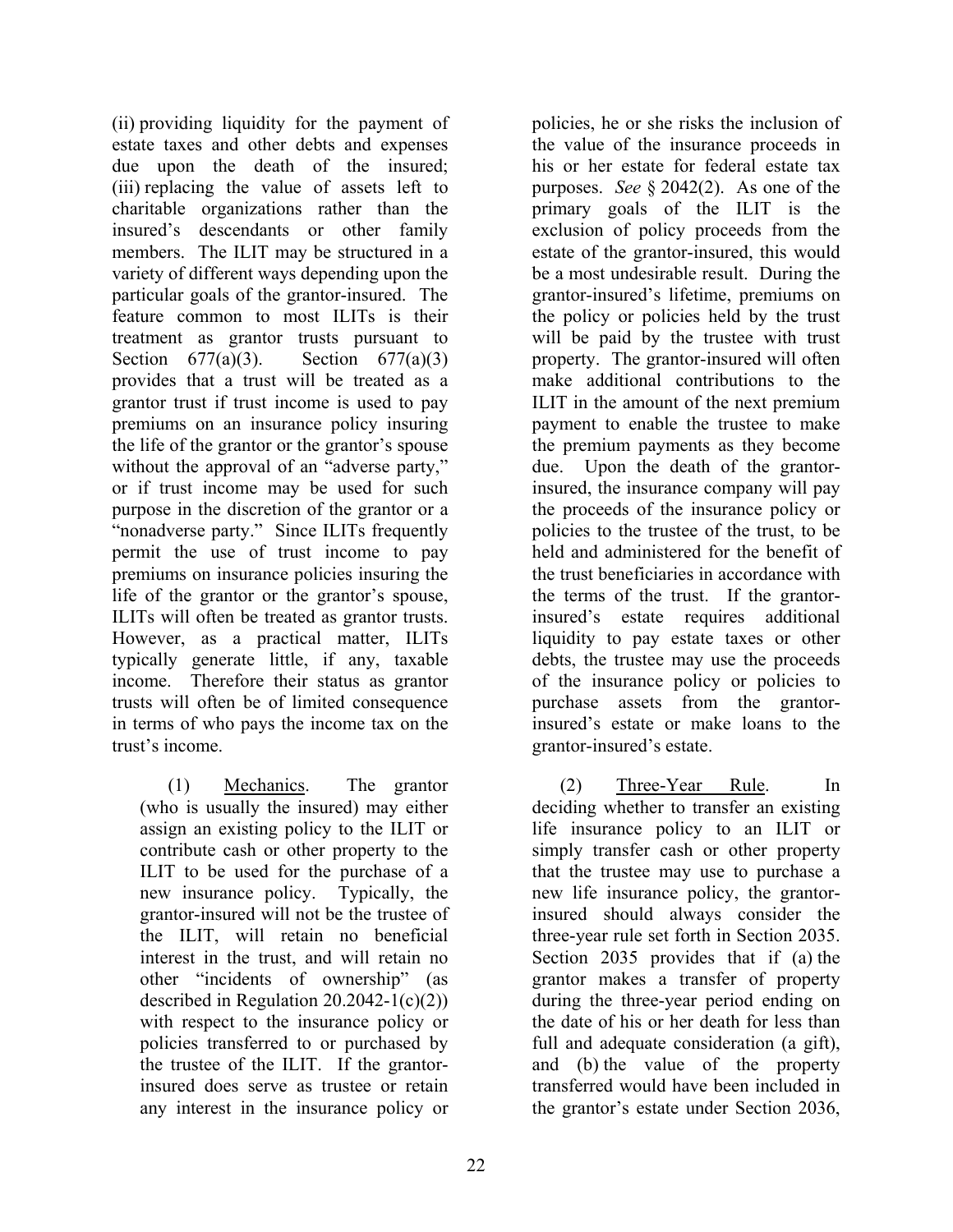2037, 2038 or 2042 if the grantor had held the transferred property on the date of his or her death, then the value of the property will be included in the grantor's estate for federal estate tax purposes. § 2035(a). If the grantor had owned an insurance policy insuring his or her own life on the date of his or her death, the proceeds of the policy would have been included in his or her estate under Section 2042. Therefore, if the grantorinsured gifts an existing or new policy to the ILIT, he or she must live for three years following the transfer in order to keep the proceeds of the policy out of his or her taxable estate. However, if the grantor-insured transfers cash or other property to the trustee of the ILIT, and the trustee purchases a new insurance policy, the three-year rule generally will not apply.

(3) Gift Tax Valuation. The grantor-insured will typically transfer one or more life insurance policies or cash to pay policy premiums to the trustee of the ILIT by gift. If the grantor transfers an existing policy to the trustee of the ILIT, the value of the policy is established through the sale of the particular contract by the insurance company, or through the sale by the insurance company of comparable contracts. Reg. § 25.2512-6(a). However, the valuation of an insurance policy based upon the sale of comparable contracts is difficult when the gift is of a contract that has been in force for some time and on which further premium payments are to be made. Accordingly, as a matter of administrative convenience, the regulations provide generally that the value may be approximated by adding the interpolated terminal reserve at the date of the gift to the proportionate part of the gross premium last paid before the

date of the gift that covers the period extending beyond that date. Reg. § 25.2512-6(a). If, however, because of the unusual nature of the contract, such approximation is not reasonably close to the full value, this method may not be used. Reg.  $\S 25.2512-6(a)$ . Thus a policy on the life of a terminally ill person could not be valued on this basis. Of course, if the grantor-insured contributes cash to the trustee of the ILIT, and the trustee uses that cash to purchase a life insurance policy, the value of the gift made by the grantor-insured for gift tax purposes will be the value of the cash he or she transferred, not the value of the insurance policy purchased by the trustee.

(4) Annual Exclusion from Gift Tax. Since relatively young and healthy people may purchase quite a bit of term life insurance for premiums that do not exceed the gift tax annual exclusion amount, some ILITs are structured so that contributions by the grantor-insured will qualify for the annual exclusion from gift tax under Section 2503(b). The terms of an ILIT to which contributions are eligible for the annual exclusion from gift tax likely grant the trust beneficiary or beneficiaries the right to withdraw a certain amount of each contribution made to the ILIT (also known as "*Crummey* withdrawal powers"). These withdrawal powers transform the beneficiary's interest in the ILIT into a present interest eligible for the annual exclusion from gift tax.

(5) Community Property Concerns. If the spouse of the grantorinsured is a beneficiary of the ILIT, it is very important to ensure that the grantorinsured does not contribute any community property (whether cash or an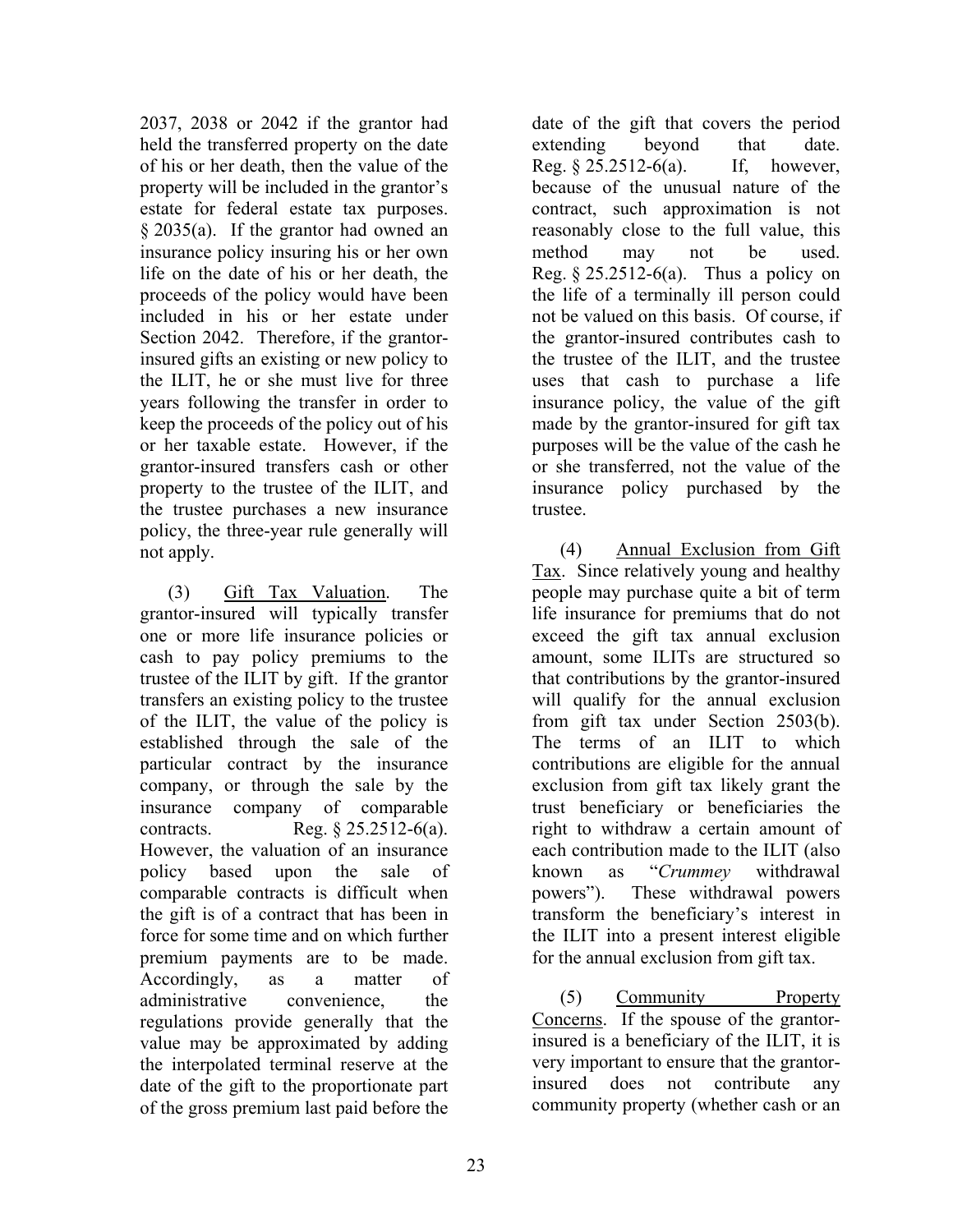insurance policy that is characterized as community property) to the ILIT. If the spouse-beneficiary has a community property interest in any property contributed to the ILIT, a portion of the corpus of the trust (including the proceeds of any insurance policies held by the trust) may be included in the spouse's estate as a retained interest. In order to avoid this result, the grantorinsured and his spouse should use one or more special marital property agreements to clarify and document that the grantor-insured is contributing only his or her separate property to the ILIT. Remember that if the policy premiums are paid by the grantor-insured's employer or deducted from the grantorinsured's paycheck, these premium payments will generally be treated as community property (because they are a form of compensation for the grantorinsured's services and compensation is generally community property).

#### D. Qualified Personal Residence Trusts (QPRTs).

A qualified personal residence trust (a "QPRT") is a grantor trust to which the grantor transfers his or her personal residence and retains the right to live in the residence without paying rent for a specified term of years. After the term of years expires, the personal residence (along with any other property held by the trust) passes to other beneficiaries. If the grantor dies during the initial term, the QPRT terminates and the trust property is included in the grantor's estate for federal estate tax purposes. *See* § 2036(a)(1). However, if the grantor survives the initial term, the grantor may achieve substantial transfer tax savings. Furthermore, once the initial term expires, the grantor may continue to live in the residence for the rest of his or her life by leasing, for fair market value lease

payments, the residence from the remainder beneficiary of the QPRT. The remainder beneficiary may also be a grantor trust, in which case the lease payments are ignored for income tax purposes. Any rental payments made by the grantor to the QPRT are essentially additional transfers of property to the beneficial owners of the residence and do not give rise to any additional gift or estate tax liability.

(1) Taxable Gift. On the date the grantor transfers his or her residence to the QPRT, the grantor makes a taxable gift of the value of the remainder interest in the residence (the right to own the residence after the initial term expires). The value of this gift is a fraction of the residence's fair market value on the date of the transfer. The factors that determine this fraction are (x) the length of the term, (y) the grantor's age and (z) the interest rate prescribed by Section 7520 (the "7520 rate") on the date of the transfer.

(a) Term. Some grantors may be tempted to choose a longer initial term in an effort to minimize the value of the taxable gift. The longer the initial term, the lower the value of the right to hold the property after that term expires. However, it is very important to choose a term that the grantor is expected to survive, because if the grantor dies during the initial term, the entire value of the residence will be included in his or her estate.  $\frac{2036(a)(1)}{2036(a)}$ .

(b) Grantor's Age. The grantor's age will affect the calculation of the fraction only if the terms of the trust agreement provide that if the grantor does not survive the initial term, (i) the residence will revert back to the grantor's estate or (ii) the grantor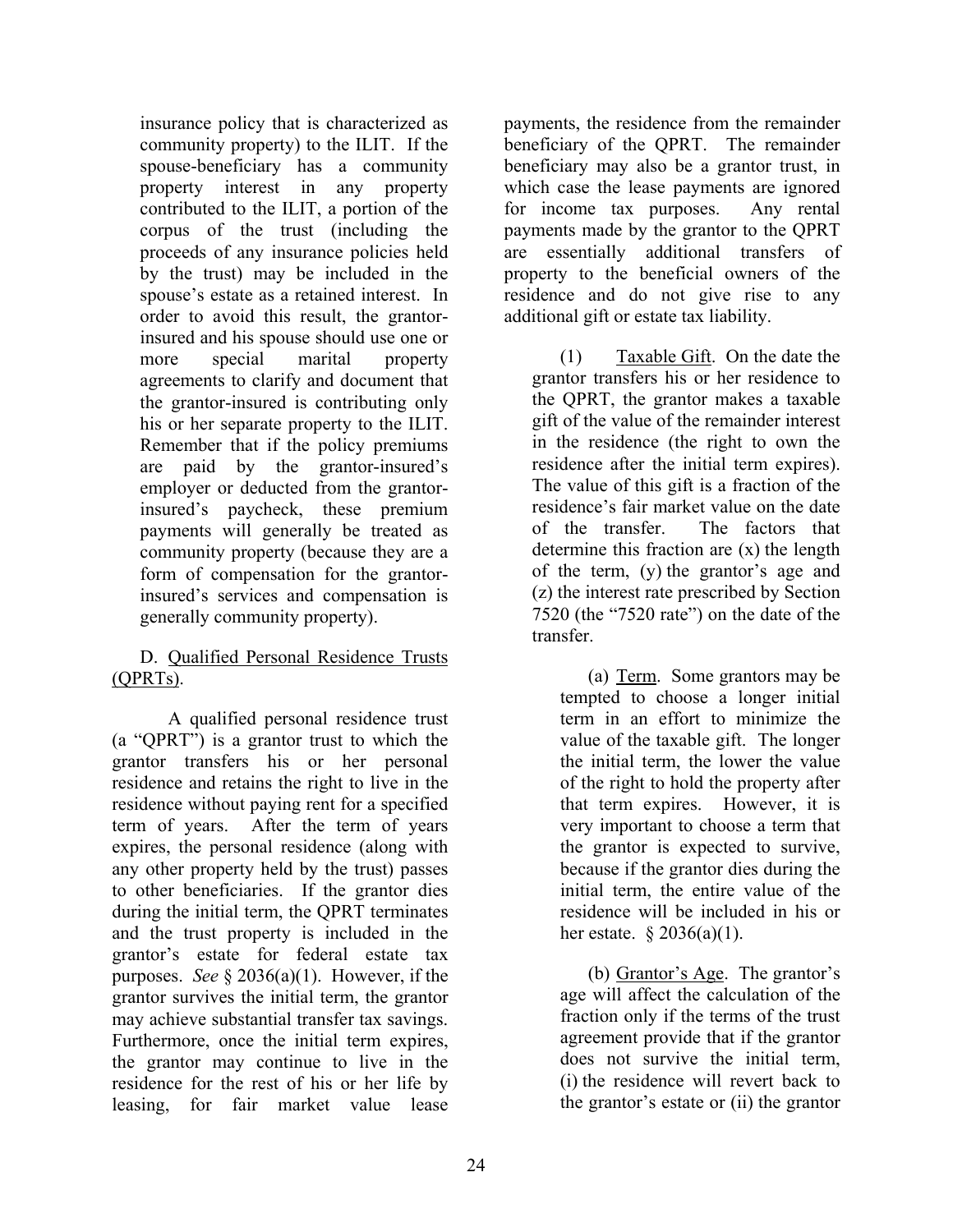will have a testamentary general power of appointment to direct the disposition of the residence at his or her death. Inclusion of either of these provisions in the trust agreement will reduce the value of the taxable gift, because a contingent right to receive a residence after a term of years if the grantor survives the term is worth less than the value of the absolute right to receive the residence at the expiration of the term. The value of the residence will be included in the grantor's estate for federal estate tax purposes if he or she dies during the initial term regardless of whether he or she retains such a contingent reversion in the residence or a general power of appointment, so such a reversion or power should be included in drafting a QPRT.

(c) 7520 Rate. The QPRT is a particularly attractive estate planning vehicle when the 7520 rate is high, because as the 7520 rate increases, the value (for federal gift tax purposes) of the interest retained by the grantor also increases, and the value attributed to the gifted remainder interest decreases.

(2) During the Initial Term. During the initial term of years, the grantor will be entitled to receive all trust income as the sole income beneficiary of the trust. As the income beneficiary, he or she will also have the right to continue living in the personal residence without paying rent. The grantor's status as the sole income beneficiary will cause the QPRT to be treated as a grantor trust during the initial term of years under Section  $677(a)(1)$  and possibly Section  $673(a)$ because  $(x)$  the trust agreement must

require all income to be paid to the grantor during the initial term of the trust (Reg.  $§ 25.2702-5(c)(3)$ ) and (y) the grantor may retain a reversionary interest in the entire trust. Therefore, the grantor will receive and be taxed upon any income generated by the QPRT.

(a) Maintenance, Repairs, Etc. The grantor will be responsible for paying for the cost of any ordinary maintenance, property taxes and insurance premiums associated with the residence during the initial term. To the extent the grantor pays for the cost of improvements or major repairs, these payments will be considered additional gifts or loans to the QPRT, depending upon how the transactions are structured. Similarly, payments on debt secured by the residence may be additional gifts or loans, making an encumbered residence a cumbersome asset in a QPRT.

(b) Sale, Damage and Destruction of Residence. If the residence is sold during the initial term of the QPRT, the trustee of the QPRT will have two years to purchase a replacement residence. Reg.  $§ 25.2702-5(c)(7)(ii).$ Similarly, if the residence held by the QPRT is damaged or destroyed, the trustee will have two years to repair or replace the residence. Reg.  $§ 25.2702-5(c)(7)(iii)$ . If the residence is not repaired or replaced (whether in the case of sale or destruction) within two years, the trustee of the QPRT must either pay the grantor an annuity from the QPRT for the remainder of the initial term, or terminate the QPRT and deliver the sales proceeds or insurance proceeds (and any other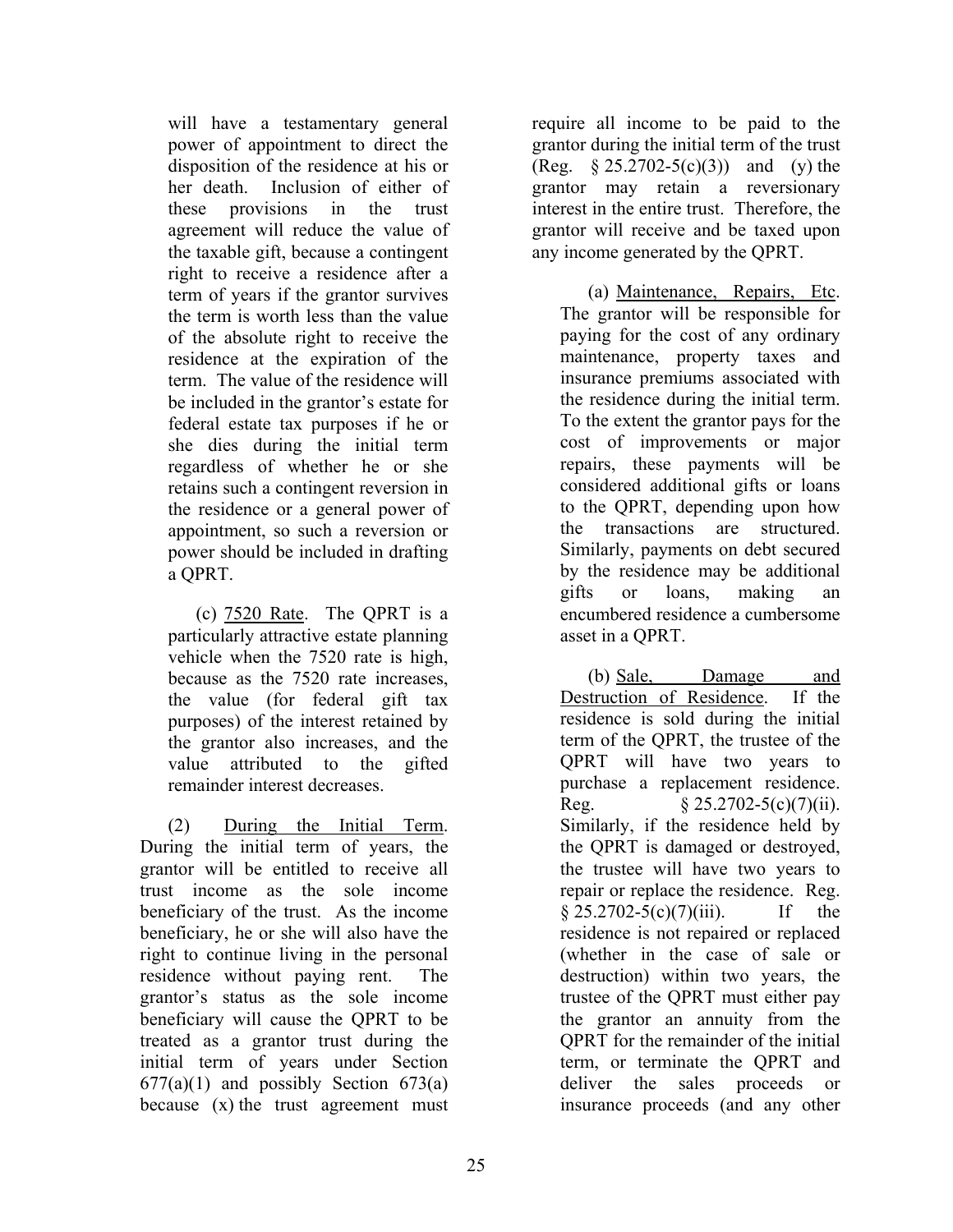trust property) to the grantor, outright and free of trust. Reg. § 25.2702-5(c)(8). The transfer taxadvantaged option is always going to be the annuity option. The amount of the annuity payments will be calculated based upon (1) the value of the original residence at the time it was initially contributed to the QPRT, (2) the value of the original residence when it was sold or destroyed, (3) the 7520 rate for the month in which the QPRT was established, and (4) the 7520 rate for the month in which the annuity payments commence. Reg. § 25.2702-5(c)(8)(ii)(C). Similarly, if the residence held by the QPRT ceases to be used as a personal residence (other than as the result of a sale, damage or destruction), the trustee will have thirty days to commence annuity payments to the grantor as described above or deliver all of the trust property to the grantor, outright and free of trust. Reg. § 25.2702-5(c)(7).

(3) Upon Expiration of the Initial Term. If the grantor survives the initial term, the remainder beneficiaries of the QPRT will receive the residence upon expiration of the term at no further estate or gift tax cost to the grantor or his or her estate. Many grantors provide that the residence will continue to be held in trust for the benefit of the remainder beneficiaries. These continuation trusts may also be structured as grantor trusts, and the grantor may serve as trustee of these trusts.

Whether the residence is held in a continuation trust or outright by the remainder beneficiaries, and whether or not the grantor is serving as trustee of any continuation trust, the grantor and

the owners of the residence may enter into a lease agreement. The grantor may lease the residence from the continuation trusts or other remainder beneficiaries in exchange for rental payments. It is very important that these rental payments reflect the fair market value of the residence. If the rent paid by the grantor is too high, this may result in a gift to the continuation trusts or other remainder beneficiaries. However, if the rental payments are too low, the value of the residence may be included in the grantor's estate for federal estate tax purposes. If the residence is held in one or more continuation trusts that are structured as grantor trusts, then the rental payments will not be subject to federal income tax, since transactions between the grantor and the grantor trusts will be ignored for federal income tax purposes. Similarly, the grantor will be able to continue taking deductions attributable to the residence.

#### **VI. Division of a Jointly Funded Irrevocable Grantor Trust into Separate Trusts, Each with a Single Grantor**

Consider a scenario in which a joint irrevocable grantor trust has been funded with a married couple's community property. Is it possible to divide this single trust in halves so that each spouse is thereafter treated as the sole grantor of one of the trusts? There is no direct authority, but the stronger view is that it is possible.

An example of when this might be important is when one of the spouses passes away, terminating grantor trust status as to that half, but grantor trust status continues as to the other half, with respect to the surviving spouse. While a half-grantor trust can continue to be administered, future planning may be compromised by having a trust that is half and half instead of having a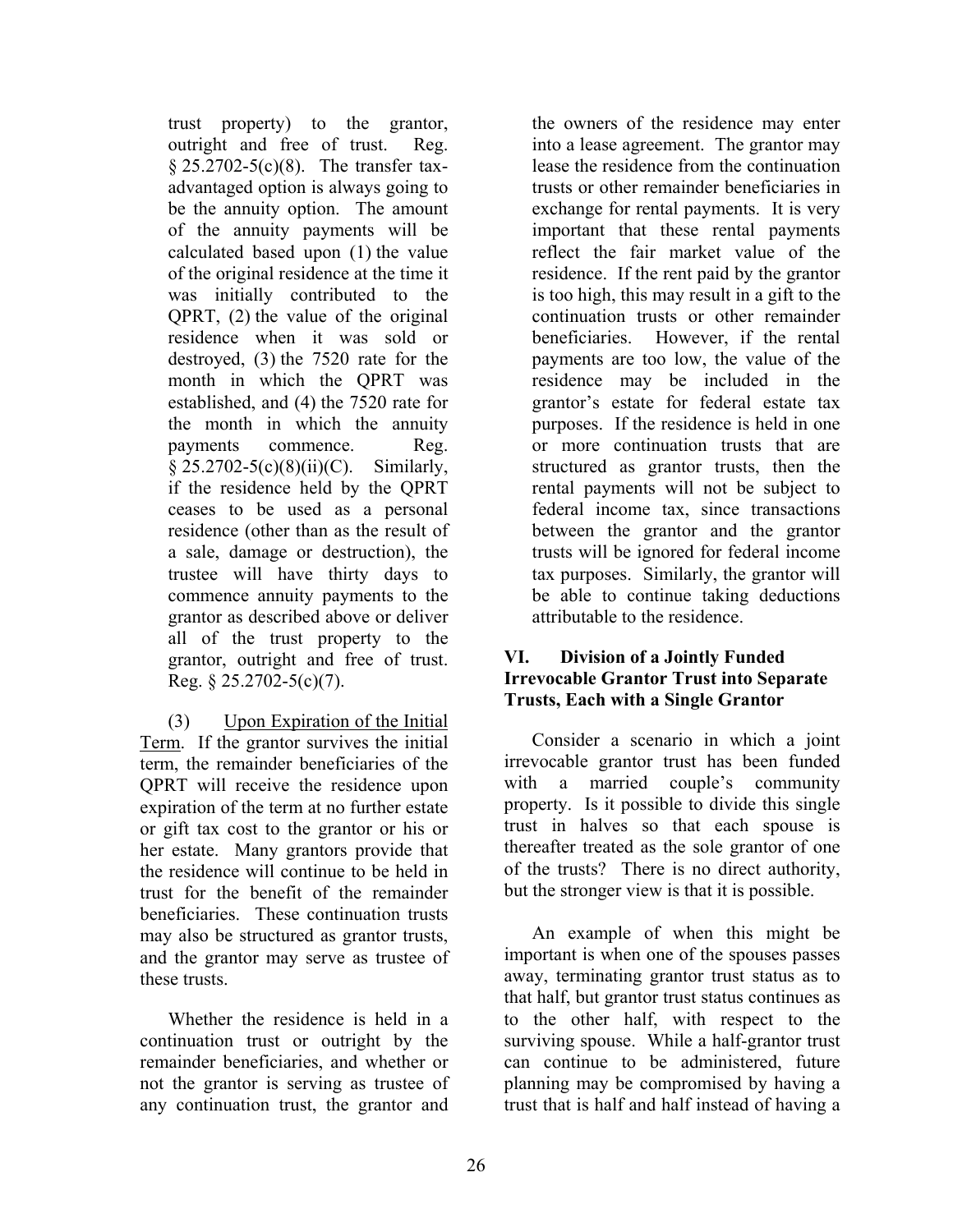grantor trust and a non-grantor trust. For example, if half of the trust is going to be distributed to the trust beneficiary, it might be more tax efficient to distribute the nongrantor half and continue to hold the grantor half in trust.

The best practice is to avoid the issue by first partitioning the spouses' property and then having them fund separate trusts if there is a reasonable possibility that having a half and half trust might compromise planning after the death of the first spouse.

If a joint trust comes to be half grantor trust and half non-grantor trust, a division should be possible. Section 2654(b)(1) of the Code expressly provides that a jointly funded trust is treated as separate trusts for generation-skipping transfer tax ("GSTT") purposes, but that provision is not authority to treat the trust as being multiple trusts otherwise (note that the statute says it is not authority, but is otherwise silent). The regulations do expressly permit the division of a single trust into separate trusts that will then be treated as each having a single grantor for GSTT purposes. Treas. Reg. §  $26.2654 - 1(a)(3)$ .

Such a division will be made under state law, so it is clear that there will be two separate trusts under state law. If a joint irrevocable trust is so divided, the Code and regulations are silent as to the treatment of such trusts for income tax purposes. It cannot hurt for the trust division to expressly reference the GSTT provisions and give that as the rational for the division. Given the choice of each trust having a single grantor for income tax purposes or having two trusts with joint grantors, the most logical and reasonable conclusion is that the income tax treatment (and state law treatment) would follow the GSTT treatment and treat each trust as having a single grantor for all purposes. It might be argued that you have

trusts with separate grantors for GSTT purposes but equal grantors for income tax (and state law) purposes. But what is the sense in that? And there is no authority in support of that result.

Eric Viehman has pointed out that the GSTT regulations and the grantor trust regulations are "essentially identical" with respect to how the GSTT transferors and grantor trust grantors are identified for tax purposes when a trust has multiple grantors. *Cf*. Reg. § 26.2654-1(a)(2) to Reg. § 1.671-  $3(a)(3)$ . In both cases, a pro rata allocation is made with respect to each transferor or grantor based on their relative contributions to the trust. He notes that, after a division of the trust, the regulations tell us that we have a single grantor of each trust for GSTT purposes. He argues that given that the policies are the same, there is no reason (and no authority) for applying a different rule for grantor trust purposes. He concludes that the absence of authority supports applying the GSTT rules to divided trust to divided grantor trusts as well.

Given the absence of authority on the issue, the stronger analysis is that the separate trusts should each be treated as having a single grantor. Indeed, there is no reason for the answer to be otherwise. At the very least, there is a reporting position that the divided trusts have only one grantor for all purposes.

#### **VII. Income Tax Reporting**

#### A. Ownership Issues.

The reporting of income for grantor trusts depends on the ownership of the trust.

(1) Grantor as Owner of Entire Trust. The grantor takes into account all items of income, deduction and credit against tax, and all capital gain or loss if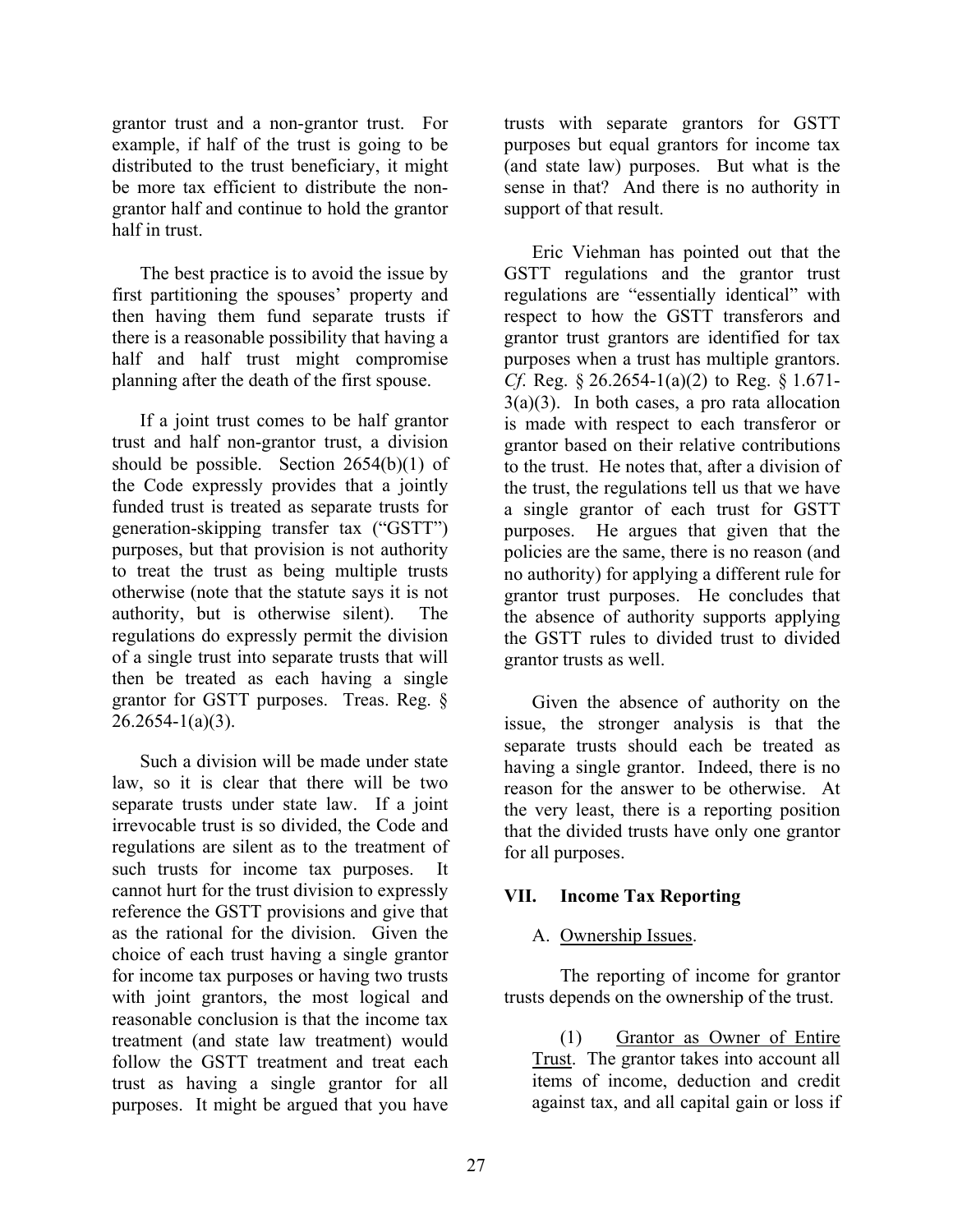he or she is considered the sole owner of the trust.

(2) Grantor as Owner of Specific Trust Property and Income Related to such Property. The grantor takes into account all items of income, deduction and credit against tax, and all capital gain or loss directly related to the specific property that the grantor is treated as owning. Items not related to the grantor or another person are reported by the trust. Items that relate to both the grantor's and the trust's portions must be allocated in a reasonable manner based on circumstances.

(3) Grantor as Owner of Undivided Fractional Interest or Interest Represented by a Dollar Amount of the Trust. The grantor takes into account his or her pro rata share of all items of income, deduction and credit against tax that are allocable to his or her portion of the trust. The regulations under Section 671 provide details on the allocation of these amounts in situations where the grantor retains an interest in only the income or the corpus of the trust. See Reg. § 1.671-3.

B. Income Tax Reporting Methods.

(1) Traditional Reporting Method. Under the traditional method of reporting, the trustee files a fiduciary income tax return (Form 1041) by the fifteenth day of the fourth month following the end of the trust's tax year, which is typically April  $15<sup>th</sup>$ . The top of the return is filled out, but the lines where income, deductions, and the like would normally be reported are blank. The items of income, deduction, and credit are shown on a separate statement attached to the tax return that identifies

the grantor(s). The grantor(s) then, in turn, reports the information on his or her individual income tax return (Form 1040).

#### (2) Alternate Reporting Methods

(a) Trust with a Single Grantor. For purposes of determining the number of grantors, spouses who file jointly are considered a single grantor.

> (i) Alternate Method #1. The trustee furnishes the name and taxpayer identification number of the grantor and the address of the trust to all payors of the trust during the taxable year and (unless the grantor is a trustee of the trust) furnishes the grantor with a statement (A) informing the grantor that the information on the statement must be included in computing the grantor's taxable income and credits, (B) setting out all items of income, deduction, and credit for the trust for the taxable year, (C) identifying the payor of each item of income, and (D) providing all information necessary for the grantor to compute his taxable income with respect to the trust. The grantor must provide the trustee with a Form W-9 to use this method.

> (ii) Alternate Method #2. This alternate method is the only alternate method available to trusts with multiple grantors. In this method, the trustee furnishes the name, taxpayer identification number, and address of the trust to all payors of the trust during the taxable year. The trustee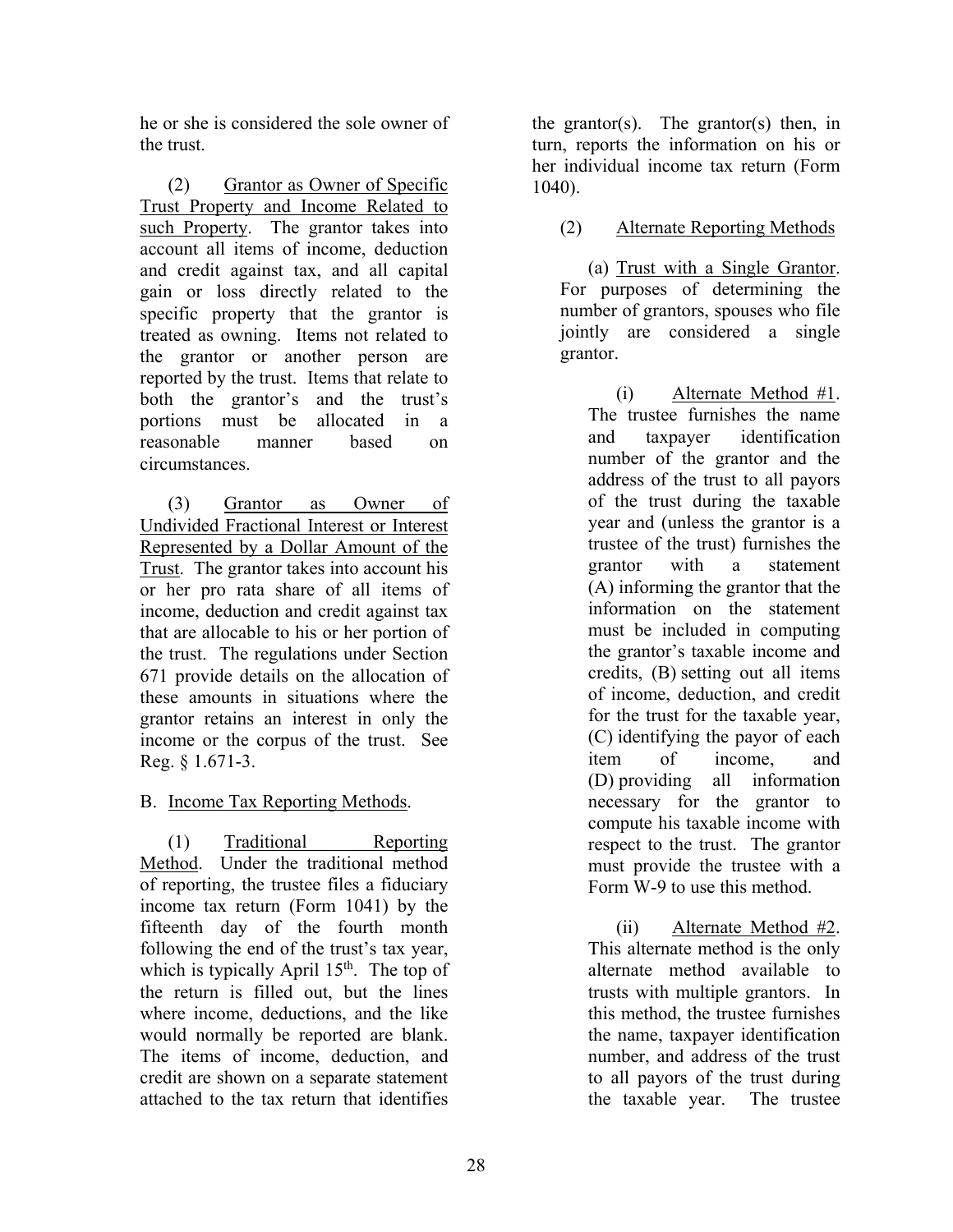then files all of the trust's Form 1099s (showing the trust as payor and the grantor as payee) with the Internal Revenue Service. The trustee has the same obligations for filing the appropriate Form 1099s as a payor making reportable payments, except that the trustee must report each type of income in the aggregate and each item of gross proceeds separately. Unless the grantor is a trustee of the trust, the trustee must furnish the grantor with a statement similar to the statement described in Alternate Method #1, except that the statement does not have to identify the trust's payors.

(b) Certain Trusts Not Eligible for Alternate Reporting. These alternate methods are not available for:

(i) common trust funds;

(ii) qualified subchapter-S trusts;

(iii) non–U.S. situs trusts (or trusts that have assets located outside the U.S.);

(iv) trusts with a single grantor who reports income on a fiscal year; or

(v) trusts with a grantor who is not a U.S. person.

(3) Administrative Issues – Switching to an Alternate Reporting Method. If a trustee has been filing Form 1041s and wishes to switch to an alternate method, the trustee must file a final Form 1041. The trustee must

indicate on the final Form 1041: "Pursuant to  $\S 1.671-4(g)$ , this is the final form 1041 for this grantor trust."

(4) Reporting Rules for Year of Grantor's Death. In the year in which the grantor (or other person who is treated as the owner of the trust) dies, the trust or the portion of the trust deemed to have been owned by the decedent continues to report in the manner previously used for the taxable year that ends *with* (not in the year of) the decedent's death, but may no longer do so for following years.

A trust, treated as owned entirely by a decedent, that continues after the decedent's death must (1) obtain a new taxpayer identification number upon the decedent's death, regardless of whether the trust had previously been assigned a taxpayer identification number during the decedent's lifetime, and (2) furnish payors a new Form W-9 or an acceptable substitute containing the trust's name, the trustee's address, and the trust's new taxpayer identification number.

If only a portion of a trust is treated as owned by the decedent, then after his or her death, the trust continues to report under the taxpayer identification number previously used by the trust, provided that the portion of the trust treated as being owned by the decedent remains part of the original trust and the other portions continue to be treated as being owned by the other grantors.

If the trust had been using the traditional method (filing Form 1041s with an attached statement indicating the trust income allocable to the portion of the trust treated as owned by the decedent), the Form 1041 due for the taxable year ending with the decedent's date of death will be due the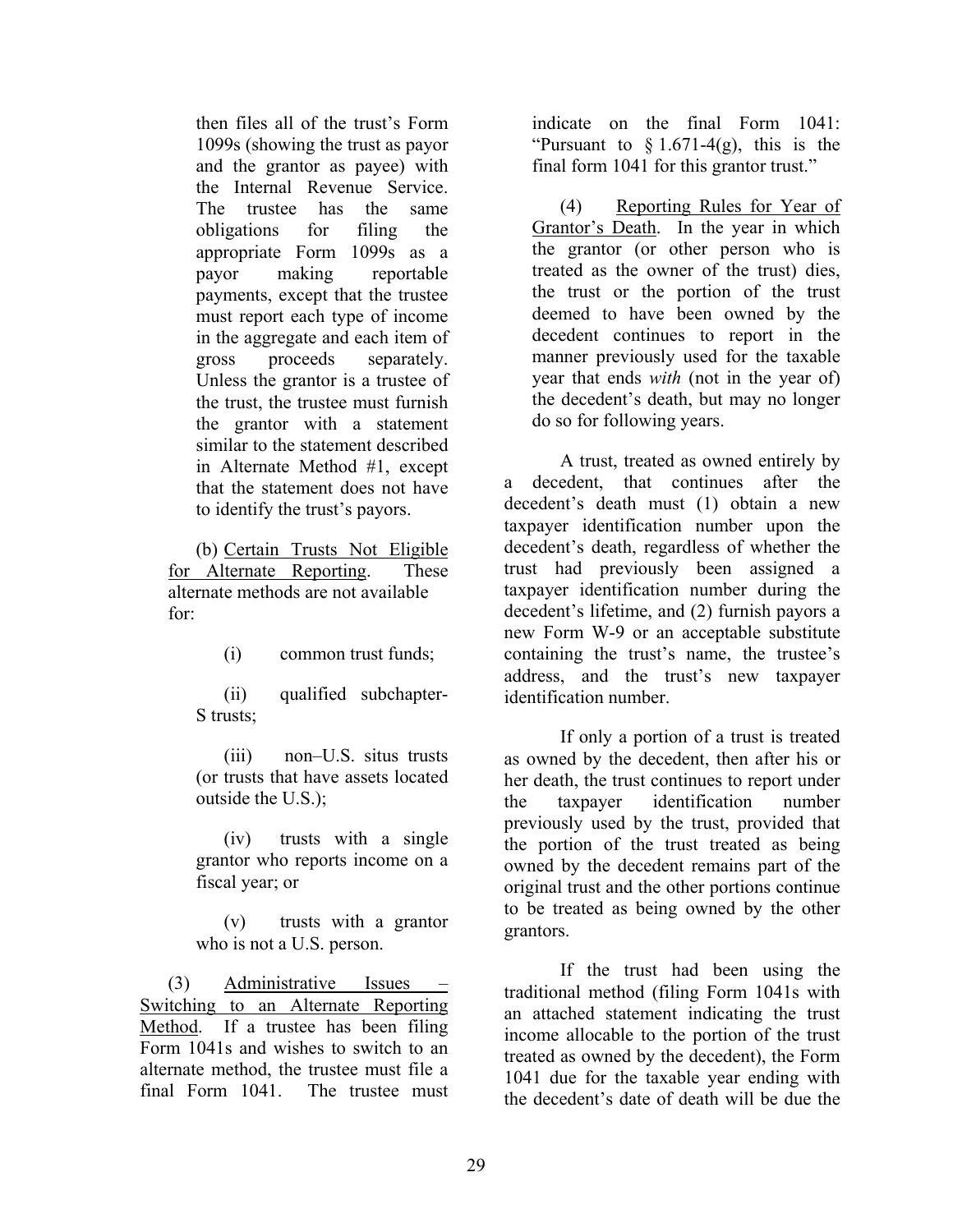fifteenth day of the fourth month following the close of the twelve-month period that began with the first day of the decedent's taxable year. If the trust was deemed to have been entirely owned by the decedent, then the return must also indicate that it is the final return to be filed under the decedent's social security number or the taxpayer identification number assigned to the trust during the decedent's lifetime, as the case may be.

If the trust had been treated as being owned entirely by the decedent and the trustee had been reporting pursuant to the Alternate Method #2 by issuing 1099s, a Form 1096 (Annual Summary and Transmittal of the U.S. Information Returns) filed for the taxable year ending with the decedent's death must indicate that it is the trust's final return.

> (a) If the trust had been treated as owned entirely by two or more grantors and had been filing pursuant to the Alternate Method #2 by issuing 1099s, the trust can no longer report under that method if any portion of the trust has a short taxable year because of the decedent's death and the portion deemed to have been owned by the decedent did not terminate on the decedent's death.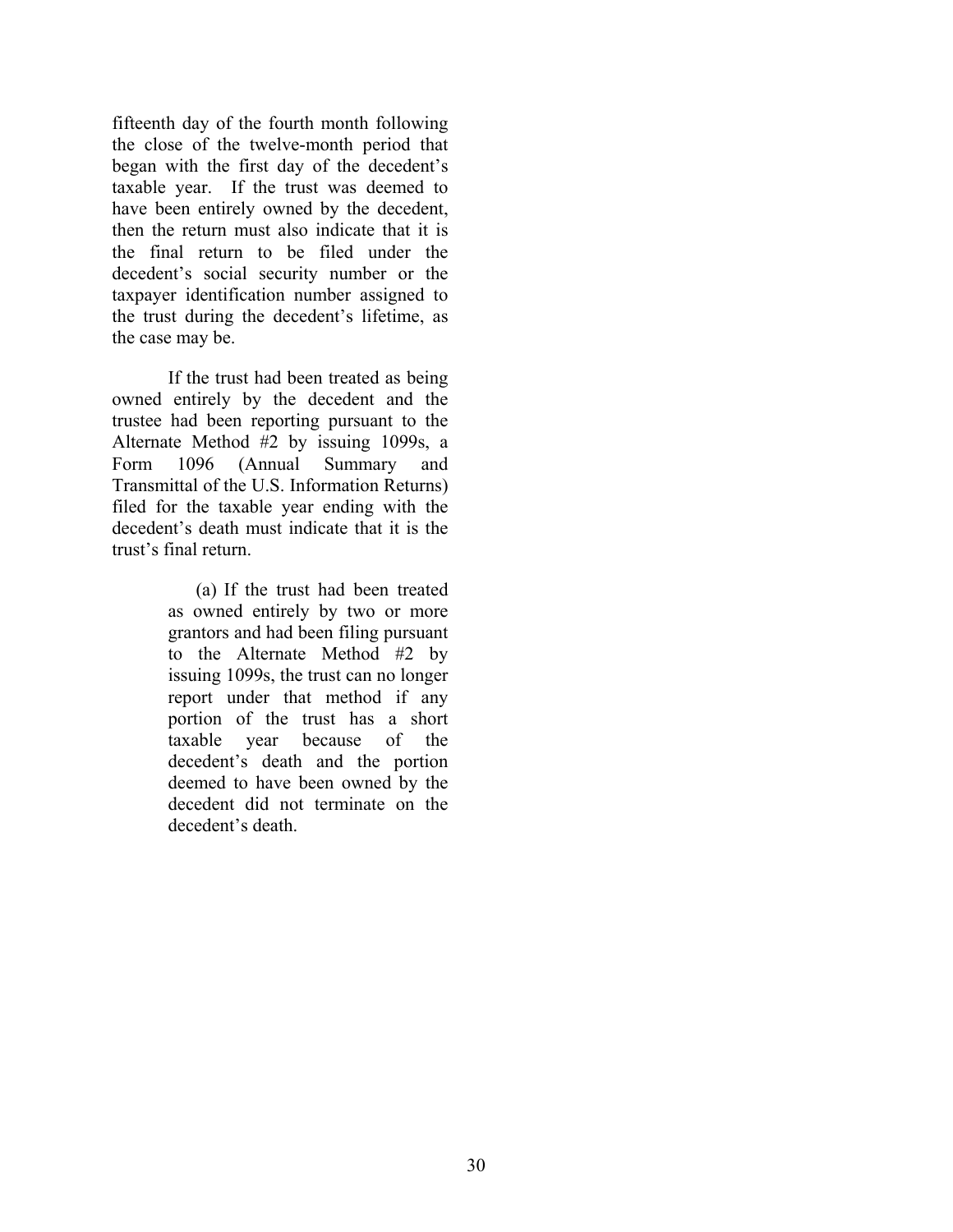#### **Exhibit A**

#### **The "Tax Exclusive" Gift Tax v. the "Tax Inclusive" Estate Tax**

Based on the 2021 and estate and gift tax applicable exclusion amount (\$11.7 million) and rate (maximum of 40%) apply.

| To Get the Family:          | <b>Gift Tax Would Be:</b> | Estate Tax Would Be: | <b>Effective Rate</b> |
|-----------------------------|---------------------------|----------------------|-----------------------|
| First \$11.7 million        | \$0                       | \$0                  | $0\%$                 |
| Each additional \$1 million | \$400,000                 | $$666,667^2$         | $40\% / 66.7\%$       |

But note that the tax exclusive advantage of the gift tax goes away if the donor dies within three years of the date the gift was made. I.R.C. § 2035(b). In that case, the \$400,000 of gift tax paid on the additional \$1 million gift is brought back into the estate and gives rise to an additional estate tax of \$266,667.<sup>3</sup> The combined \$400,000 of gift tax paid plus the \$266,667 of additional estate tax, due to §2035(b) inclusion of the gift tax, makes the total gift tax and estate tax  $$666,667$  (\$400,000 + \$266,667), which is what the estate tax would have been if the \$1 million had been given at death. However, there may be other differences, both good and bad, between having made a gift within three years of death as opposed to making the gift at death, including, among others, differences in the donee's basis in the gift and differences in value at date of gift v. date of death.

 $\overline{a}$ 

<sup>&</sup>lt;sup>1</sup> Because the gift tax is "tax exclusive," the gift tax is computed as  $40\%$  of the \$1 million that the family receives.

<sup>&</sup>lt;sup>2</sup> Because the estate tax is "tax inclusive," the estate tax is computed as  $40\%$  of the total amount of the estate tax plus the amount that the family receives. Thus, if you have \$1,666,667 to begin with, you will pay 40% in estate tax, or \$666,667 (\$1,666,667 \* 40%), leaving \$1 million for the family after estate taxes. If you know the amount that you want the family to have after estate tax, you can compute the pre-tax amount you need by dividing that amount (say \$1 million) by one minus the estate tax rate  $(1 - 40\% )$ , or 60%), which gives you a result of \$1,666,667 (\$1 million /  $(1 - 40\%)$ ).

<sup>&</sup>lt;sup>3</sup> Bringing the \$400,000 back into the estate as if it was an asset gives rise to \$266,667 of additional estate tax, computed as follows: \$400,000 / (1 – 40%) is \$666,667 (*see* footnote 2 *supra)*, which is the sum of the \$400,000 of gift tax brought back into the estate and the \$266,667 of estate tax that results from the inclusion of the gift tax in the taxable estate. When \$666,667 is multiplied by the 40% estate tax rate, the additional estate tax is \$266,667. That is, estate tax has to be paid on both the \$400,000 of gift tax brought back into the estate and on the \$266,667 of estate tax that is needed to pay the estate tax on the gift tax.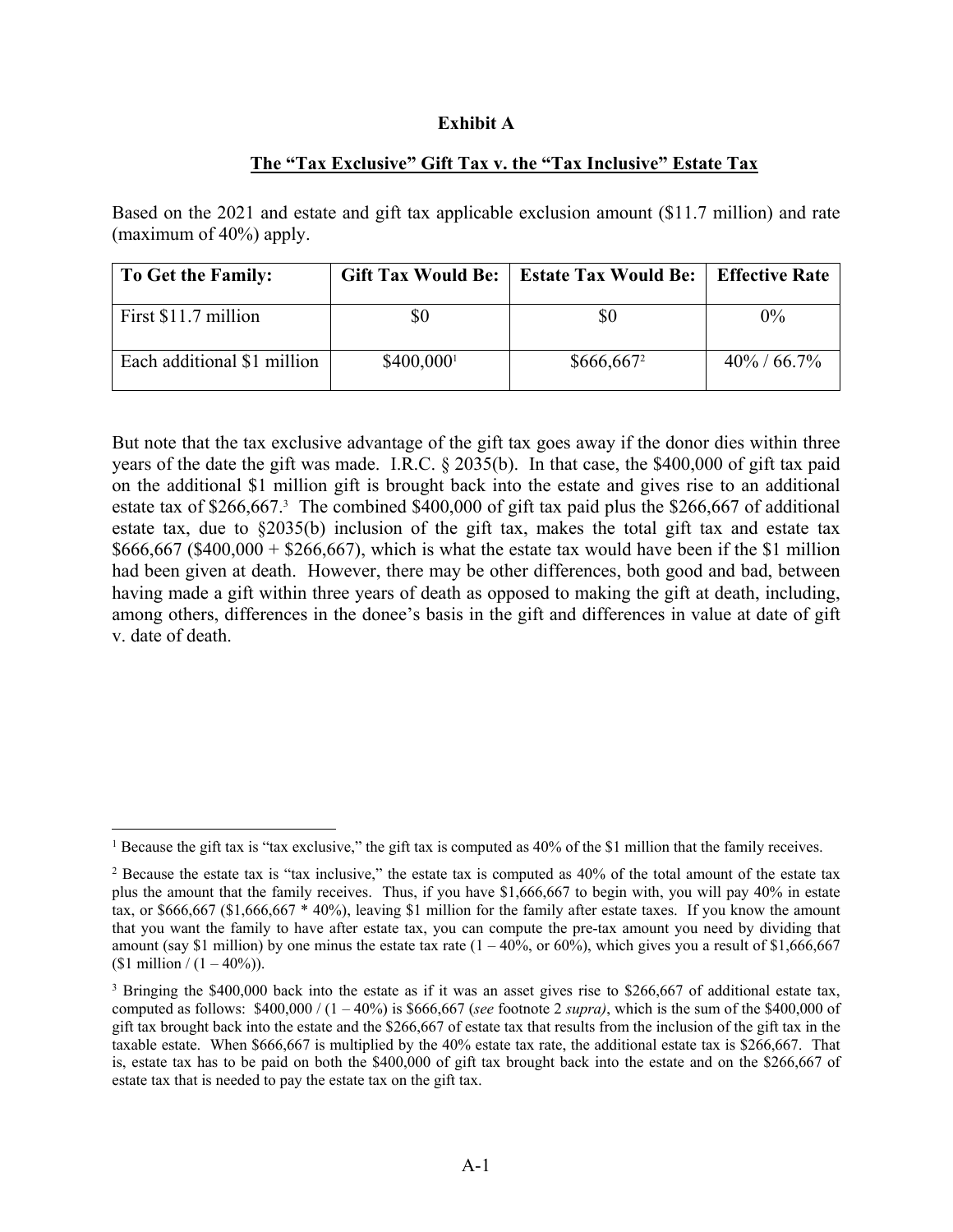#### **Exhibit B**

#### **The Impact of Income Taxes on Investment Returns**

Assume a 40.8% income tax rate and a 23.8% long-term capital gains tax rate.

| After this<br>many<br>vears: | If a $40.8\%$<br>income tax is<br>paid annually: <sup>1</sup> | If a $23.8\%$<br>capital gains tax<br>is paid annually: <sup>1</sup> | If a $23.8\%$<br>capital gains tax<br>is paid at end: <sup>2</sup> | If no income<br>taxes are due: <sup>3</sup> |
|------------------------------|---------------------------------------------------------------|----------------------------------------------------------------------|--------------------------------------------------------------------|---------------------------------------------|
|                              | \$102.37                                                      | \$103.05                                                             | \$103.05                                                           | \$104.00                                    |
|                              | \$112.41                                                      | \$116.20                                                             | \$116.51                                                           | \$121.67                                    |
| 10                           | \$126.37                                                      | \$135.02                                                             | \$136.59                                                           | \$148.02                                    |
| 20                           | \$159.69                                                      | \$182.30                                                             | \$190.76                                                           | \$219.11                                    |
| 50                           | \$322.26                                                      | \$448.72                                                             | \$565.33                                                           | \$710.67                                    |

The value of \$100 invested at a 4% annual rate of return will be worth:

The value of \$100 invested at a 7% annual rate of return will be worth:

| After this<br>many<br>vears: | If a $40.8\%$<br>income tax is<br>paid annually: <sup>1</sup> | If a $23.8\%$<br>capital gains tax<br>is paid annually: $1$ | If a $23.8\%$<br>capital gains tax<br>is paid at end: <sup>2</sup> | If no income<br>taxes are due: <sup>3</sup> |
|------------------------------|---------------------------------------------------------------|-------------------------------------------------------------|--------------------------------------------------------------------|---------------------------------------------|
|                              | \$104.14                                                      | \$105.33                                                    | \$105.33                                                           | \$107.00                                    |
|                              | \$122.51                                                      | \$129.67                                                    | \$130.67                                                           | \$140.26                                    |
| 10                           | \$150.09                                                      | \$168.15                                                    | \$173.70                                                           | \$196.72                                    |
| 20                           | \$225.26                                                      | \$282.73                                                    | \$318.67                                                           | \$386.97                                    |
| 50                           | \$761.58                                                      | \$1,344.09                                                  | \$2,268.43                                                         | \$2,945.70                                  |

The value of \$100 invested at a 10% annual rate of return will be worth:

| After this<br>many<br>vears: | If a $40.8\%$<br>income tax is<br>paid annually: 1 | If a $23.8\%$<br>capital gains tax<br>is paid annually: <sup>1</sup> | If a $23.8\%$<br>capital gains tax<br>is paid at end: <sup>2</sup> | If no income<br>taxes are due: 3 |
|------------------------------|----------------------------------------------------|----------------------------------------------------------------------|--------------------------------------------------------------------|----------------------------------|
|                              | \$105.92                                           | \$107.62                                                             | \$107.62                                                           | \$110.00                         |
|                              | \$133.32                                           | \$144.37                                                             | \$146.52                                                           | \$161.05                         |
| 10                           | \$177.74                                           | \$208.42                                                             | \$221.44                                                           | \$259.37                         |
| 20                           | \$315.91                                           | \$434.37                                                             | \$536.44                                                           | \$672.75                         |
| 50                           | \$1,773.78                                         | \$3,932.32                                                           | \$8,968.98                                                         | \$11,739.09                      |

 $\overline{a}$ <sup>1</sup> The formula is  $(1 + (r - t))^n$ , where r is the rate of return, t is the rate of tax paid annually and n is the number of years.

<sup>2</sup> The formula is  $((1 + r)^n * (1 - t)) + (1 * t)$ , where r is the rate of return, t is the annual tax rate and n is the number of years.

<sup>3</sup> The formula is  $(1 + r)^n$ , where r is the rate of return and n is the number of years.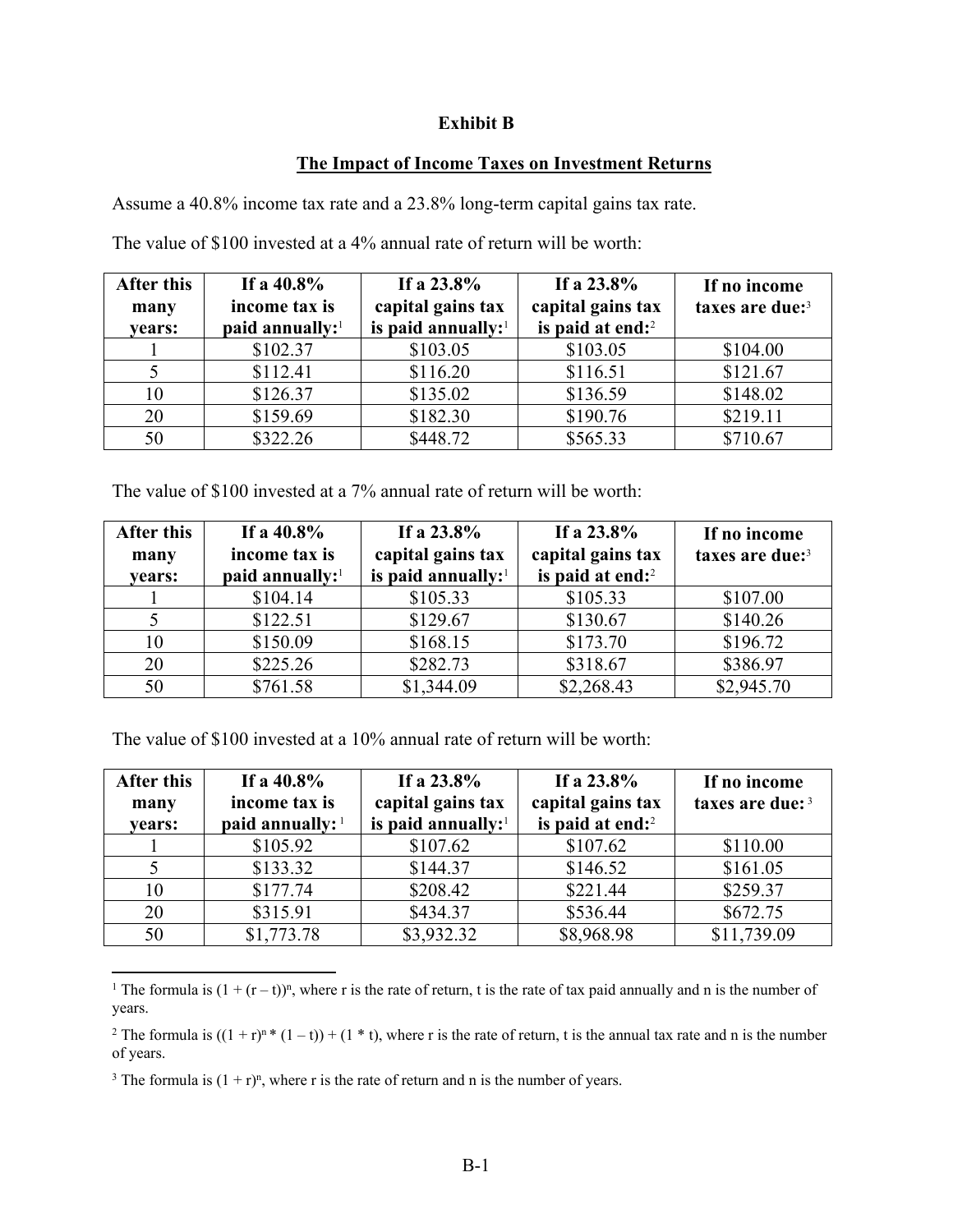#### **Exhibit C**

#### **The Impact of Leverage on Investment Returns**

Assume a 7% return on assets, which are taxed annually at a 23.8% average tax rate. Assume further that the trust corpus is 10% of the asset value and that the trust borrows 90% of the asset value from the grantor on a nine year note that yields 1.89% per annum (the July 2017 mid-term AFR), with the interest paid annually. If the assets are worth \$10 million to begin with, the results over nine years are as follows:

| Year           | <b>Beginning</b> | Income $\omega$ | <b>Interest</b>      | Tax            | <b>Ending</b> |
|----------------|------------------|-----------------|----------------------|----------------|---------------|
|                | Value            | $7\%1$          | Expense <sup>2</sup> | <b>Expense</b> | Value         |
|                | \$10,000,000     | 700,000<br>\$   | 170,100<br>\$        | 126,116<br>\$  | \$10,403,784  |
| 2              | \$10,403,784     | 728,265<br>\$   | 170,100              | \$<br>132,843  | \$10,829,106  |
| 3              | \$10,829,106     | 758,037<br>\$   | 170,100<br>\$        | 139,929<br>\$  | \$11,277,114  |
| $\overline{4}$ | \$11,277,114     | 789,398<br>\$   | 170,100<br>\$        | 147,393<br>\$  | \$11,749,019  |
| 5              | \$11,749,019     | 822,431<br>\$   | 170,100<br>\$        | 155,255<br>\$  | \$12,246,095  |
| 6              | \$12,246,095     | 857,227<br>\$   | 170,100<br>\$        | \$<br>163,536  | \$12,769,686  |
| 7              | \$12,769,686     | 893,878<br>\$   | 170,100<br>\$        | \$<br>172,259  | \$13,321,205  |
| 8              | \$13,321,205     | 932,484<br>\$   | 170,100<br>\$        | \$<br>181,447  | \$13,902,142  |
| 9              | \$13,902,142     | 973,150<br>\$   | 170,100              | \$<br>191,126  | \$14,514,066  |
| Totals         |                  | \$7,454,870     | \$1,530,900          | \$1,409,904    |               |

If the loan is paid off after 9 years, the trust will have \$5,514,066 of corpus, a gain of \$4,514,066 on the initial \$1,000,000 of corpus, an average return of almost 21% per annum.

| Year           | <b>Beginning</b> | Income $\omega$    | <b>Interest</b>      | Tax            | <b>Ending</b> |
|----------------|------------------|--------------------|----------------------|----------------|---------------|
|                | Value            | $7\%$ <sup>1</sup> | Expense <sup>2</sup> | <b>Expense</b> | Value         |
|                | \$10,000,000     | \$<br>700,000      | 170,100              | \$0            | \$10,529,900  |
| $\overline{2}$ | \$10,529,900     | 737,093<br>\$      | 170,100              | \$0            | \$11,096,893  |
| 3              | \$11,096,893     | 776,783<br>\$      | 170,100              | \$0            | \$11,703,576  |
| 4              | \$11,703,576     | 819,250<br>\$      | 170,100              | \$0            | \$12,352,726  |
|                | \$12,352,726     | 864,691<br>\$      | 170,100              | \$0            | \$13,047,317  |
| 6              | \$13,047,317     | 913,312<br>\$      | 170,100              | \$0            | \$13,790,529  |
|                | \$13,790,529     | 965,337<br>\$      | 170,100              | \$0            | \$14,585,766  |
| 8              | \$14,585,766     | \$1,021,004        | 170,100              | \$0            | \$15,436,670  |
| 9              | \$15,436,670     | \$1,080,567        | 170,100              | \$0            | \$16,347,137  |
| Totals         |                  | \$7,878,037        | \$1,530,900          | \$0            |               |

Now, use the same assumptions except that the trust is a grantor trust:

If the loan is paid off after 9 years, the trust will have \$7,347,137 of corpus, a gain of \$6,347,137 on the initial \$1,000,000 of corpus, an average return of almost 25% per annum. Note that this is \$1,833,071 more than the non-grantor trust, and that the increase is more than the non-grantor trust's total income tax of \$1,409,904 because the assets have not been reduced because of having to pay income taxes and can earn additional income.

 $\overline{a}$ 

<sup>&</sup>lt;sup>1</sup> This is 7% of the Beginning Value for the year.

<sup>&</sup>lt;sup>2</sup> This is a fixed 1.89% of the \$9,000,000 that was borrowed.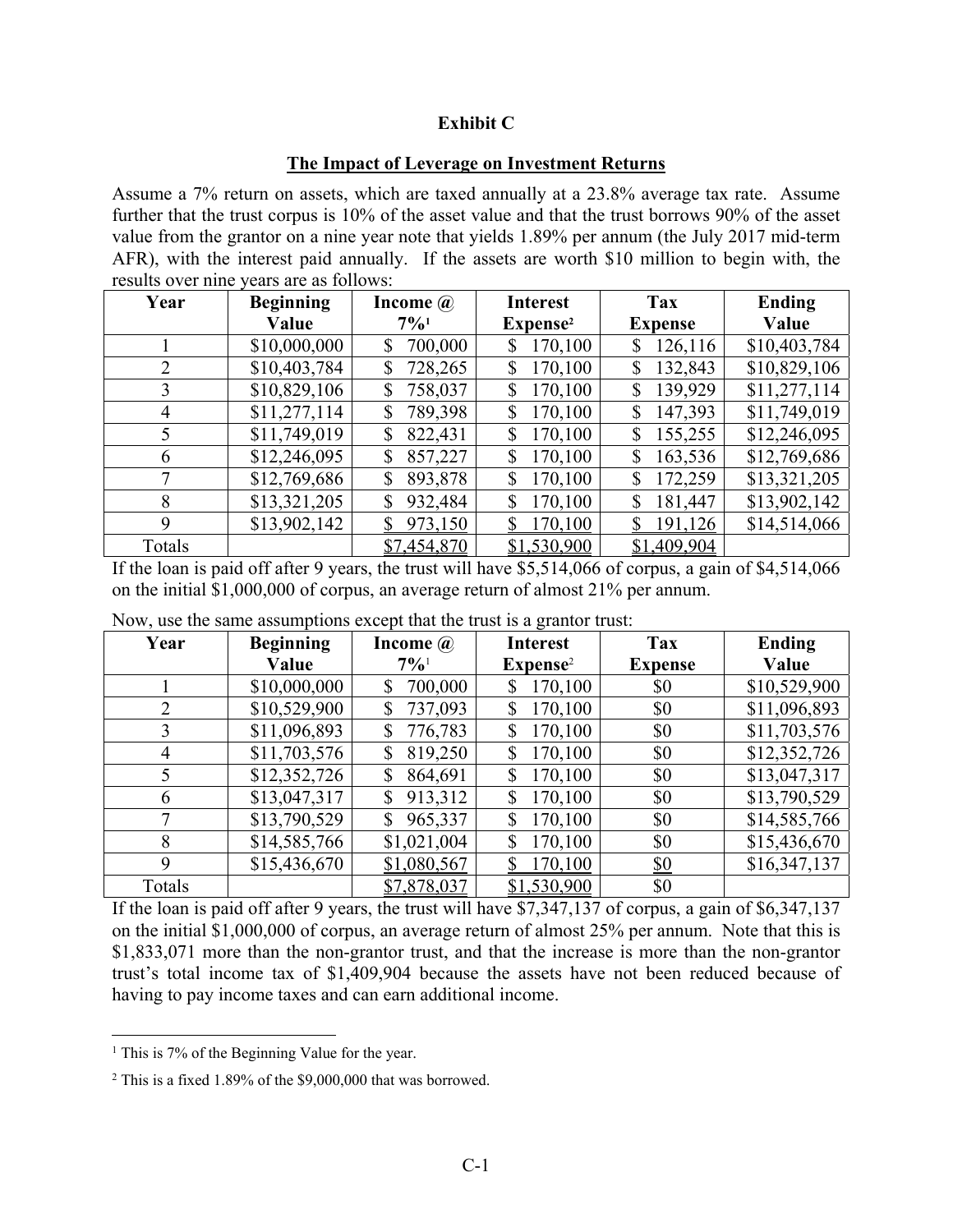#### **Exhibit D**

#### **Example of a Distribution Clause Using a Trust Consultant**

**Section 2.2(a)** So long as the primary beneficiary is living, trustee may pay such part or all of the income or corpus, or both, of the trust as trustee deems proper for the support of the primary beneficiary. In addition, so long as the primary beneficiary is living, the independent trustee (or a related trustee if directed by the trust consultant as provided in section 4.1(a)) may pay such part or all of the income or corpus, or both, of the trust as the independent trustee (or the trust consultant, as the case may be) deems proper for the benefit, comfort and happiness of the primary beneficiary. Any income not distributed in accordance with this section shall be accumulated and added to corpus.

**Section 4.1(a)** Any provision of this Agreement to the contrary notwithstanding, the trust consultant of a trust created under this Agreement shall have the power, at any time and from time to time, to direct the trustee of such trust to distribute income or corpus of such trust, or terminate such trust, in whole or in part (and distribute the property subject to such distribution or termination in accordance with the terms and provisions of section 4.1(b)) in the trust consultant's sole and absolute discretion.

**Section 4.1(b)** Should the trust consultant of a trust created under this Agreement direct the trustee of such trust to make a distribution from or terminate such trust as described in section 4.1(a), trustee shall distribute the income or corpus so affected, outright and free of trust to the then primary beneficiary to the exclusion of any remaindermen or other beneficiaries designated by the provisions of such trust.

**Section 5.7** Support. "Support" shall mean support, maintenance, health and education. The standard of support, as so defined, shall be limited to support in the beneficiary's accustomed manner of living.